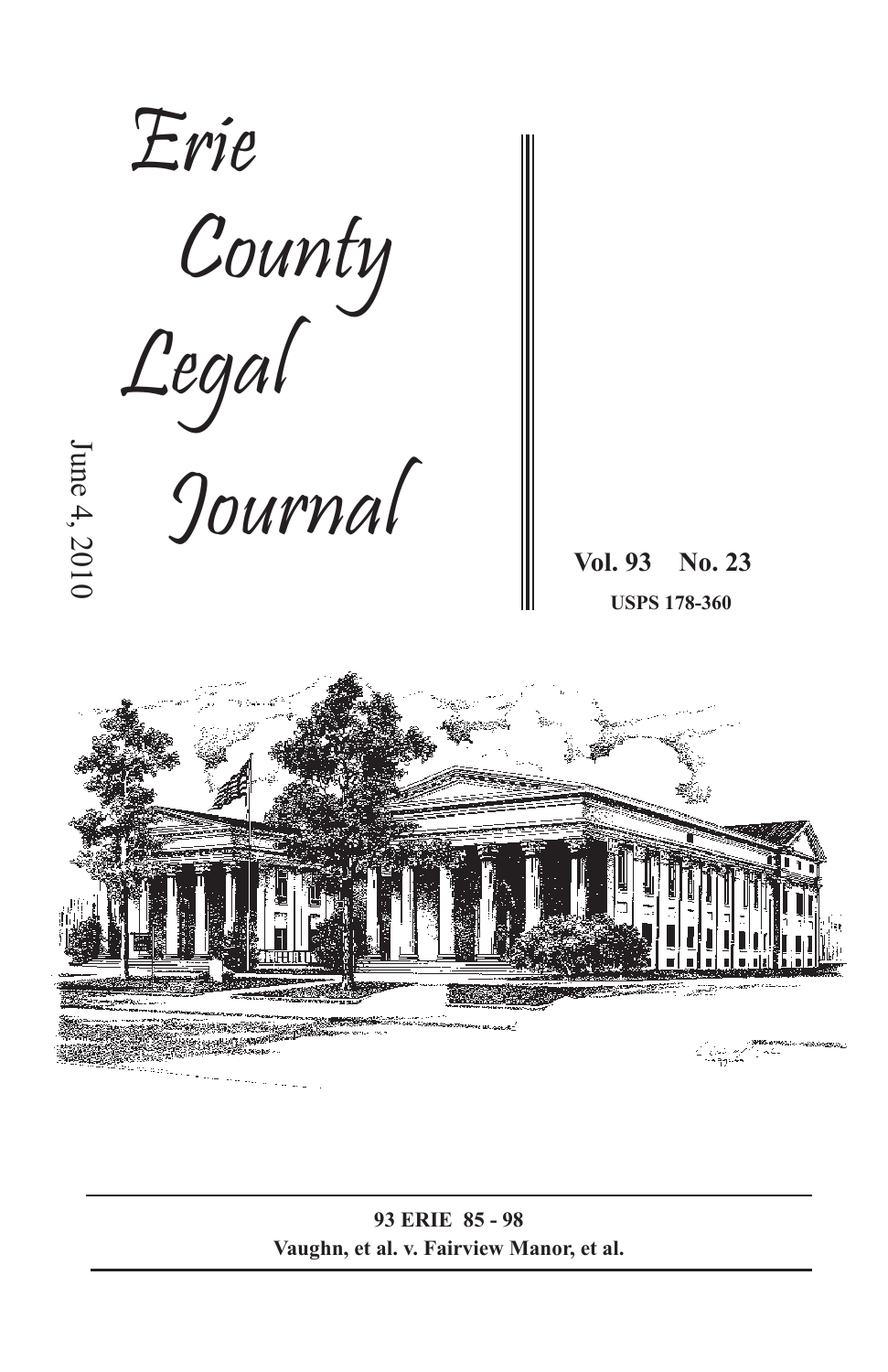# **Erie County Legal Journal**

*Reporting Decisions of the Courts of Erie County The Sixth Judicial District of Pennsylvania*

> Managing Editor: Paula J. Gregory Associate Editor: Heidi M. Weismiller

## **PLEASE NOTE: NOTICES MUST BE RECEIVED AT THE ERIE COUNTY BAR ASSOCIATION OFFICE BY 3:00 P.M. THE FRIDAY PRECEDING THE DATE OF PUBLICATION.**

 All legal notices must be submitted in typewritten form and are published exactly as submitted by the advertiser. Neither the Erie County Bar Association nor the printer will assume any responsibility to edit, make spelling corrections, eliminate errors in grammar or make any changes in content.

 The Erie County Legal Journal makes no representation as to the quality of services offered by an advertiser in this publication.

| <b>CHANGES IN CONTACT INFORMATION FOR ECBA MEMBERS ---- 5</b> |  |
|---------------------------------------------------------------|--|
|                                                               |  |
| <b>COURT OF COMMON PLEAS</b>                                  |  |
|                                                               |  |
|                                                               |  |
|                                                               |  |
|                                                               |  |
|                                                               |  |
| <b>ORPHANS' COURT</b>                                         |  |
|                                                               |  |
|                                                               |  |

**INDEX**

ERIE COUNTY LEGAL JOURNAL (ISSN 0730-6393) is published every Friday for \$57 per year (\$1.50 single issues/\$5.00 special issues, i.e. Seated Tax Sales). Owned and published by the Erie County Bar Association (Copyright 2010©) 302 West 9th St., Erie, PA 16502 (814/459-3111). Periodical Postage paid at Erie, PA 16515. POSTMASTER: Send Address changes to THE ERIE COUNTY LEGAL JOURNAL, 302 West 9th St., Erie, PA 16502-1427.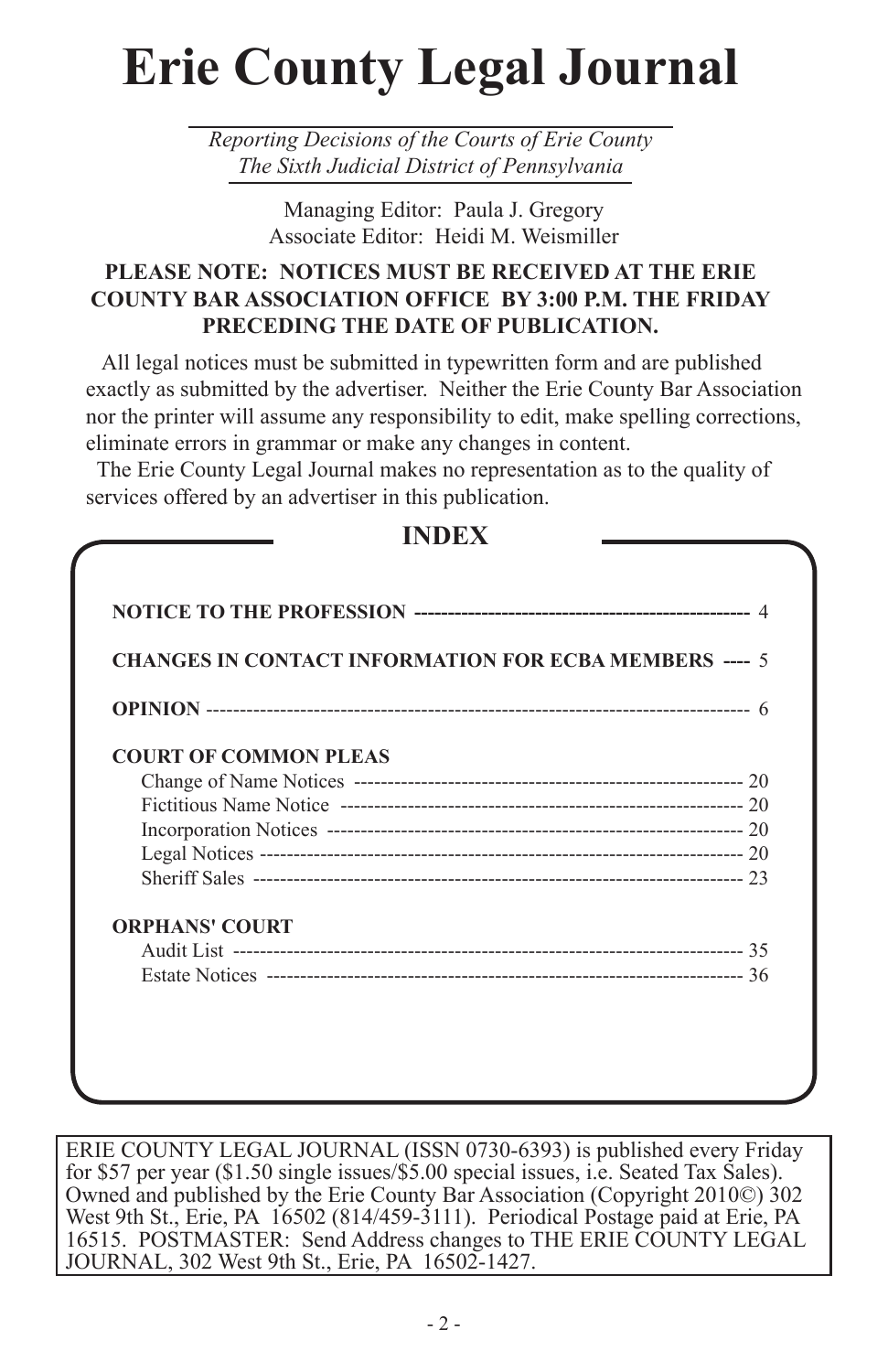## Erie County Bar Association Calendar of Events and Seminars

#### **MONDAY, JUNE 7, 2010** Three Live ECBA Seminars Bayfront Convention Center

*Time Management for Solo & Small Firm Attorneys* 8:30 a.m. - 10:00 a.m.

*Financial Management in a Troubled Economy* 10:15 a.m. - 11:45 a.m.

*Lunch - 11:45 a.m. - 12:30 p.m.*

*The Top Legal Technologies*  $12:30 \text{ p.m.} - 2:00 \text{ p.m.}$ Package Deal - \$109 (ECBA members)<br>\$156 (nonmembers)<br>individual seminars priced at: \$45 (ECBA member)<br>\$65 (nonmember)

1.5 hours substantive per seminar

**Cancel Branch a Nonprofit Organization**<br> **THURSDAY** *A CALCADING*<br> **CALCADING**<br> **CALCADING**<br> **THURSDAY CALCADING**<br> **CALCADING**<br> **CALCADING**<br> **CALCADING**<br> **CALCADING**<br> **CALCADING**<br> **CALCADING**<br> **CALCADING**<br> **CALCADING**<br> Erie County Bar Association<br>9:00 **a.m.** 12:30 p.m. (8:30 a.m. reg.)<br>\$129 (member) \$109 (admitted after 1/1/06) \$149 (nonmember)  $$149$  (nonmember)<br>3 hours substantive

**MONDAY, JUNE 14, 2010**<br>*Juvenile Injustice in Luzerne County: What can be done to restore faith in the System*<br>*PBI Groupcast Seminar*<br>*Erie County Bar Association*<br>9:00 a.m. - 1:15 p.m. (8:30 a.m. reg.)<br>\$214 (member) \$1 *Early Registration - If you register more than 2 days before this* 

*presentation you will qualify for this Early Registration Fee: \$189 (member) \$169 (admitted after 1/1/06) \$209 (nonmember)*  4 hours ethics

*A Conversation with the Bankruptcy Bench* **PBI Groupcast Seminar PBI Groups Seminar Erie County Bar Association 12:00 p.m. - 2:00 p.m. (11:30 a.m. reg.)** \$164 (member) \$144 (admitted after 1/1/04) \$184 (nonmember) *Early Registration - If you register more than 2 days before this presentation you will qualify for this Early Registration Fee:* 

*\$139 (member) \$119 (admitted after 1/1/06) \$159 (nonmember)*  2 hours substantive

#### **THURSDAY, JUNE 17, 2010**

*Sophisticated Issues for Family Lawyers* PBI Groupcast Seminar Erie County Bar Association<br>8:30 p.m. - 12:30 p.m. (8:00 a.m. reg.)  $$254$  (member)  $$234$  (admitted after 1/1/04)  $$274$  (nonmember)

*Early Registration - If you register more than 2 days before this presentation you will qualify for this Early Registration Fee: \$229 (member) \$209 (admitted after 1/1/06) \$249 (nonmember)*  4 hours substantive

### **TUESDAY, JUNE 22, 2010**

*The Amazing Case: How to make a Commercial Case come Alive!*  PBI Video Seminar Erie County Bar Association 9:00 a.m. - 4:00 p.m. (8:30 a.m. reg.) *Lunch is Included* \$344 (member) \$324 (admitted after 1/1/06) \$364(nonmember) *Early Registration - If you register more than 2 days before this presentation you will qualify for this Early Registration Fee: \$319 (member) \$299 (admitted after 1/1/06) \$339 (nonmember)* 5 hours substantive/1 hour ethics

### **TUESDAY, JUNE 29, 2010**

Mid-Year Meeting & Live ECBA Seminars Bayfront Convention Center 10:00 a.m. - 3:30 p.m. Package Deal available for ECBA members *go to www.eriebar.com for detailed information* 

### **WEDNESDAY, JUNE 30, 2010**

*General Practitioners Update 2010* PBI Groupcast Seminar Bayfront Convention Center 8:30 a.m. - 4:10 p.m. (Reg. 8:00 a.m.) *lunch included* \$254 (member) \$234 (admitted after 1/1/06) \$274 (nonmember) *Early Registration: If you register more than 2 days before this presen-*

*tation you will qualify for this Early Registration Fee: \$229 (member) \$209 (admitted after 1/1/06) \$249 (nonmember)* 5 hours substantive/1 hour ethics

|                                               | 2010 BOARD OF DIRECTORS - J.W. Alberstadt, Jr., President |                     |  |  |
|-----------------------------------------------|-----------------------------------------------------------|---------------------|--|--|
| Lisa Smith Presta, First Vice President       |                                                           |                     |  |  |
| Donald F. Fessler, Jr., Second Vice President |                                                           |                     |  |  |
| Mary Payton Jarvie, Past President            |                                                           |                     |  |  |
| Thomas J. Buseck, Treasurer                   |                                                           |                     |  |  |
| Neal R. Devlin, Secretary                     |                                                           |                     |  |  |
|                                               | Craig A. Markham                                          |                     |  |  |
| John W. Draskovic                             | John C. Melaragno                                         | Richard T. Ruth     |  |  |
| Brian J. Krowicki                             | Melissa LaFata Pagliari                                   | Edwin W. Smith      |  |  |
| Richard A. Lanzillo                           | John M. Quinn, Jr.                                        | Richard A. Vendetti |  |  |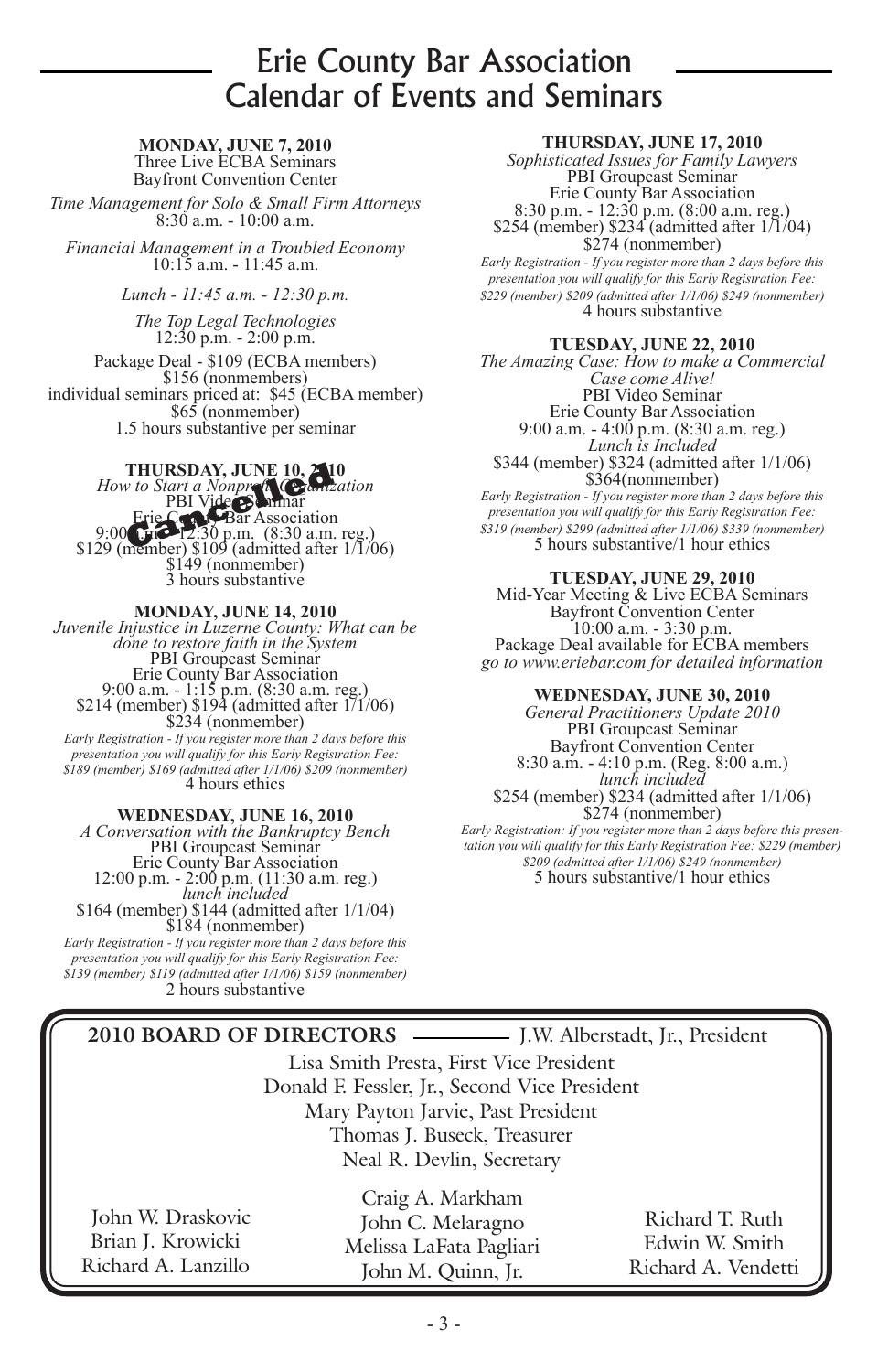## **IN THE UNITED STATES BANKRUPTCY COURT FOR THE WESTERN DISTRICT OF PENNSYLVANIA MOTION COURT DATES FOR CHIEF JUDGE THOMAS P. AGRESTI In Re: ERIE DIVISION SCHEDULING PROCEDURES**

## **JUNE 2010 NOTICE**

The following is a list of *June through August 2010* motion court dates and times to be used for the scheduling of motions pursuant to *Local Rule 9013-5(A)* before **Chief Judge Thomas P. Agresti** in the Erie Division of the Court. The use of these dates for scheduling motions consistent with the requirements of *Local Rule 9013-5(A)* is summarized below and on Chief Judge Agresti's website at: *www.pawb.uscourts.gov*. *The motions will be heard in the Bankruptcy Courtroom, U.S. Courthouse, 17 South Park Row, Erie, PA 16501.* **ERIE CH. 13 AND CH. 7 CASES**

Counsel for a moving party shall select one of the following dates and times for matters subject to the "self-scheduling" provisions of the *Local Rules* (See Court Website at *http:// www.pawb.uscourts.gov* and *W.D. PA Local Rule 9013-5(A)*, insert same on the notice of hearing for the motion, and serve the notice on all respondents, trustee(s) and parties in interest. Where a particular type of motion is listed at a designated time, filers shall utilize that time for the indicated motions(s) *unless:* (a) special arrangements have been approved in advance by the Court, or, (b) another motion in the same bankruptcy case has already been set for hearing at a different time and the moving party chooses to use the same date and time as the previously scheduled matter.

## *Scheduling of CHAPTER 13 Motions before Chief Judge Thomas P. Agresti*

Wednesday, June 2, 2010 Wednesday, June 23, 2010 Wednesday, July 14, 2010 Wednesday, August 4, 2010 Wednesday, August 18, 2010

1:30 p.m.: Open for all Erie matters 2:00 p.m.: Open for all Erie matters 2:30 p.m.: Open for all Erie matters\* (Sale, Financing and Extend/Impose Stay Motions scheduled at this time) \* ALL Chapter 12 matters are to be scheduled at this time

## *Scheduling of CHAPTER 7 Motions before Chief Judge Thomas P. Agresti*

Thursday, June 10, 2010 Thursday, June 24, 2010 Thursday, July 15, 2010 Thursday, July 29 2010 Thursday, August 12, 2010 Thursday, August 26, 2010

2:00 p.m.: Open for all Erie matters\* 2:30 p.m.: Open for all Erie matters

\*NOTE: 1:30 p.m. has been removed for self-scheduling Chapter 7 matters. Please use 2 p.m. and 2:30 p.m.

## **ERIE CHAPTER 11 CASES**

The Self-scheduling Rule does not apply to Chapter 11 cases. Documents are to be electronically filed with the Clerk's Office. Thereafter, scheduling Orders will be issued from Chambers which schedule any required hearings and, where applicable, outline the specific procedures to be utilized. *Any pleadings in Chapter 11 cases which are self-scheduled will be dismissed upon filing.*

*ALL OF THE ABOVE DATES ARE SUBJECT TO REVISION. Please check each month for any changes in the dates that have been published previously.* **THIS SCHEDULE CAN BE VIEWED ON PACER (Public Access to Court Electronic Records)** and on the Court's Web Site (*www.pawb.uscourts.gov*). John J. Horner

Clerk of Court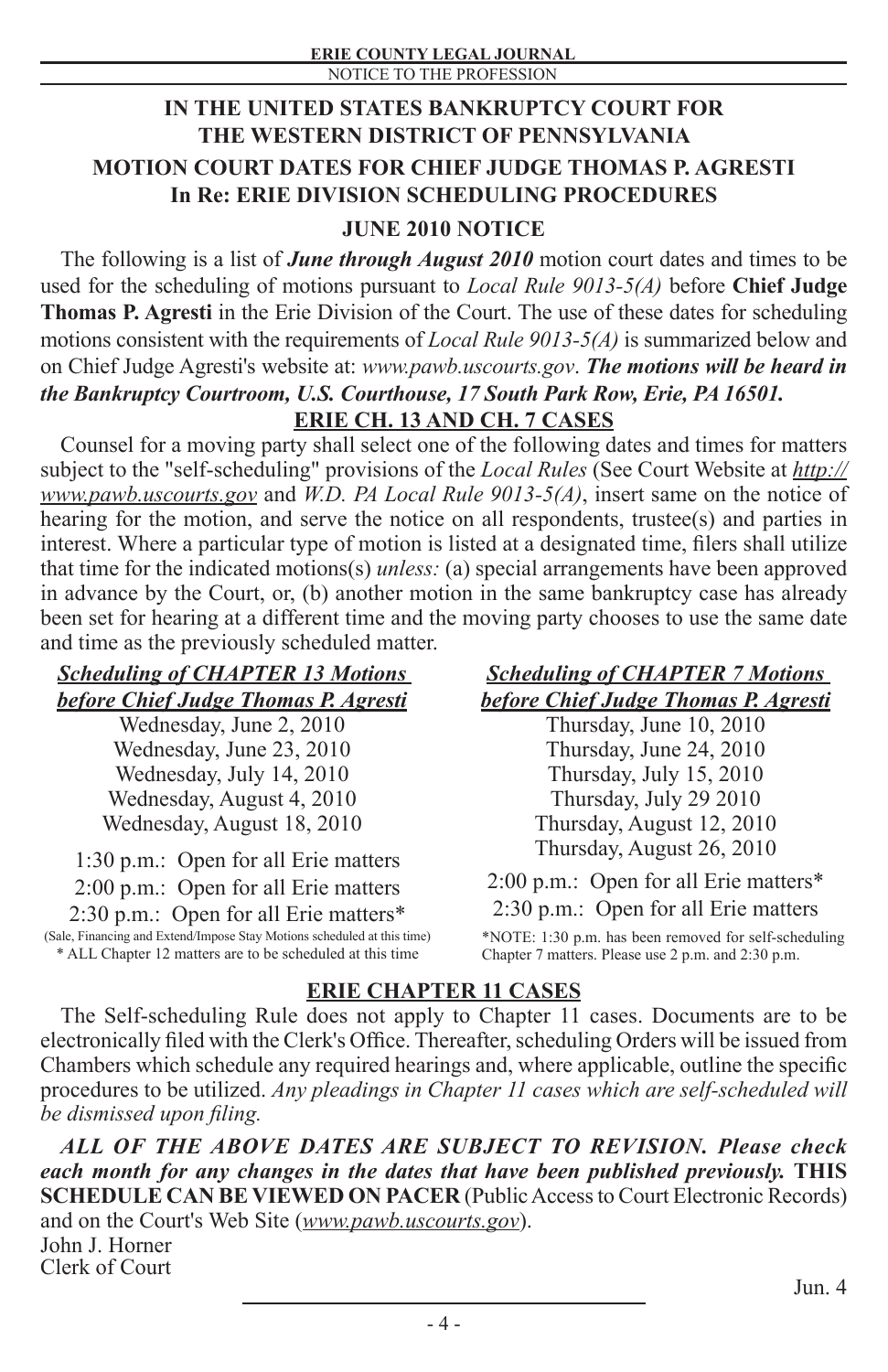## **Paralegal/Legal Secretary**

One of Northwestern Pennsylvania's busiest personal injury/criminal defense law firms with offices in Erie, Edinboro, and Warren, has an opening in the Edinboro office. We are seeking a candidate who desires a career opportunity to be associated with a very successful law firm. Send letter of interest and résumé to Attorney Grant C. Travis, The Travis Law Firm, Travis Law Building, 102 Lorna Lane, Edinboro, PA 16412.

Jun. 4

## **CHANGES IN CONTACT INFORMATION OF ECBA MEMBERS**

## **Jack P. Bock, III**

| 5825 Fifth Avenue |                            |
|-------------------|----------------------------|
|                   | bockja@bc.edu              |
|                   |                            |
|                   |                            |
|                   | tammyrothschild@excite.com |

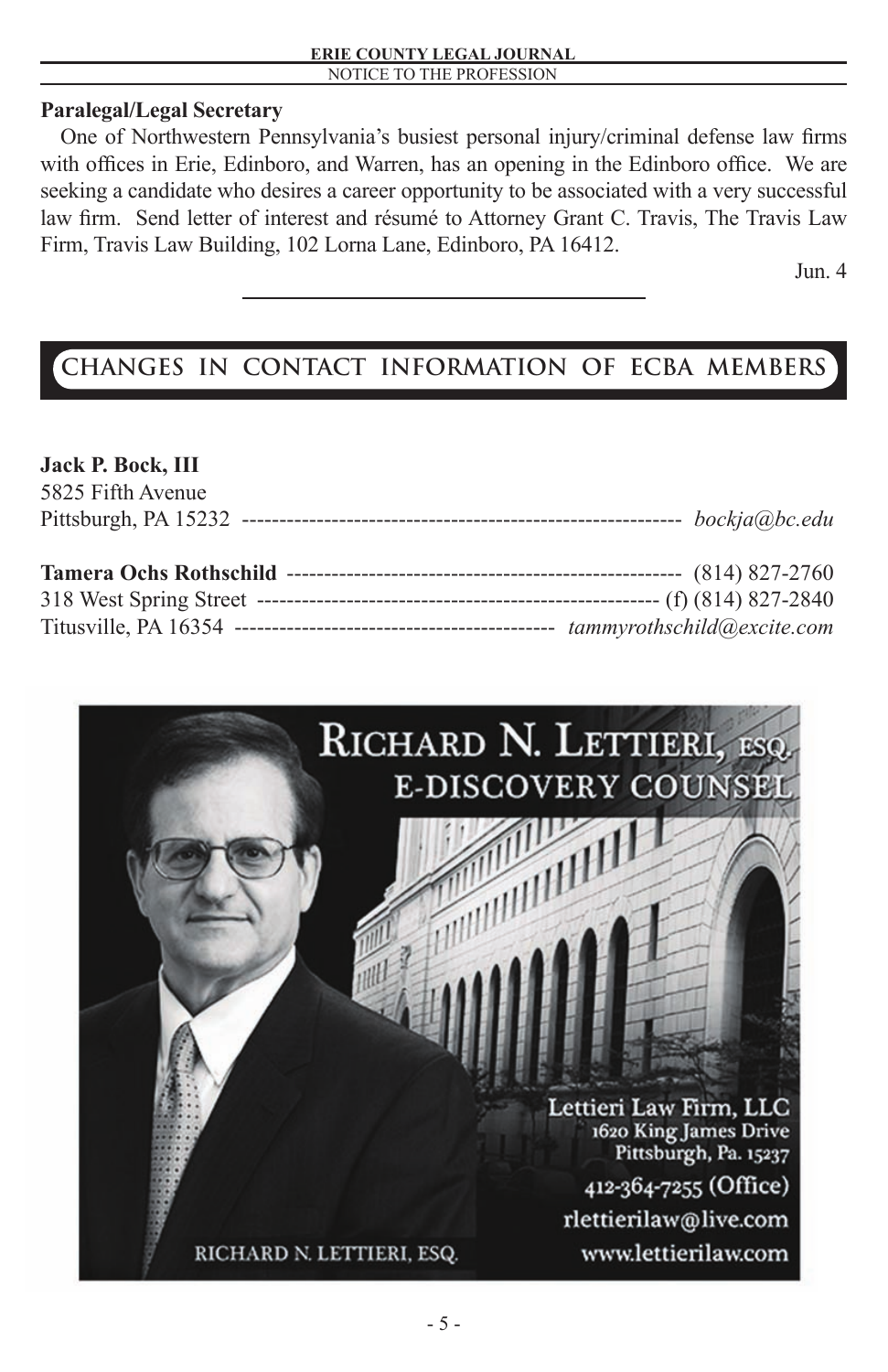**BRENDA J. VAUGHN, Executor of the Estate of Christine D. Vaughn, Deceased, and GLENDA ARRINGTON, Executor of the Estate of Christine D. Vaughn, Deceased, Plaintiffs**

**v.**

## **FAIRVIEW MANOR; HCF OF FAIRVIEW, INC.; DAVID C. LESSESKI, D.O., and PRESQUE ISLE FAMILY MEDICINE, INC., Defendants**

## *PLEADINGS / NEW MATTER*

42 Pa. R.C.P. 1030 requires that all affirmative defenses be pled as "New Matter." While Rule 1030 does not itself require factual averments, neither does it relieve the pleading party from complying with Rule 1019(a), which requires that material facts supporting a defense be pled in concise and summary form.

## *PLEADINGS / GENERAL REQUIREMENTS*

A verification does not meet the requirements of 42 Pa. R.C.P. 206.3 when signed by a person who is not identified as an authorized representative of a party.

## *PLEADINGS / GENERAL REQUIREMENTS*

A verification does not meet the requirements of 42 Pa. R.C.P. 206.3 when it does not specify whether or not the signor has personal knowledge of the averments in the pleading.

## *PLEADINGS / NEW MATTER*

New Matter which merely incorporates the averments of previously filed preliminary objections and supporting brief is overly broad and vague.

## *PLEADINGS / NEW MATTER*

New Matter which asserts the statute of repose as a defense but which reveals no factual basis for the defense other than to make the assertion of defense contingent upon the revelation of a basis for the defense in discovery is insufficiently specific.

## *PLEADINGS / NEW MATTER*

New Matter which asserts generally that agreement may limit or bar plaintiff's claims but which identifies no specific basis for the defense is overly broad and vague.

## *PLEADINGS / NEW MATTER*

New Matter which raises objections to Complaint, which objections were previously raised in defendant's preliminary objections to Complaint and overruled by Court, is improper and will be stricken without leave to amend.

## *PLEADINGS / NEW MATTER / INTERVENING CAUSES*

The defense of intervening or superseding is one that requires more specificity in pleading than other defenses and New Matter that merely asserts that other parties over whom defendant had no control may have caused plaintiff's injuries but which does not otherwise identify those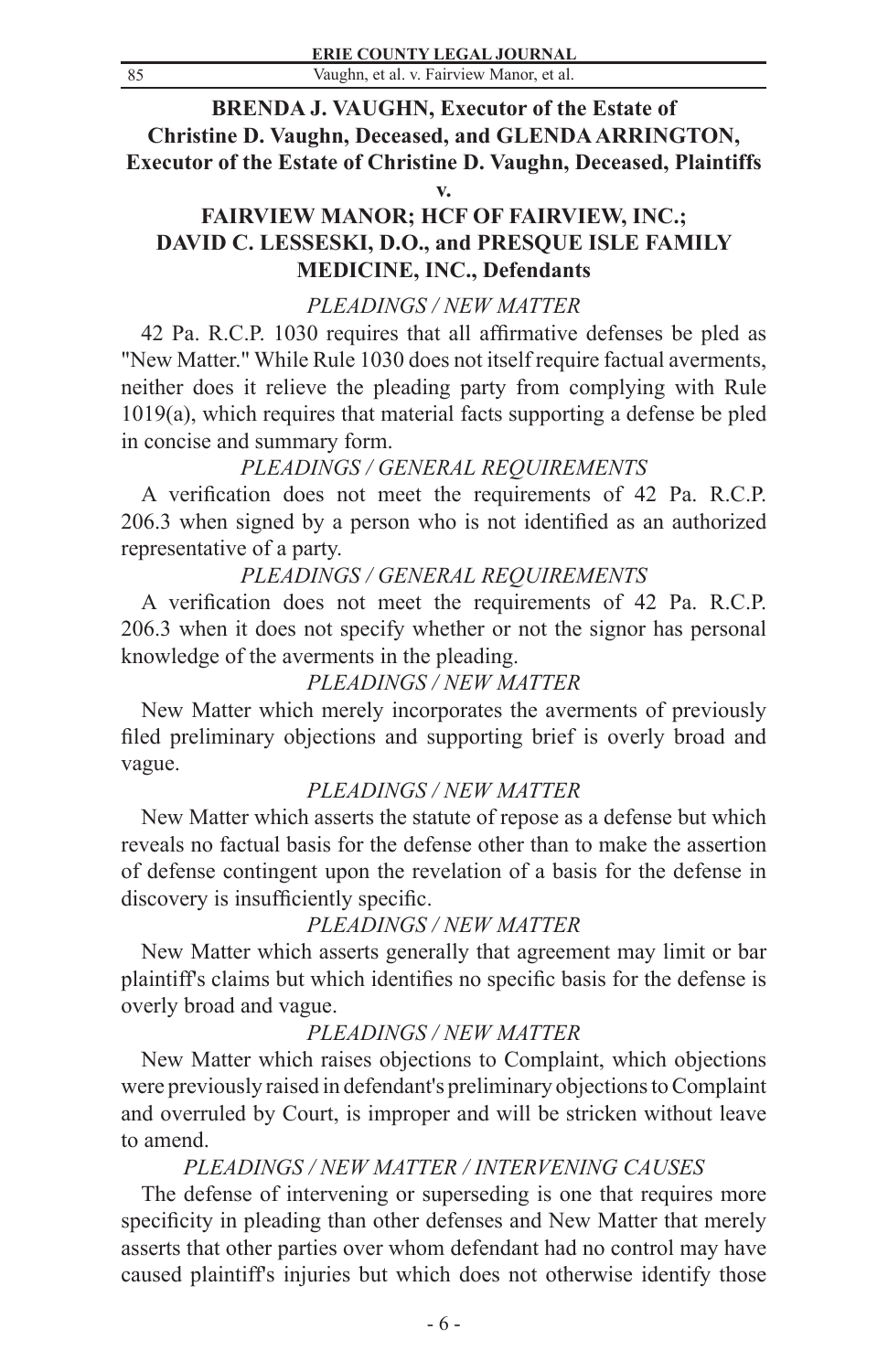parties is insufficiently specific.

## *PLEADINGS / NEW MATTER / MITIGATION*

New Matter which asserts that mitigation may bar or limit plaintiff's claims "If in fact supported by discovery yet to be conducted..." is insufficiently specific.

## *PLEADINGS / NEW MATTER / PRELIMINARY OBJECTIONS*

New Matter that describes plaintiff's pre-existing conditions in detail asserts that plaintiff's claims are barred or limited by said pre-existing condition was sufficiently pled and preliminary objections to same would be overruled.

## *PLEADINGS / NEW MATTER*

Mere assertion of MCARE Act and Health Care Services Malpractice Act of Pennsylvania as offering affirmative defenses without any greater specificity is insufficient even when the pleading party asserts that there has been insufficient time and opportunity to identify more specific information pertaining to such defenses.

## *PLEADINGS / NEW MATTER*

New Matter alleging that failure to obtain Certificate of Merit is an affirmative defense "(I)n the event that discovery should determine... [that a Certificate of Merit was not obtained]" is an improper assertion of an anticipatory defense and will be stricken without leave to amend.

## *PLEADINGS / NEW MATTER*

New Matter which purports to "reserve right to amend" later is overly broad and will be stricken.

## *PLEADINGS / NEW MATTER*

New Matter which purports to assert defense to delay damages is improper at pleadings stage but such defense may be raised in response to claim for delay damages if and when such claim arises.

## *PLEADINGS / NEW MATTER*

New Matter that asserts preexisting condition(s) as an affirmative defense but which does not identify the preexisting condition is impermissibly vague and overbroad, even when defendant asserts that "(A)s this matter is only in the early stages of discovery, and these Defendants have not completed their investigation of plaintiffs' claims, Defendants have not yet identified which preexisting medical conditions may have caused Decedent's claimed injuries..."

## *PLEADINGS / NEW MATTER*

"Two Schools of Thought Doctrine" is not an affirmative defense which must be pled as New Matter.

## *PLEADINGS / NEW MATTER / PRELIMINARY OBJECTION*

New Matter that raises defense of contractual arbitration clause, which defense was previously raised by defendant via preliminary objection and specifically rejected by Court on its merits, is improper and will be stricken without leave granted to amend.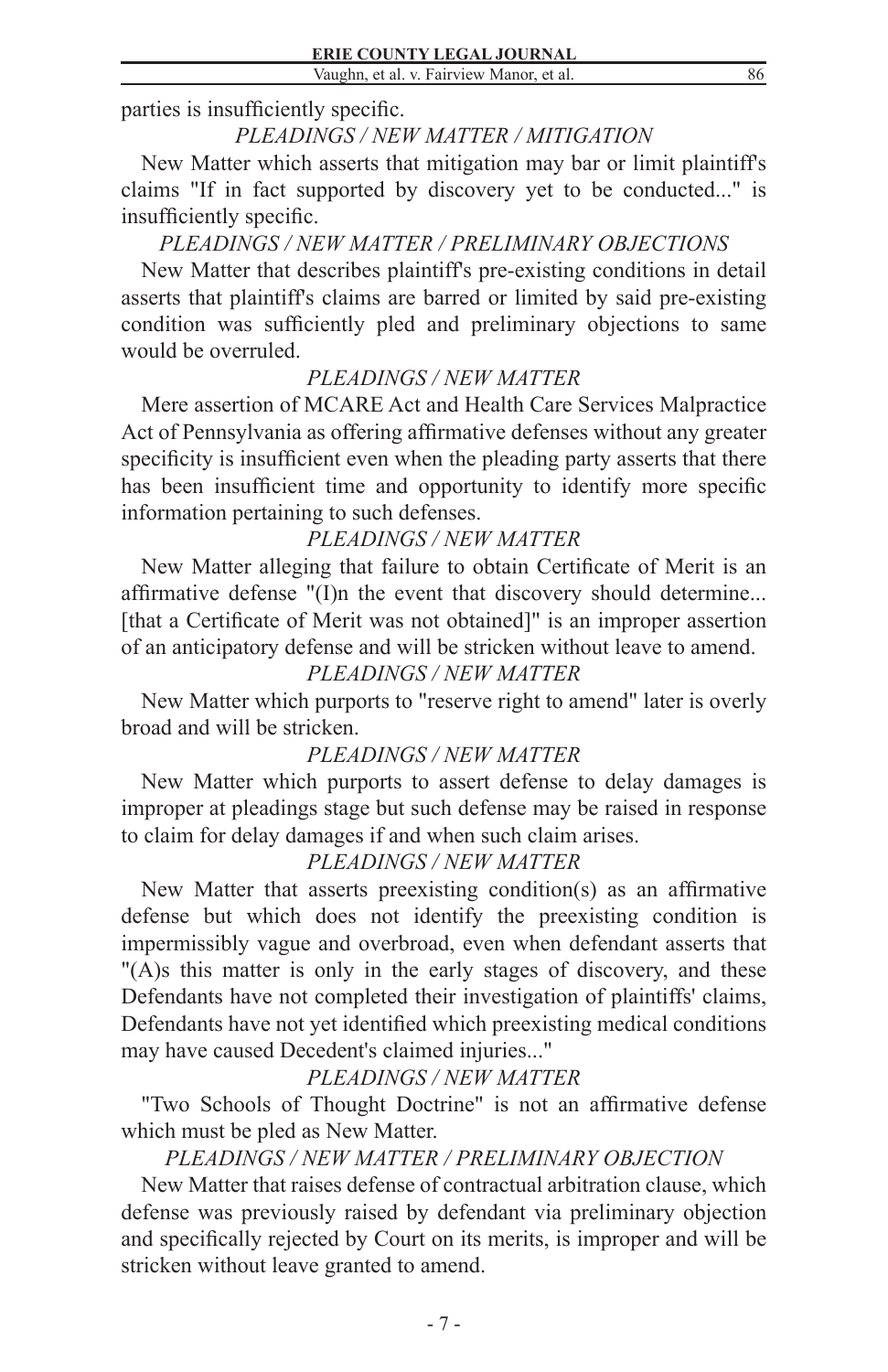|     | <b>ERIE COUNTY LEGAL JOURNAL</b>         |
|-----|------------------------------------------|
| -87 | Vaughn, et al. v. Fairview Manor, et al. |
|     |                                          |

*CIVIL PROCEDURE / COMMENCEMENT OF ACTION* Personal representative of decedent is proper party to bring wrongful death action for the benefit of those persons entitled by law to recover damages for such wrongful death. 42 Pa. R.C.P. 2202.

| IN THE COURT OF COMMON PLEAS OF ERIE COUNTY,      |                                                        |                                          |  |  |                |
|---------------------------------------------------|--------------------------------------------------------|------------------------------------------|--|--|----------------|
| PENNSYLVANIA                                      |                                                        | CIVIL DIVISION                           |  |  | NO. 15969-2008 |
| Appearances:                                      | Christina S. Nacopoulos, Esq., Attorney for Plaintiffs |                                          |  |  |                |
|                                                   | Thomas M. Lent, Esq., Attorney for Defendants,         |                                          |  |  |                |
|                                                   |                                                        | Fairview Manor and HCF of Fairview, Inc. |  |  |                |
| Steven S. Forry, Esq. and Michael Dube, Esq.,     |                                                        |                                          |  |  |                |
| Attorneys for Defendants, David C. Lesseski, D.O. |                                                        |                                          |  |  |                |
|                                                   |                                                        | and Presque Isle Family Medicine, Inc.   |  |  |                |

## **OPINION AND ORDER**

DiSantis, Ernest J., Jr., J.

This matter comes before the Court on Preliminary Objections to Defendants' Answers and Amended New Matter, filed on behalf of Plaintiffs, Brenda J. Vaughn, Executor of the Estate of Christine D. Vaughn, Deceased and Glenda Arrington, Executor of the Estate of Christine D. Vaughn, Deceased ("Plaintiffs"). Argument was held before the Court on April 1, 2010.

## **I. BACKGROUND OF THE CASE**

Plaintiffs commenced this action against Defendants, Fairview Manor, HCF of Fairview, Inc., David C. Lesseski, D.O. ("Dr. Lesseski"), and Presque Isle Family Medicine, Inc. ("PIFM"), by filing a Praecipe for Writ of Summons on December 10, 2008, pursuant to Pa.R.C.P. 1007. On May 12, 2009, Plaintiffs filed a seventy-one page Complaint, alleging wrongful death and survival actions against each Defendant. Plaintiffs further alleged causes of action for corporate liability and negligence *per se* against Fairview Manor and HCF of Fairview, Inc. Plaintiffs asserted, *inter alia,* that Defendants were negligent in their failure to provide appropriate and necessary treatment and care to Christine D. Vaughn during her stay at Fairview Manor. Moreover, they asserted that, as a result of Defendants' negligence, Ms. Vaughn suffered serious injuries, pressure ulcers, dehydration, skin breakdown and progression of c-difficile colitis. Ultimately, Ms. Vaughn died on December 20, 2006.

In June 2009, the Defendants filed their respective preliminary objections and supporting briefs. On October 6, 2009, this Court ruled on the parties' preliminary objections and ordered Defendants to file their respective Answers within thirty days.

In November 2009, the Defendants filed their respective answers and new matter, to which Plaintiffs filed Preliminary Objections to Defendants' Answers and New Matter. In response, Fairview Manor and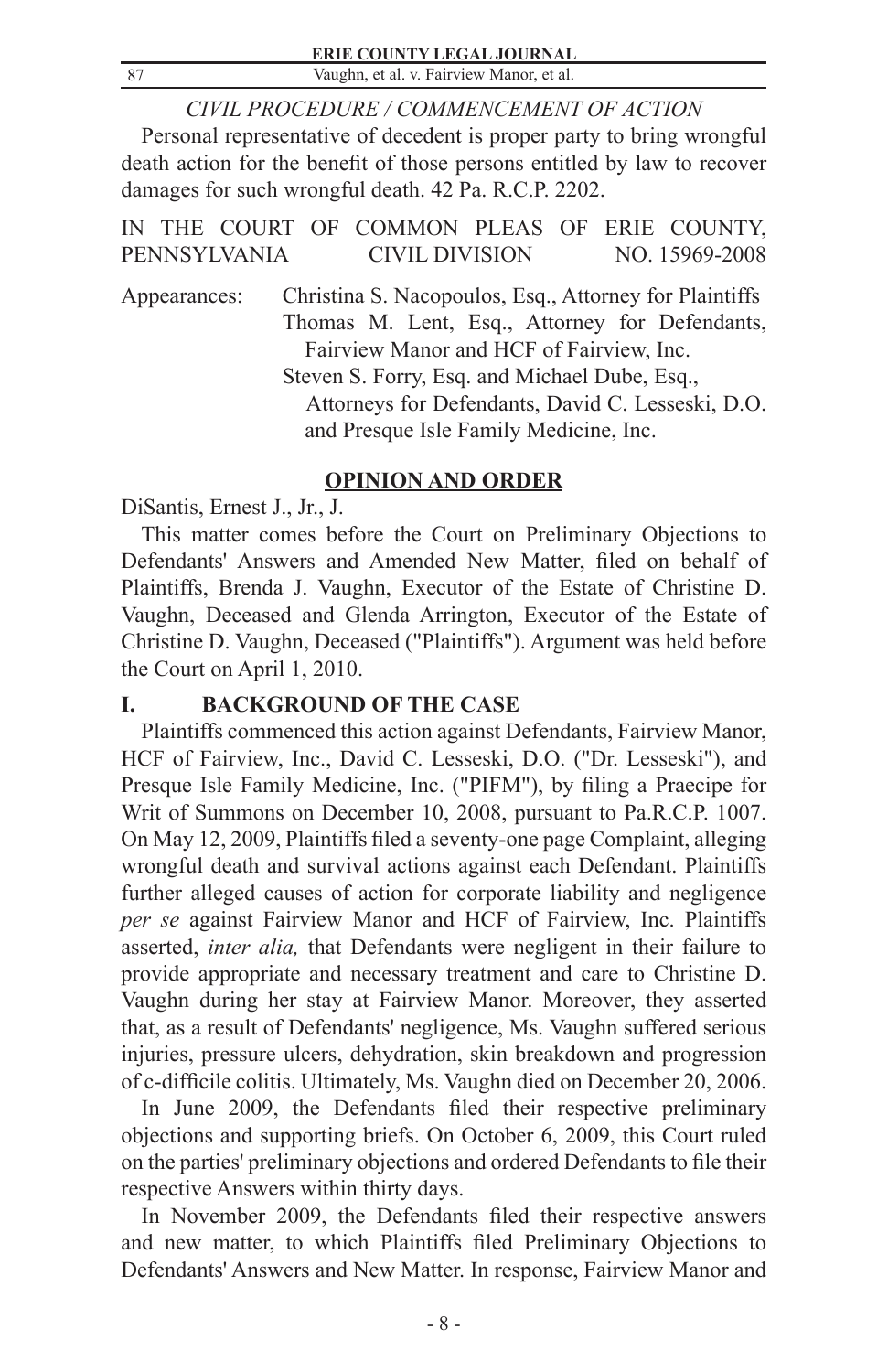88

HCF of Fairview, Inc. filed an Answer and Amended New Matter on December 10, 2009. Dr. Lesseski and PIFM filed their Amended New Matter on December 18, 2009.

Plaintiffs filed Preliminary Objections to Defendants' Answers and Amended New Matter and a supporting brief on December 29, 2009 and January 28, 2010, respectively. On January 29, 2010, Dr. Lesseski and PIFM filed a Response and Opposition to Plaintiffs' Preliminary Objections to Defendants' Answers and Amended New Matters. On February 23, 2010, Fairview Manor and HCF of Fairview, Inc. filed a Brief in Opposition to Preliminary Objections to Defendants' New Matter.

## **II. DISCUSSION**

## **A. Law**

Preliminary objections are governed by Pa.R.C.P. 1028. The Rule provides that:

(a) Preliminary objections may be filed by any party to any pleading and are limited to the following grounds:

. . . (2) failure of a pleading to conform to law or rule of court or inclusion of scandalous or impertinent matter;

(3) insufficient specificity in a pleading;

. . .

## Pa.R.C.P. 1028.

In ruling on preliminary objections, this Court must accept as true all well-pleaded, material and relevant facts. *Mellon Bank v. Fabinyl,* 650 A.2d 895, 899 (Pa. Super. 1994). This Court need not accept as true "conclusions of law, unwarranted inferences from the facts, argumentative allegations or expressions of opinion." *Myers v. Ridge,* 712 A.2d 791, 794 (Pa.Cmwlth. 1998). In order to sustain preliminary objections, it must appear with certainty or be clear and free from doubt based on the facts as pleaded, that the law will not permit recovery. *Harrisburg Sch. Dist. v. Hickok,* 781 A.2d 221 (Pa. Cmwlth. 2001).

New matter is governed by Pa.R.C.P. 1030. Rule 1030 provides that a party must set forth all affirmative defenses in his responsive pleading under the heading 'New Matter'. Pa.R.C.P. 1030(a). Although Rule 1030(a) lists various affirmative defenses that must be pleaded, that list is not exhaustive and the Rule requires that other affirmative defenses not listed must still be pleaded in New Matter. Moreover, a "party may set forth as new matter any other material facts which are not merely denials of the averments of the preceding pleading." *Id.*

New matter ignores what the adverse party has averred and adds new facts to the legal dispute on the theory that such new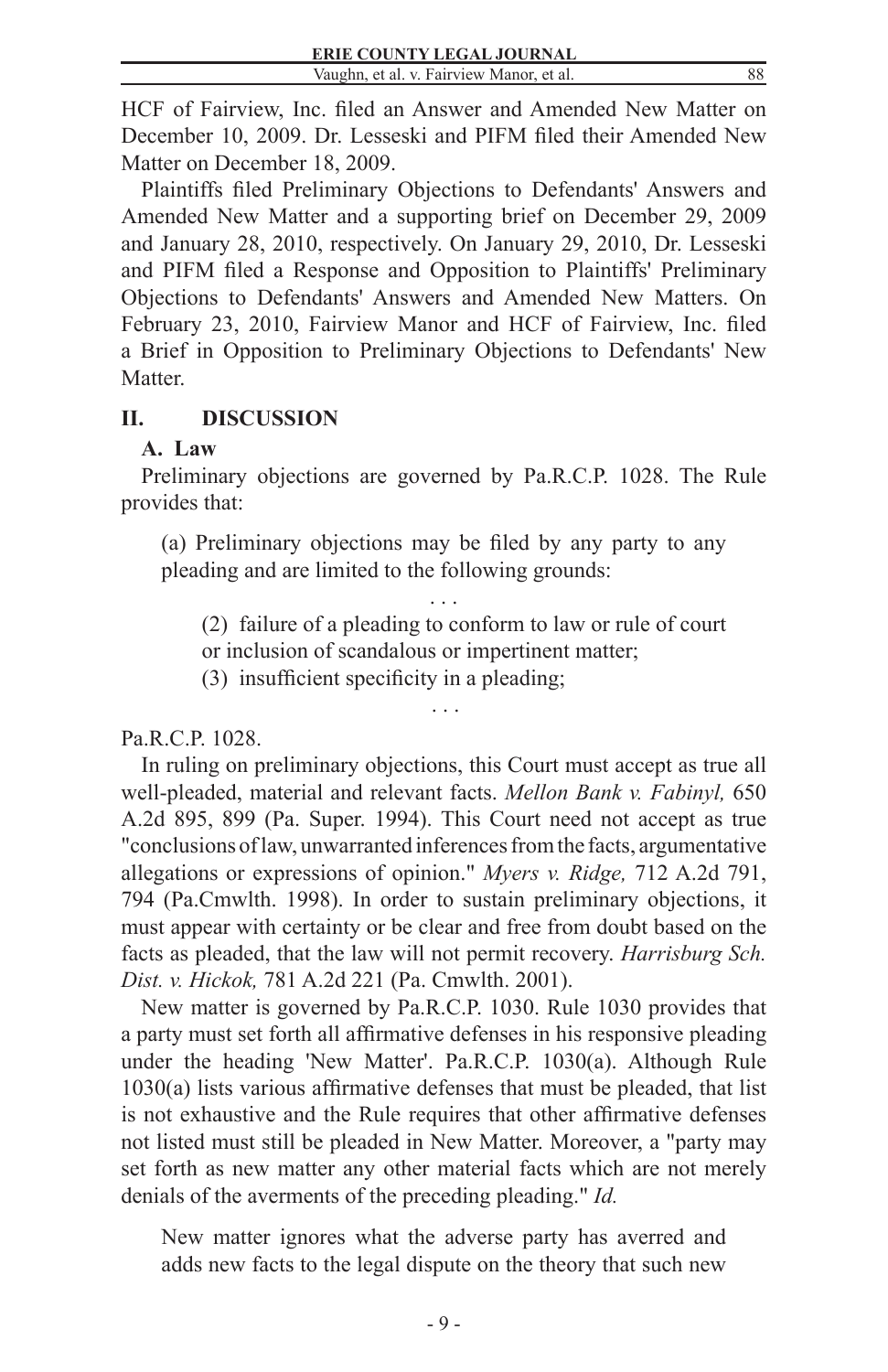89 Vaughn, et al. v. Fairview Manor, et al.

facts dispose of any claim or claims which the adverse party had asserted in his pleading. An affirmative defense is distinguished from a denial of facts which make up the plaintiff's cause of action in that a defense will require the averment of facts extrinsic to the plaintiff's claim for relief.

*Coldren v. Peterman,* 763 A.2d 905, 908 (Pa. Super. 2000) (internal citations omitted).

Pennsylvania Rule of Civil Procedure 1019(a) requires that "the material facts on which a cause of action or defense is based shall be stated in a concise and summary form". Pa.R.C.P. 1019 (a). The purpose of this rule is to require the pleader to disclose material facts sufficient to enable the adverse party to prepare his case. *Smith v. Allegheny County,*  155 A.2d 615 (Pa. 1959); *Landau v. W. Pennsylvania Nat'l Bank,* 282 A.2d 335, 339 (Pa. 1971). 'Material facts' are those facts essential to support a claim raised in the matter. *Baker v. Rangos,* 325 A.2d 498 (Pa. Super. 1974). "While it is true that Rule 1030 does not require factual averments, it does not relieve the pleading party from complying with Rule 1019 (a). *Allen v. Lipson,* 8 Pa. D & C 4th 390, 394 (Pa. Cmwlth. 1990).

Regarding the level of specificity in pleadings, the court has broad discretion in determining the amount of detail. *United Refrigerator Co. v. Applebaum,* 189 A.2d 253, 254 (Pa. 1963).

## **B. Motion to Strike Fairview Manor's Amended Answer for Failing to Conform to Rule of Court.**

Plaintiffs assert that Fairview Manor's Answer and Amended New Matter is not properly verified, as required by Pa.R.C.P. Nos. 1024 and 206.3. In particular, Plaintiffs contend that the supplied verification of Ryan Stechschulte is not identified as an authorized representative of Fairview Manor or HCF of Fairview, Inc., such as to bind both Defendants to the averments of the Answer and Amended New Matter. Furthermore, Plaintiffs argue that Mr. Stechschulte did not assert that he had personal knowledge of the averments and did not set forth his authority to act on behalf of Defendants or his representative capacity.

Rule 206.3 of the Pennsylvania Rules of Civil Procedure provides that, "A petition or answer containing an allegation of fact which does not appear of record shall be verified." Pa.R.C.P. 206.3 Rule 1024 of the Pennsylvania Rules of Civil Procedure provides, *inter alia,* the following:

(a) Every pleading containing an averment of fact not appearing of record in the action or containing a denial of fact shall state that the averment or denial is true upon the signer's personal knowledge or information and belief and shall be verified. The signer need not aver the source of the information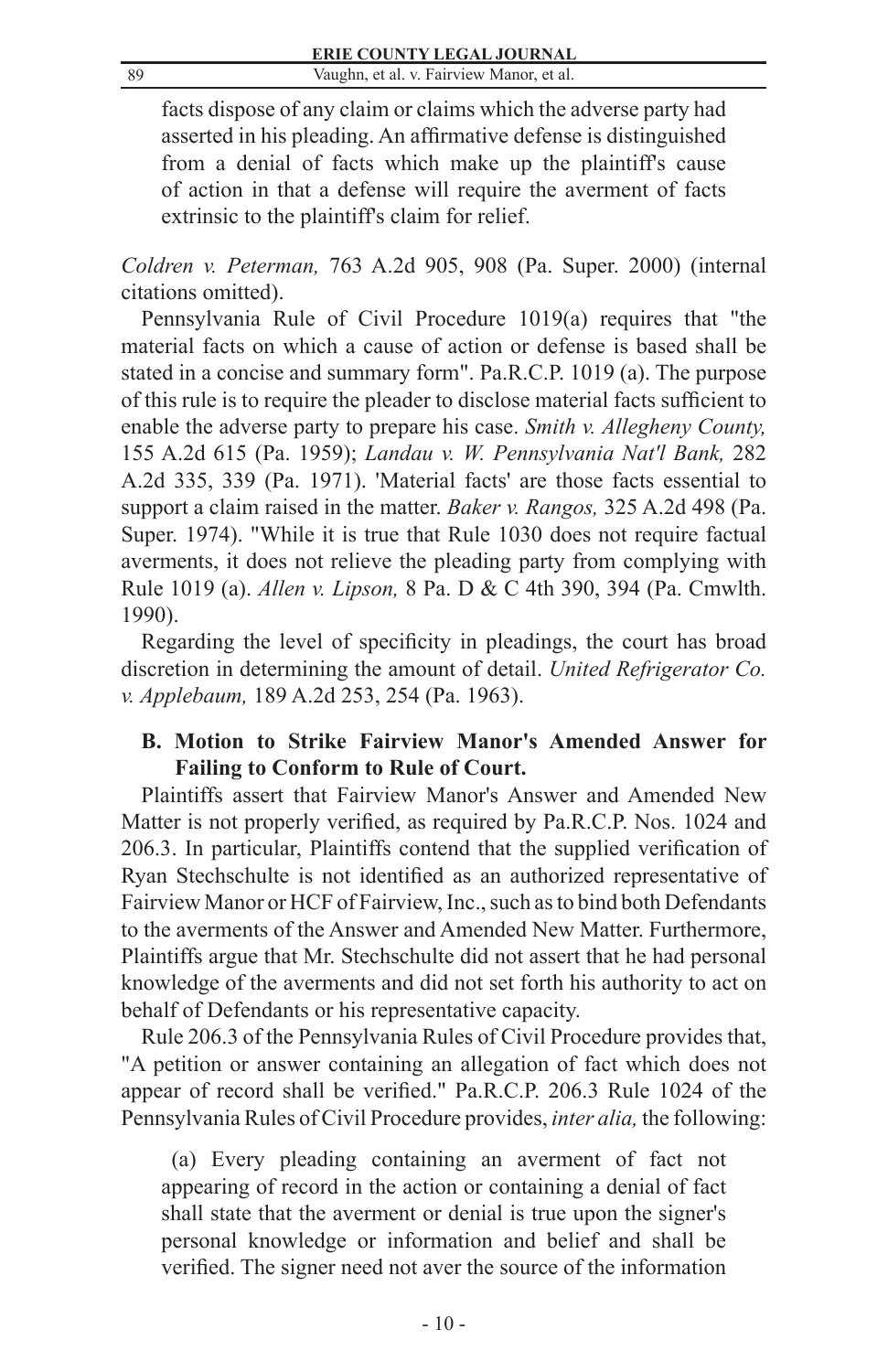or expectation of ability to prove the averment or denial at the trial. A pleading may be verified upon personal knowledge as to a part and upon information and belief as to the remainder.

(b) If a pleading contains averments which are inconsistent in fact, the verification shall state that the signer has been unable after reasonable investigation to ascertain which of the inconsistent averments, specifying them, are true but that the signer has knowledge or information sufficient to form a belief that one of them is true.

(c) The verification shall be made by one or more of the parties filing the pleading unless all the parties (1) lack sufficient knowledge or information, or (2) are outside the jurisdiction of the court and the verification of none of them can be obtained within the time allowed for filing the pleading. In such cases, the verification may be made by any person having sufficient knowledge or information and belief and shall set forth the source of the person's information as to matters not stated upon his or her own knowledge and the reason why the verification is not made by a party.

## Pa.R.C.P. 1024.

This Court agrees with Plaintiffs' assertion and will sustain this preliminary objection. Defendants shall have 20 days from the date of this Order to file a verification that reflects Mr. Stechschulte's representative capacity, authority, employment status and if he has personal knowledge of those averments set forth in Defendants' Answer and Amended New **Matter** 

## **C. Motion to dismiss paragraphs 1, 8, 10-30 of Fairview Manor's Amended New Matter or in the alternative, request for a more specific pleading.**

Plaintiffs claim these paragraphs contain no factual allegations to support the defenses asserted or specific material facts required by Rule 1019(a). They also assert that these paragraphs lack the specificity required by Pa.R.C.P. 1028(3). In addition, Plaintiffs also argue that Defendants have improperly raised anticipatory defenses. The paragraphs in question are:

*1. These defendants hereby incorporate their . . . Preliminary Objections and supportive Brief as though same were fully set forth herein.*

This paragraph referencing Defendants' preliminary objections and supportive brief is overly broad and vague. As such, it shall be stricken from Defendants' Answer and Amended New Matter without leave to amend.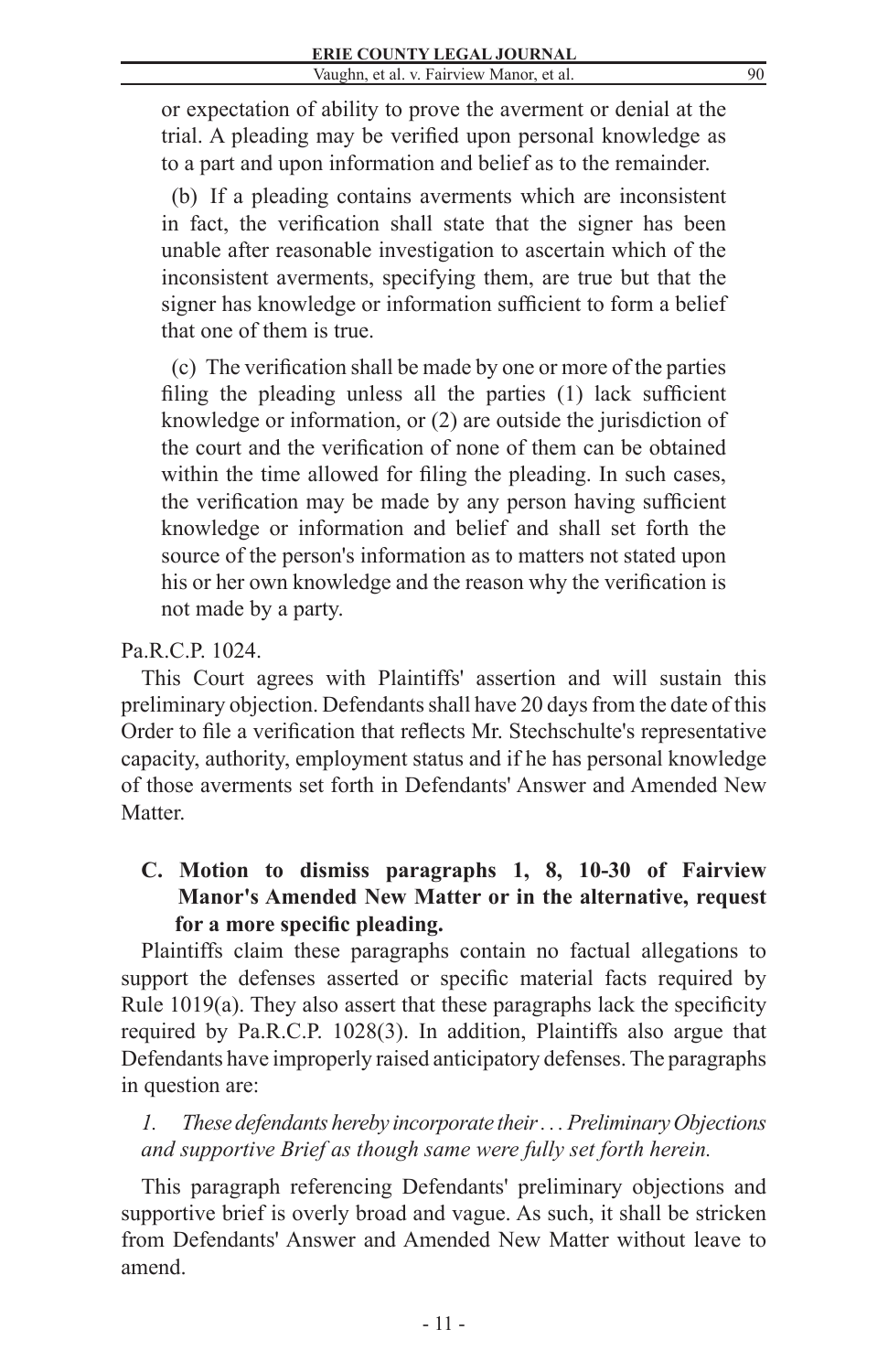*8. Should discovery reveal the basis for same, defendants plead the defense of statute of repose.*

Defendants fail to specifically plead the defense of statute of repose. Therefore, Plaintiffs' preliminary objection to paragraph 8 will be sustained and Defendants shall have 20 days from the date of this Order to file an amended pleading.

*10. To the extent that any terms of the Admission Agreement which is in the possession of the plaintiffs provide any defense or limitation of damages or liability, plaintiff's claim is therefore limited or barred by those terms.*

Paragraph 10 is overbroad, vague, and fails to assert any specific defense. Therefore, Plaintiffs' preliminary objection to paragraph 10 will be sustained and Defendants shall have 20 days from the date of this Order to file an amended pleading.<sup>1</sup>

12. Plaintiff's Complaint alleges in a very general manner, that *all of the alleged negligent conduct set forth in the Complaint was caused by agents, servants or employees of these defendants. As an example, plaintiffs have made the following allegation at ¶ 162:*

*"All of the actions, inactions, negligence, breaches of regulations and standards of care and all other activities related to the care provided Christine D. Vaughn, while she was a resident of defendant, Fairview Manor and HCF of Fairview, Inc., and the management of defendant, Fairview Manor and HCF of Fairview, Inc.'s activities as set forth herein arose within the course and scope of the employment and/or the agency of those persons, and all of the above individuals were acting within the scope and course of their employment and/or actual agency or apparent agency with defendant, Fairview Manor and HCF of Fairview, Inc. in and about their respective duties as such and acted on behalf of said defendant and within the scope of their authority at all relevant times."*

*13. No portion of the Complaint provides the name or identity of any individual referenced in this paragraph or any of the other similar paragraphs in plaintiff's Complaint.*

*14. In the event discovery would reveal that any of the individuals referenced in the Complaint were in fact not acting "within the course and scope" of the employment and/or the agency "of these defendants", nor were acting in accordance with their "respective duties" or not acting within the "scope of their authority at all relevant* 

<sup>&</sup>lt;sup>1</sup> Paragraph 11 of Fairview Manors' Amended New Matter is addressed *supra*.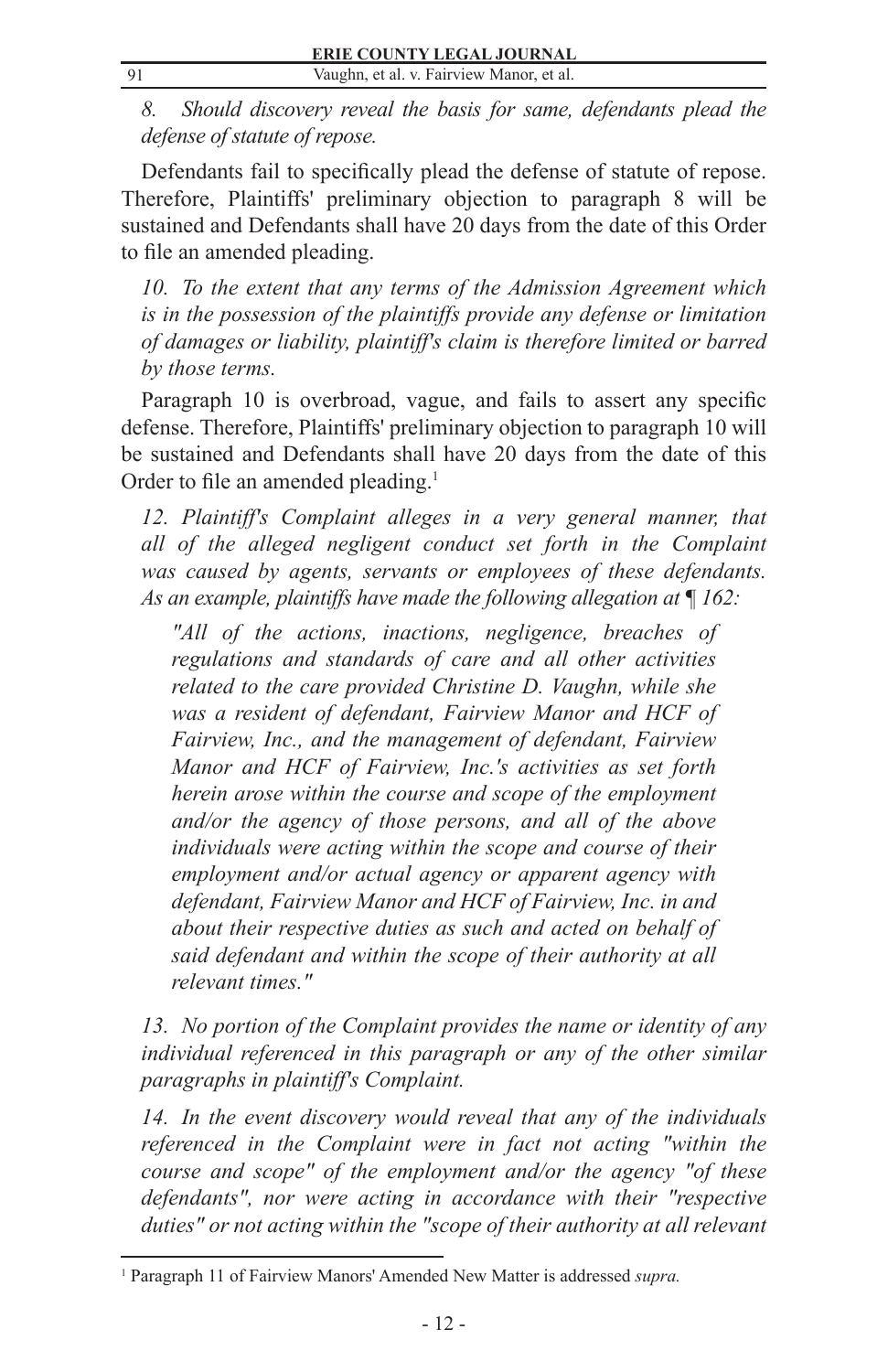92

*times", defendant, Fairview Manor asserts that the plaintiff's causes of action and any and all damages claimed by plaintiff may have in fact been caused by individuals and/or entities over whom the answering defendants had no control, nor the right to control, and as may be applied to the facts disclosed in discovery.*

*15. These defendants incorporate by reference their preceding paragraphs in New Matter and again set forth the principles of superseding and/or intervening cause, insofar as the plaintiff's complaint fails to identify any particular individual whom is claimed cause any injury or harm to the plaintiff's decedent. Should it be determined that such an individual was not an agent, servant or employee of these defendants, then the argument will be made at trial that the injury may have been the result of a superceding and/or intervening cause as discovery may indicate.*

Relative to paragraphs 12, 13, and 15, this Court previously overruled Defendants' motion to strike paragraph 162 of Plaintiffs' Complaint. *See, Opinion and Order,* 10/06/09. In addition, Defendants fail to specifically plead the defense of a superseding and/or intervening cause is not sufficient. *See, Lee v. Denner,* 76 Pa. D & C 4th 181 (2005), *citing Fitzgerald v. Kaguyutan,* 18 Pa. D & C 4th 1, 3 (1993)("Certain defenses, such as pleading intervening and superseding acts of others, require more specificity than others.") Accordingly, Plaintiffs' preliminary objections to paragraphs 12 through 15 will be sustained. As to paragraphs 14 and 15, Defendants shall have 20 days from the date of this Order to file an amended pleading.

*16. If in fact supported by discovery yet to be conducted, Plaintiff's Complaint and all causes of action are barred by Plaintiff's failure to mitigate her damages by promptly and properly following the physician's orders and directives regarding care and treatment.*

The defendants have failed to specifically plead the defense of failure to mitigate damages. Therefore, Plaintiffs' preliminary objection to paragraph 16 will be sustained and Defendants shall have 20 days from the date of this Order to file an amended pleading asserting the material facts on which allegation is based.

*17. Plaintiff's Complaint at ¶ 21 asserts that Christine D. Vaughn was admitted to Fairview Manor with the "expectation that the level of care she would receive would be commensurate with her rights in the state of Pennsylvania as a nursing home resident."*

*18. Paragraph 22 of plaintiff's Complaint asserts that at the time of her admission to Fairview Manor, plaintiff's decedent suffered from "ambulatory dysfunction secondary to degenerative joint disease of the knee, hypertension, dementia, hypothyroidism and Vitamin B-12 deficiency" and further asserts that she was taking many medications.*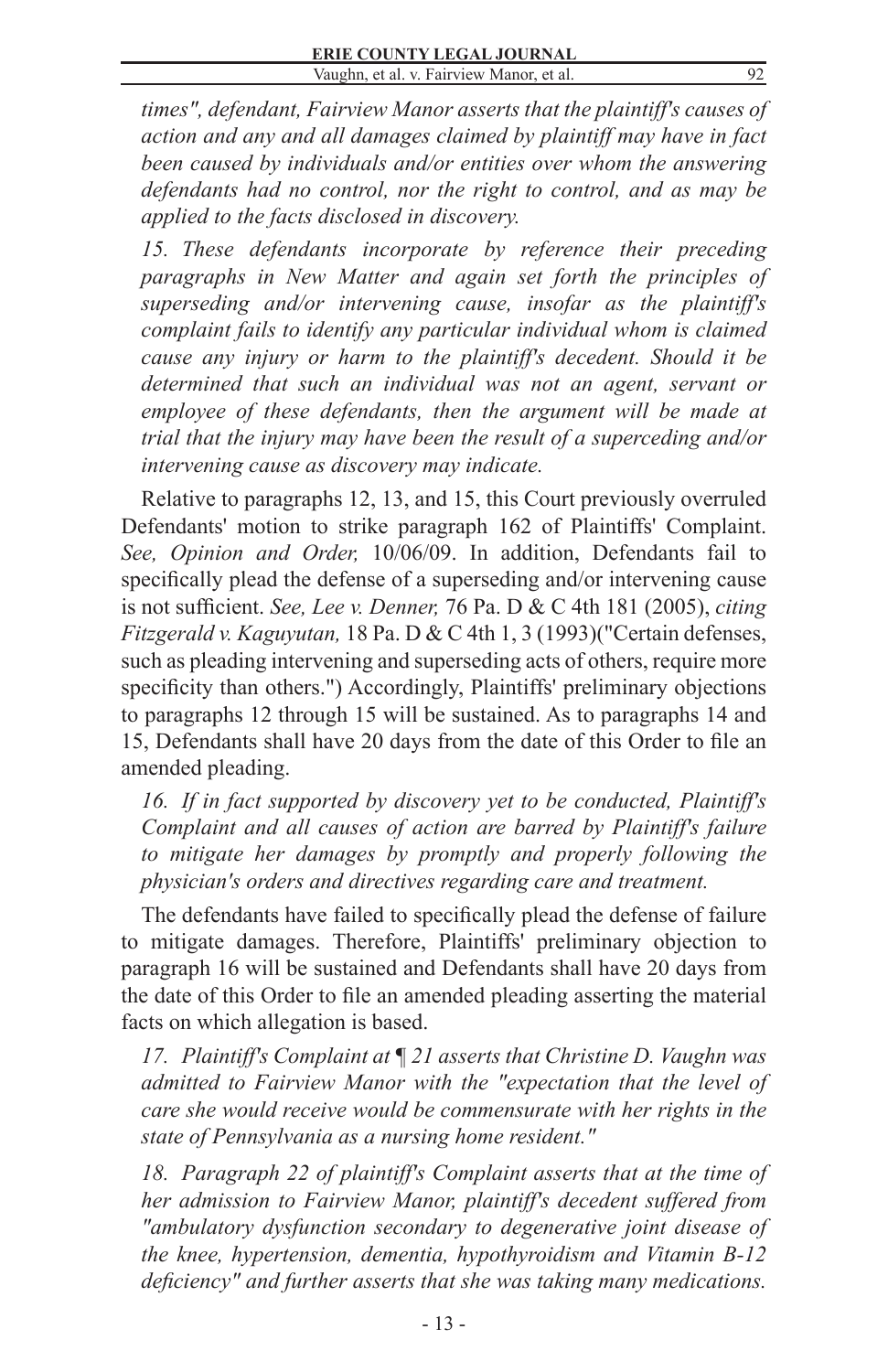*19. Paragraph 23 of plaintiff's Complaint asserts that plaintiff's decedent was able to ambulate only with a walker and that she required a "skilled level of nursing care."*

*20. Plaintiff's Complaint at ¶ 24 also asserts that plaintiff's decedent suffered from "anemia, ambulatory dysfunction, osteoarthritis, limited mobility and incontinence," and she was noted to be "at risk for impaired skin integrity and pressure ulcers, and due to this risk, several interventions were to be implemented."*

*21. Plaintiff's Complaint and all causes of action are therefore barred and/or mitigated by the fact that plaintiff's injuries and damages were the result of a pre-existing condition and/or injury which are referenced above and which resulted in plaintiff's decedent being admitted to Fairview Manor in the first place.*

The Court concludes these paragraphs are sufficiently pled and will overrule Plaintiffs' objections to paragraphs 17-21.

*22. To the extent that the Medical Care and Availability and Reduction of Error Act, 40 P.S. §1301.101, as amended by the Act of March 20, 2002, and all of the provisions therein provide legal requirements and parameters for recovery in the within case, defendant pleads any and all applicable sections and defenses set forth therein.*

This paragraph does not specifically plead an affirmative defense. Therefore, Plaintiffs' preliminary objection to paragraph 22 will be sustained and Defendants shall have 20 days from the date of this Order to file an amended pleading.

*23. In the event discovery should determine and/or it should be determined at any time thereafter, that plaintiff's counsel has failed to obtain the required Certificate of Merit, these defendants request dismissal of the case as well as reimbursement of any monies paid to the plaintiffs as a result of any such insufficient or non-existent documentation supporting the required Certificate of Merit.*

Paragraph 23, is anticipatory and does not specifically plead an affirmative defense under Pa.R.C.P. 1030. Therefore, this paragraph is stricken without leave to amend.

*24. Answering Defendants reserve the right to amend their New Matter defenses to include those defenses enumerated in Pennsylvania Rules of Civil Procedure 1030, should discovery reveal a factual basis for same and any other affirmative defenses upon completion of discovery in this matter consistent with the Pennsylvania law allowing liberality in the amendment of pleadings.*

*25. Any claim the plaintiffs may make regarding entitlement for delay*  damages is barred on the grounds of such a claim, or its source of *authorization, violates the due process requirements of the United States and Pennsylvania Constitution.*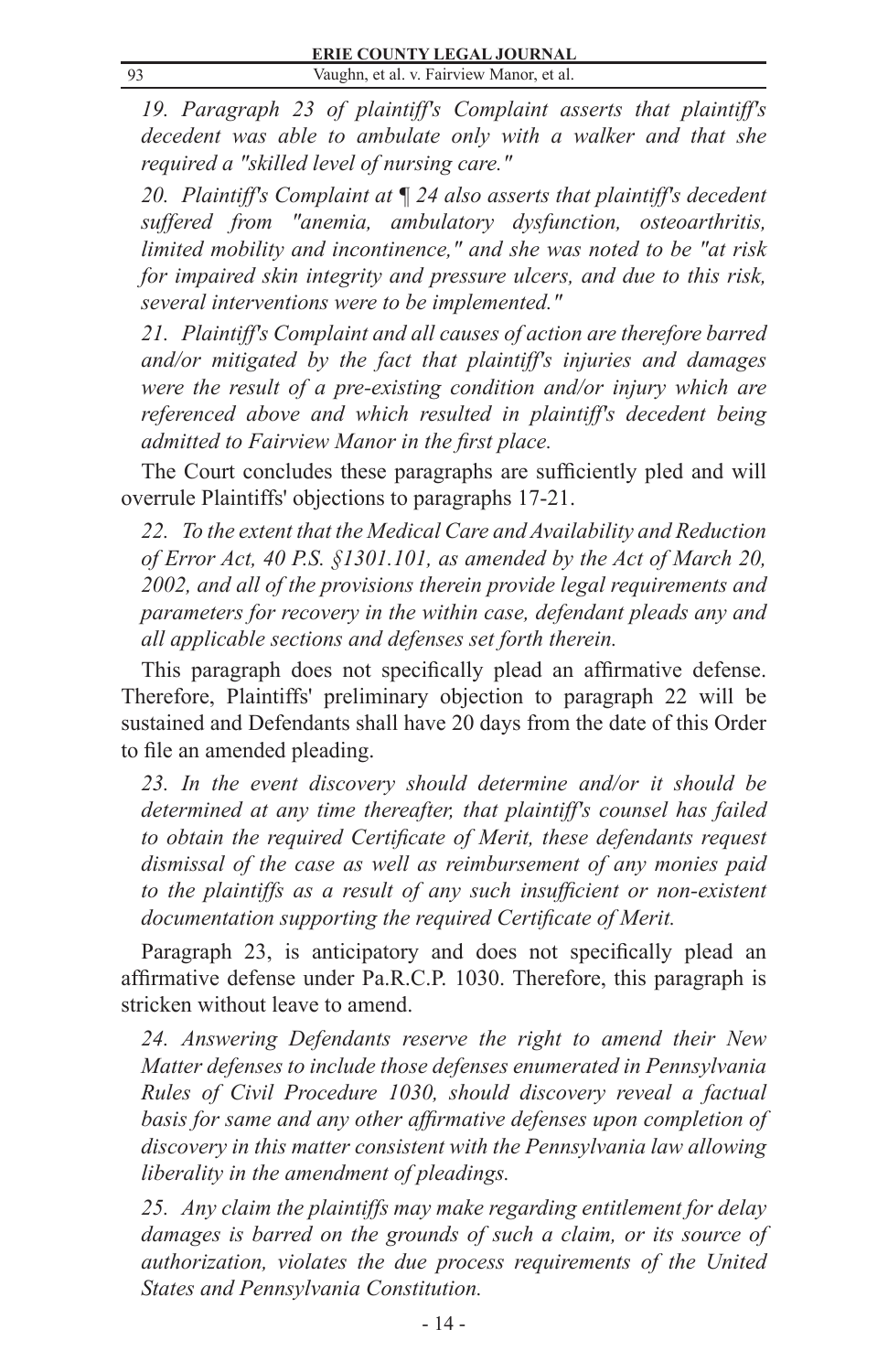94

Paragraphs 24 and 25 are overbroad, vague and shall be stricken. This issue of delay damages is not extant at this point in the case. Defendants may raise defenses to a delay damage claim if and when it arises.

## **D. Motion to dismiss paragraphs 210, 212-214, 216, 217, 219, 220 and 222 of Dr. Lesseski's New Matter or in the alternative, request for a more specific pleading.**

Plaintiffs claim these paragraphs do not contain any factual allegations to support the defenses asserted as required by Rule 1019(a) and Pa.R.C.P 1028 (3). In addition, Plaintiffs claim that Defendants impermissibly raise anticipatory defenses. The challenged paragraphs are:

*210. These Defendants incorporate Paragraphs 1 through 209 of their Answer to Plaintiff's Complaint as if fully set forth herein.*

This Court finds this paragraph is sufficiently pled.

*212. These Defendants raise all affirmative defenses set forth in or available as a result of the provisions of the Health Care Services Malpractice Act of Pennsylvania, 40 P.S. § 1301, et. seq. As this matter is only in the early stages of discovery, and these defendants have not completed their investigation of the Plaintiffs' claims, the Defendants cannot yet identify with greater specificity which affirmative defenses may be applicable here. However, these Defendants will provide support for any and all applicable affirmative defenses in accordance with the Pennsylvania Rules of Civil Procedure or any Order by this Court.*

*213. These Defendants raise all affirmative defenses set forth in or available as a result of the provisions of the Medical Care Availability and Reduction of Error Act, 40 P.S. § 1303, et. seq. As this matter is only in the early stages of discovery, and these Defendants have not completed their investigation of the Plaintiffs' claims, Defendants cannot yet identify with greater specificity which affirmative defenses may be applicable here. However, these Defendant will provide support for any and all applicable affirmative defenses in accordance with the Pennsylvania Rules of Civil Procedure or any Order by this Court.*

*214. Without limiting the generality of the foregoing averment, the Plaintiffs' request for punitive damages against these Defendants is barred by 40 Pa. C.S.A. § 1303.505.*

As to paragraphs 212 and 213, the Court finds that Defendants are attempting to raise anticipatory defenses. The paragraphs lack specificity. Accordingly, Plaintiffs' preliminary objections to paragraphs 212 and 213 will be sustained and Defendants shall have 20 days from the date of this Order to file amended pleadings as to paragraphs.

Paragraph 214 is sufficiently pled.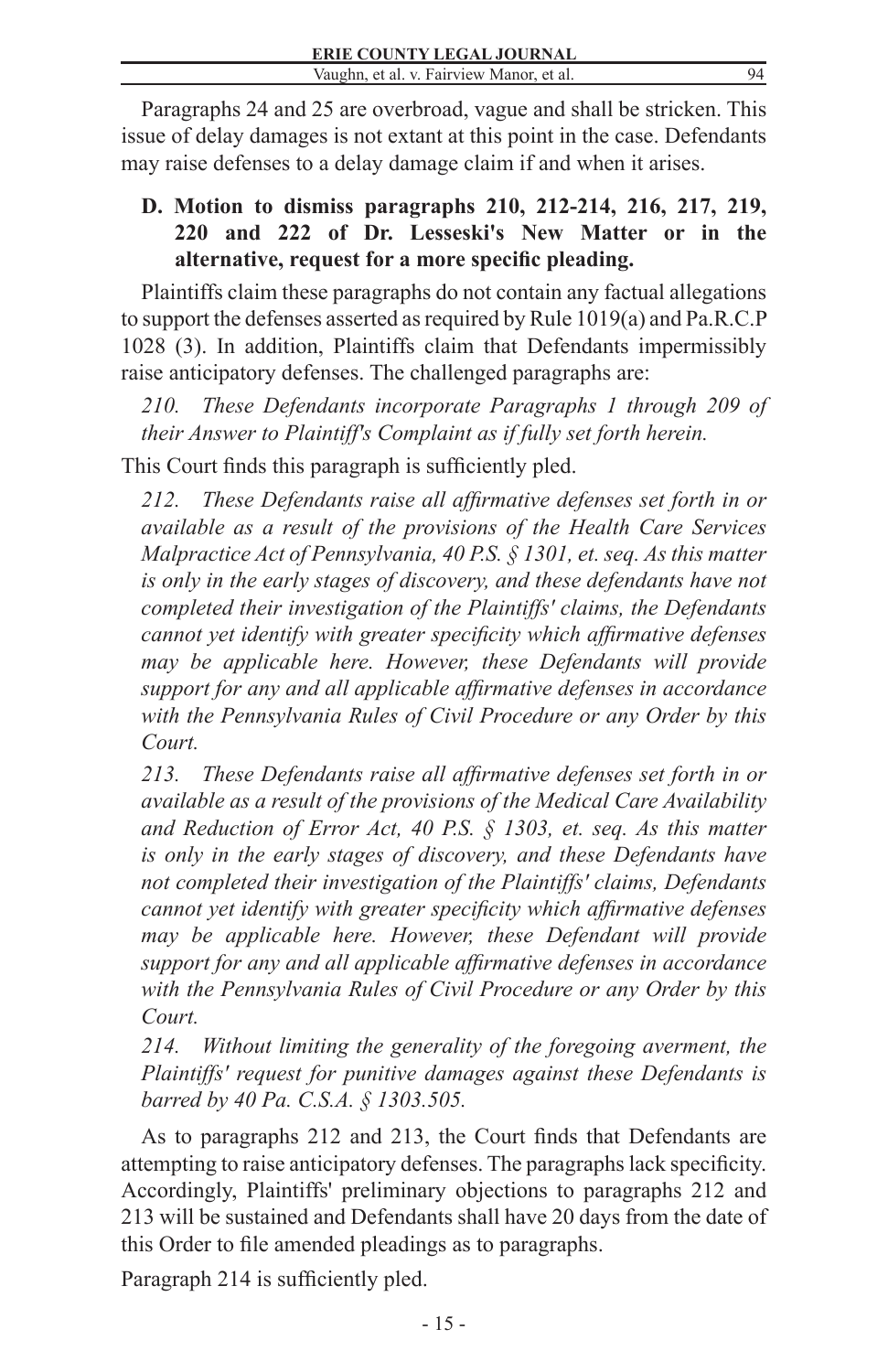95 Vaughn, et al. v. Fairview Manor, et al.

*216. These Defendants hereby incorporate their Preliminary Objections in this matter as if set forth fully herein. Specifically, Defendants maintain that Plaintiffs' Complaint fails to conform to the pleading requirements of Pa.R.C.P. 1019(a) in that Plaintiffs' 161 - paragraph statement of facts contains numerous immaterial and impertinent facts. Further, Defendants maintain that Paragraphs 101 and 192 (bb) of Plaintiffs' Complaint are legally insufficient in that Pennsylvania law does not recognize a duty to notify a patient's "entire family" of the nature, extent, and severity of a condition. Paragraph 192 (vv) is also legally insufficient, as a claim for lack of informed consent sounds in battery rather than negligence, and because [h]olding out expertise which induced decedent and her family to believe that adequate and proper care would be provided" is not a recognized claim under Pennsylvania law.*

This paragraph's reference to Defendants' previous preliminary objections is overly broad and vague. Plaintiffs preliminary objection to paragraph 216 of Defendants' new matter will be sustained because: (1) this Court previously struck paragraph 192(vv) of Plaintiffs Complaint as part of its ruling on the Defendants' preliminary objections; and, (2) Defendants' challenges to paragraphs 101 and 192 (bb) of Plaintiffs Complaint, along with their motion to strike for failure to conform to rule of court, were previously overruled by this Court as part of its ruling on the Defendants' preliminary objections.

*217. These Defendants plead the doctrine of intervening and superseding causes as an affirmative defense. As this matter is only in the early stages of discovery, and these Defendants have not completed their investigation of Plaintiffs' claims, Defendants cannot yet identify which intervening or superseding causes of the Decedent's injury will be applicable as affirmative defenses here. However, these Defendants will provide support for any and all applicable affirmative defenses in accordance with the Pennsylvania Rules of Civil Procedure and/or any Order by this Court.*

Defendants have failed to sufficiently plead the defense of intervening and superseding cause. *See, Lee v. Denner,* 76 Pa. D & C 4th 181 (2005), *citing Fitzgerald v. Kaguyutan,* 18 Pa. D & C 4th 1, 3 (1993)("Certain defenses, such as pleading intervening and superseding acts of others, require more specificity than others.") Therefore, Plaintiffs' preliminary objection to paragraph 217 will be sustained and Defendants shall have 20 days from the date of this Order to file an amended pleading.

*219. These Defendants are not liable for any preexisting medical conditions which caused the claimed injuries and/or damages. As this matter is only in the early stages of discovery, and these Defendants have not completed their investigation of Plaintiffs' claims, Defendants have not yet identified which preexisting medical conditions may have*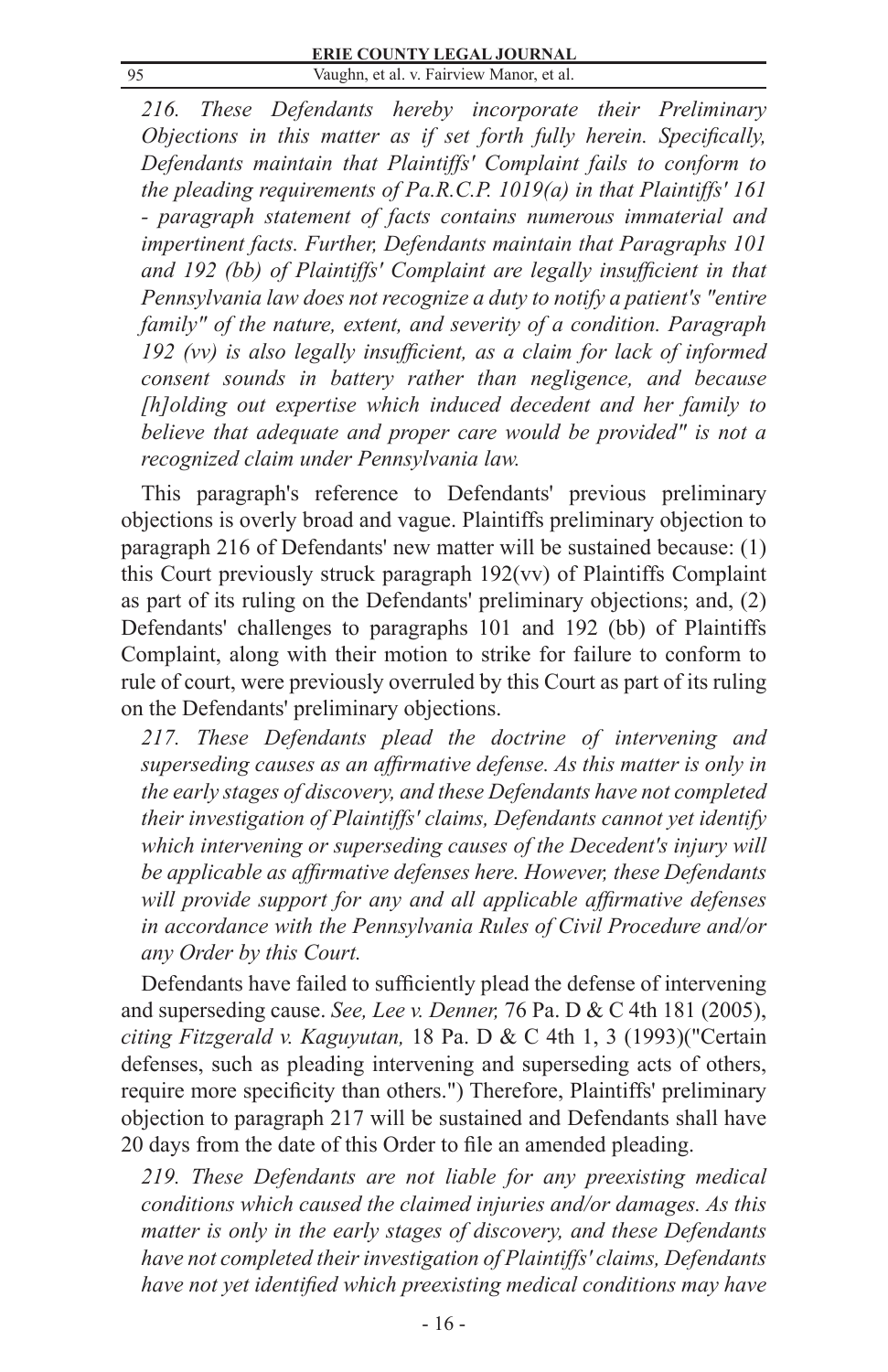96

*caused Decedent's claimed injuries. However, these Defendants will provide support for any and all applicable affirmative defenses in accordance with the Pennsylvania Rules of Civil Procedure or any Order by this Court.*

This Court finds that paragraph 219 is essentially a general denial of causation and belongs in Defendants' Answer, not New Matter. To the extent that it reflects the Defendants' hope that other defenses may be disclosed during discovery, it is vague and overbroad. They may amend their pleading accordingly within 20 days.

*220. To the extent that the evidence developed during discovery demonstrates the application of the "two schools of thought doctrine," these Defendants plead that doctrine as providing a complete defense to any alleged negligence and/or malpractice. These Defendants will timely produce experts in accordance with the Pennsylvania Rules of Civil Procedure and/or any Scheduling Order entered by this Court.*

Paragraph 220 is superfluous because Defendants do not have to raise the theory of "two schools of thought as a defense." *See, Colangeli v. Pallone,* 63 Pa D & C 4th 386, 392 (2003), *citing Voorhees v. Trustees of the University of Pennsylvania,* 33 Phila. 302, 331 (1997), affirmed, 718 A.2d 869 (Pa. Super. 1998 (unpublished memorandum) (recognizing that the two schools of thought doctrine is not an affirmative defense but is a label as to a type of evidence offered in a case when a medical practitioner is alleged to have deviated from a standard of care).

*222. Any claim that the Plaintiffs may make regarding entitlement for damages for delay is barred on the ground that such a claim, or its source of authorization, violates the due process requirements of the United States Constitution and the Pennsylvania Constitution.*

This paragraph is overbroad, vague and shall be stricken. Furthermore, the issue of delay damages is not extant at this point in the case.

## **E. Motion to dismiss paragraphs 26 and 27 of Fairview Manor's New Matter with prejudice.**

Fairview Manor attempts to raise the defense of arbitration. This Court previously ruled that the wrongful death and survival actions were consolidated for trial and, therefore, the case was not subject to arbitration. *See,* Opinion and Order*,* 10/06/09, at 9-12. Therefore, Counts 26 and 27 of Fairview Manor's New Matter shall be stricken without leave to amend.

## **F. Motion to dismiss paragraphs 28-30 of Fairview Manor's Amended New Matter.**

These paragraphs assert that Plaintiffs have failed to join wrongful death complainants as indispensable parties. A wrongful death action "shall be brought only by the personal representative of the decedent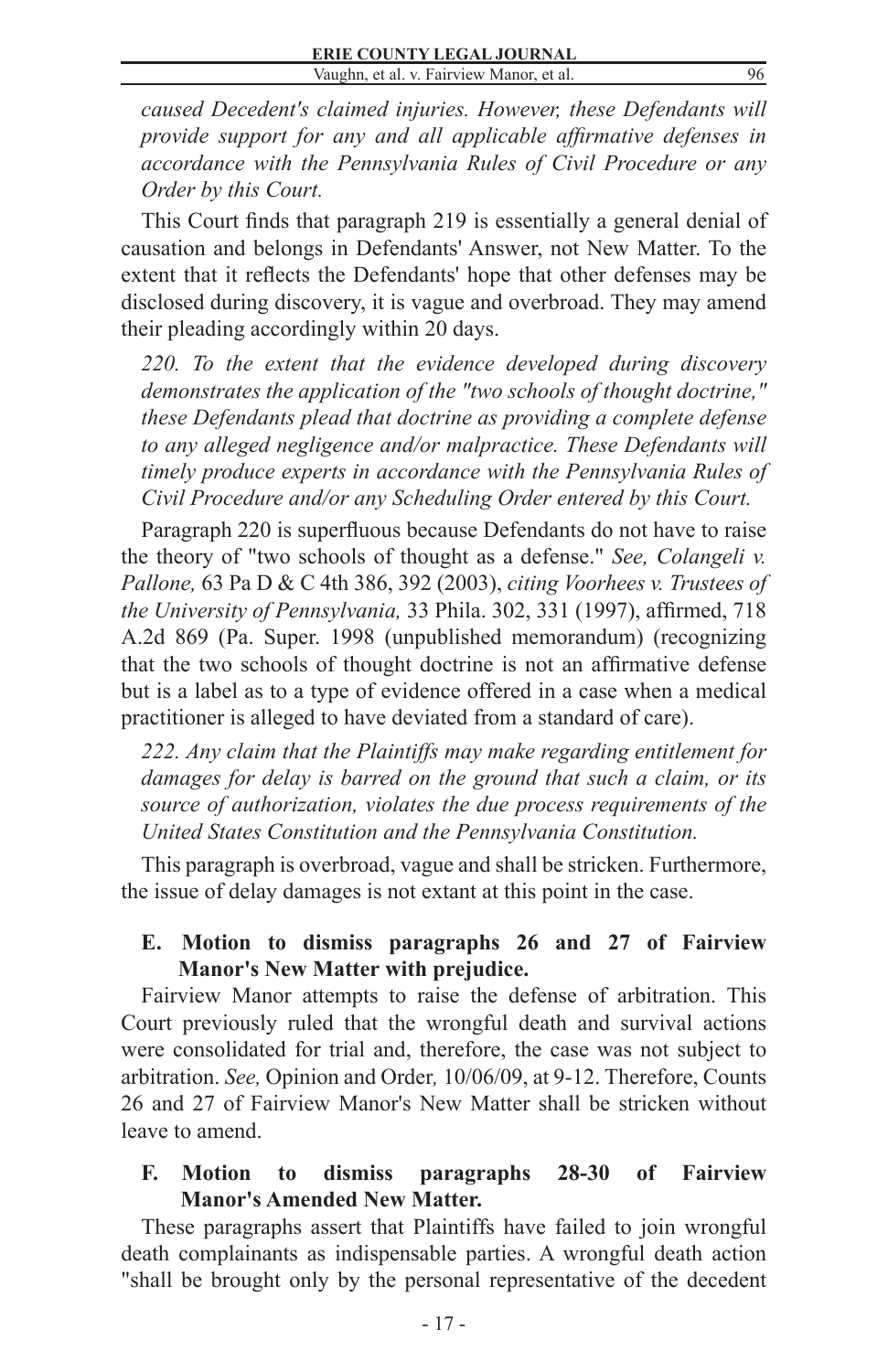for the benefit of those persons entitled by law to recover damages for such wrongful death." Pa.R.C.P. 2202 As such, paragraphs 28 through 30 shall be stricken from Defendants' Answer and Amended New Matter without leave to amend.

## **G. Motion to dismiss with prejudice paragraphs 10 and 11 of Fairview Manor's Amended New Matter and paragraph 223 of Dr. Lesseski's Amended New Matter.**

Fairview Manor alleges in paragraph 11 that the Admission Agreement may provide the defense of release of liability.<sup>2</sup> In paragraph 11, they allege the defense of release of liability. Specifically, they allege:

11. Should discovery reveal any portion of the Admission Agreement *is deemed a release of liability, then defendants plead the terms of any such release*.

Dr. Lesseski alleges in allegation the defense of release in paragraph 223 of his amended new matter. As it states:

*The Plaintiffs may have entered into a release having the effect of discharging one or more Defendants from liability in this matter. If, so, these Defendants plead the benefits of said release. As this matter is only in the early stages of discovery, and these Defendants have not completed their investigation of Plaintiffs' claims, Defendants have yet to determine whether any such writing or release discharges one or more of these Defendants from liability in this matter. However, any such writing or release will be provided in the course of discovery in accordance with the Pennsylvania Rules of Civil Procedure and/or any Scheduling Order entered by this Court.*

Paragraph 11 of Fairview Manor's Amended New Matter and paragraph 223 of Dr. Lesseski's Amended New Matter are bald assertions of an anticipatory defense that lack specificity.<sup>3</sup> Therefore, the preliminary objections to paragraphs 11 of Fairview Manor's Amended New Matter and paragraph 223 of Dr. Lesseski's Amended New Matter will be sustained and they will not be allowed to amend.

## **III. Conclusion**

In many instances, Defendants have raised anticipatory defenses without factual support. They have done so, they say, because discovery has not been completed. This Court does not find that appropriate. Assuming Defendants cannot amend their pleadings within the 20 day period provided by the Court, they may seek leave to amend their pleadings to include additional defenses if those defenses are disclosed

<sup>2</sup> Paragraph 11 was addressed *infra*.

<sup>&</sup>lt;sup>3</sup> 28 Pa.Code § 201.24(b) provides that, "[a] facility may not obtain from or on behalf of residents a release from liabilities or duties imposed by law or this subpart except as part of formal settlement in litigation."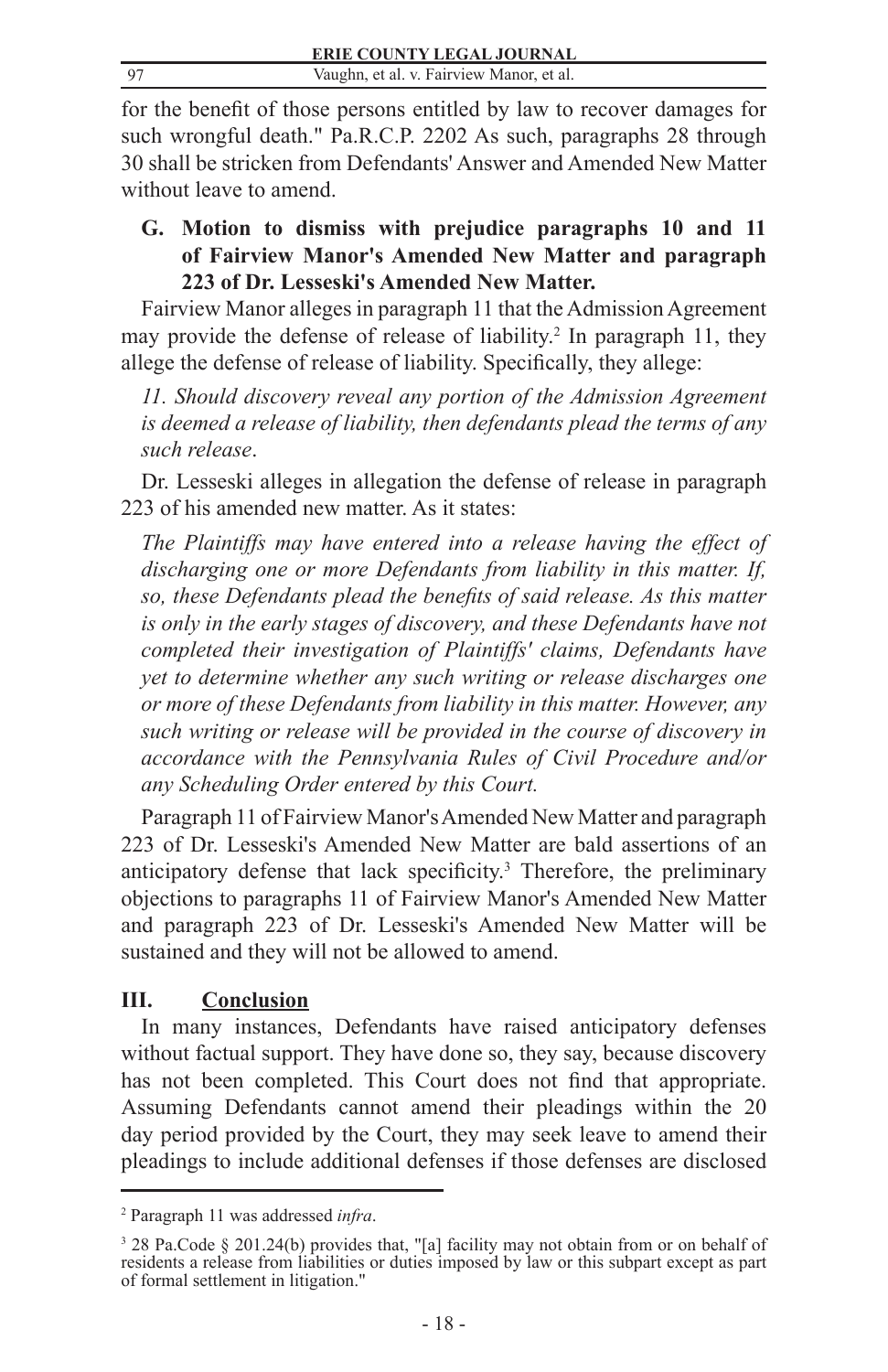during discovery or, in the alternative, file a motion *in limine* to seek permission to raise the defenses at trial. This Court will consider those requests at the appropriate time.

Based upon the above, this Court will issue an order in accordance with this opinion.

## **ORDER**

AND NOW, this 13th day of May, 2010, for the reasons set forth in the accompanying opinion, Plaintiffs' Preliminary Objections to Defendants' Answers and Amended New Matter are sustained as follows:

(1) Plaintiffs' motion to strike Fairview Manor's Amended Answer for failing to conform to rule of court is sustained and Defendants shall have 20 days from the date of this Order to file a proper verification;

(2) Paragraphs 1, 11 through 13, and 23 through 30 of Defendants', Fairview Manor and HCF of Fairview Inc., Amended New Matter are stricken without leave to amend;

(3) Paragraphs 8, 10, 14 through 16 and 22 of Defendants', Fairview Manor and HCF of Fairview, Inc., Amended New Matter are stricken and Defendants shall have 20 days from the date of this Order to file an amended pleading;

(4) Paragraphs 216, 220, 222 and 223 of Defendants', David C. Lesseski, D.O. and Presque Isle Family Medicine, Inc., Amended New Matter are stricken without leave to amend;

(5) Paragraphs 212, 213, 217 and 219 of Defendants', David C. Lesseski, D.O. and Presque Isle Family Medicine, Inc., Amended New Matter are stricken and Defendants shall have 20 days from the date of this Order to file an amended pleading; and,

(6) In all other respects, Plaintiffs' Preliminary Objections are overruled.

> **BY THE COURT:** /s/ **Ernest J. DiSantis, Jr., Judge**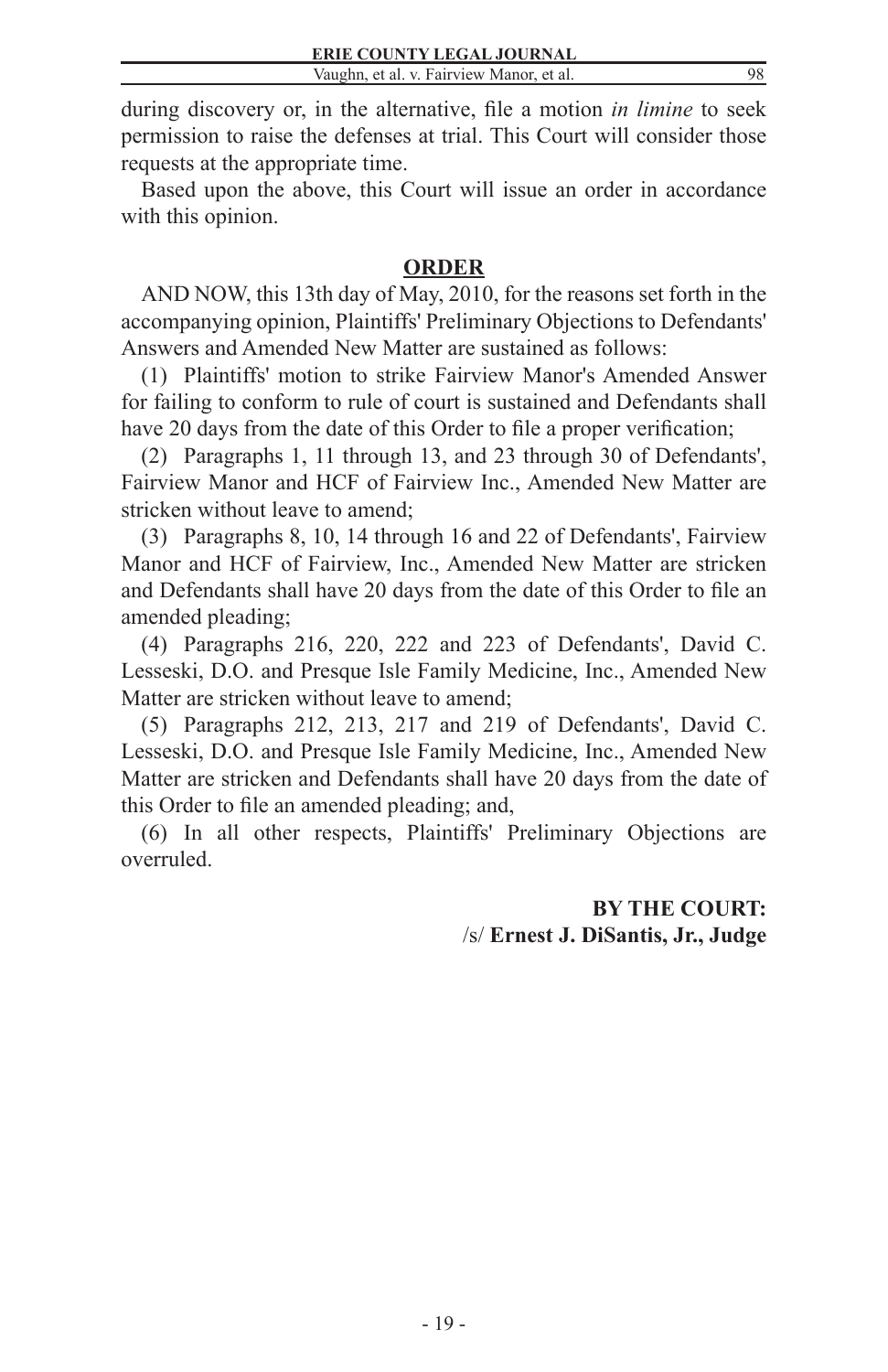**CHANGE OF NAME NOTICE** In the Court of Common Pleas of Erie County, Pennsylvania No. 12253 - 2010 IN RE: BRIANNA MARIE **FEATHERS** 

NOTICE is hereby given that on May 24, 2010, a Petition was filed in the above named Court requesting an order to change the name of Brianna Marie Feathers to Brianna Marie Tatara.

A hearing will be held on July 8, 2010 at 1:30 p.m. in Courtroom B of the Erie County Courthouse, 140 West 6th Street, Erie, PA 16501. All interested parties may appear and show cause why the Petition should not be granted.

Mary Alfieri Richmond, Esquire Suite 215, 900 State Street Erie, PA 16501 (814) 455-2200

Jun. 4

#### **CHANGE OF NAME NOTICE**

In the Court of Common Pleas of Erie County, Pennsylvania

In Re: Change of Name of Rosealena Marie Jenkins to Rosealena Marie Thompson-Carroll. Notice is hereby given that on May 26, 2010, the Petition of Ruth Thompson-Carroll and Bryan Carroll on behalf of Rosealena Marie Jenkins was filed with the above identified court, requesting the order authorizing Petitioner to change the name of Rosealena Marie Jenkins to Rosealena Marie Thompson-Carroll. The court has fixed June 17, 2010 at 9:00 o'clock a.m. before the Honorable Michael E. Dunlavey in Room 217, Courtroom I, of the Erie County Courthouse, 140 West Sixth Street, Erie, Pennsylvania as the time and place for hearing on said Petition, when and where all persons interested may appear and show cause, if any, why the prayer for relief should not be granted.

Any questions may be directed to Kari A. Froess, Esquire, at 254 West Sixth Street, Erie, Pennsylvania 16507, telephone number (814) 453-5004.

Jun. 4

### **FICTITIOUS NAME NOTICE**

Pursuant to Act 295 of December 16, 1982 notice is hereby given of the intention to file with the Secretary of the Commonwealth of Pennsylvania a "Certificate of Carrying On or Conducting Business Under an Assumed of Fictitious Name." Said Certificate contains the following information:

**FICTITIOUS NAME NOTICE**

1. Fictitious Name: PEACH PICKERS ANTIQUES AND COLLECTIBLES

2. Address of principal place of business, including street and number: 10 S. Center Street, Corry, PA 16407

3. The character of the business so carried on or conducted is: retail business selling antiques

4. The real name and address including street and number of the persons who are parties to the registration: Jason Miller, 44 E. Congress Street, Corry, PA 16407 and Melanie Miller, 44 E. Congress Street, Corry, PA 16407

5. An application for registration of a Fictitious Name under the Fictitious Names Act was filed on May 17, 2010.

Carney and Ruth Law Office 224 Maple Avenue Corry, Pennsylvania 16407

Jun. 4

#### **INCORPORATION NOTICE**

Notice is hereby given that LL Masonry, Inc. has been incorporated under the provisions of the Pennsylvania Business Corporation Law of 1988. Michael A. Agresti, Esquire 4934 Peach Street Erie, PA 16509

Jun. 4

Jun. 4

#### **INCORPORATION NOTICE**

Notice is hereby given that Soha Enterprises, Inc. has been incorporated under the provisions of the Business Corporation Law of 1988. Stephen H. Hutzelman, Esquire Shapira, Hutzelman, Berlin, Ely, Smith & Walsh 305 West Sixth Street Erie, PA 16507

**LEGAL NOTICE** ATTENTION: CHARLES TIMOTHY ROSS INVOLUNTARY TERMINATION OF PARENTAL RIGHTS

IN THE MATTER OF THE ADOPTION OF MINOR FEMALE CHILD (K.L.S.); DOB: 12-27-97 #22 IN ADOPTION, 2010 If you could be the parent of the above mentioned child, at the instance of Erie County Office of Children and Youth you, laying aside all business and excuses whatsoever, are hereby cited to be and appear before the Orphan's Court of Erie County, Pennsylvania, at the Erie County Court House, Judge Brabender, Court Room F, City of Erie on June 29, 2010 at 9:30 a.m. and then and there show cause, if any you have, why your parental rights to the above child should not be terminated, in accordance with a Petition and Order of Court filed by the Erie County Office of Children and Youth. A copy of these documents can be obtained by contacting the Erie County Office of Children and

Youth at (814) 451-7740.

Your presence is required at the Hearing. If you do not appear at this Hearing, the Court may decide that you are not interested in retaining your rights to your child and your failure to appear may affect the Court's decision on whether to end your rights to your child. You are warned that even if you fail to appear at the scheduled Hearing, the Hearing will go on without you and your rights to your child may be ended by the Court without your being present.

You have a right to be represented at the Hearing by a lawyer. You should take this paper to your lawyer at once. If you do not have a lawyer, or cannot afford one, go to or telephone the office set forth below to find out where you can get legal help.

Family/Orphan's Court Administrator Room 204 - 205 Erie County Court House Erie, Pennsylvania 16501 (814) 451-6251

Jun. 4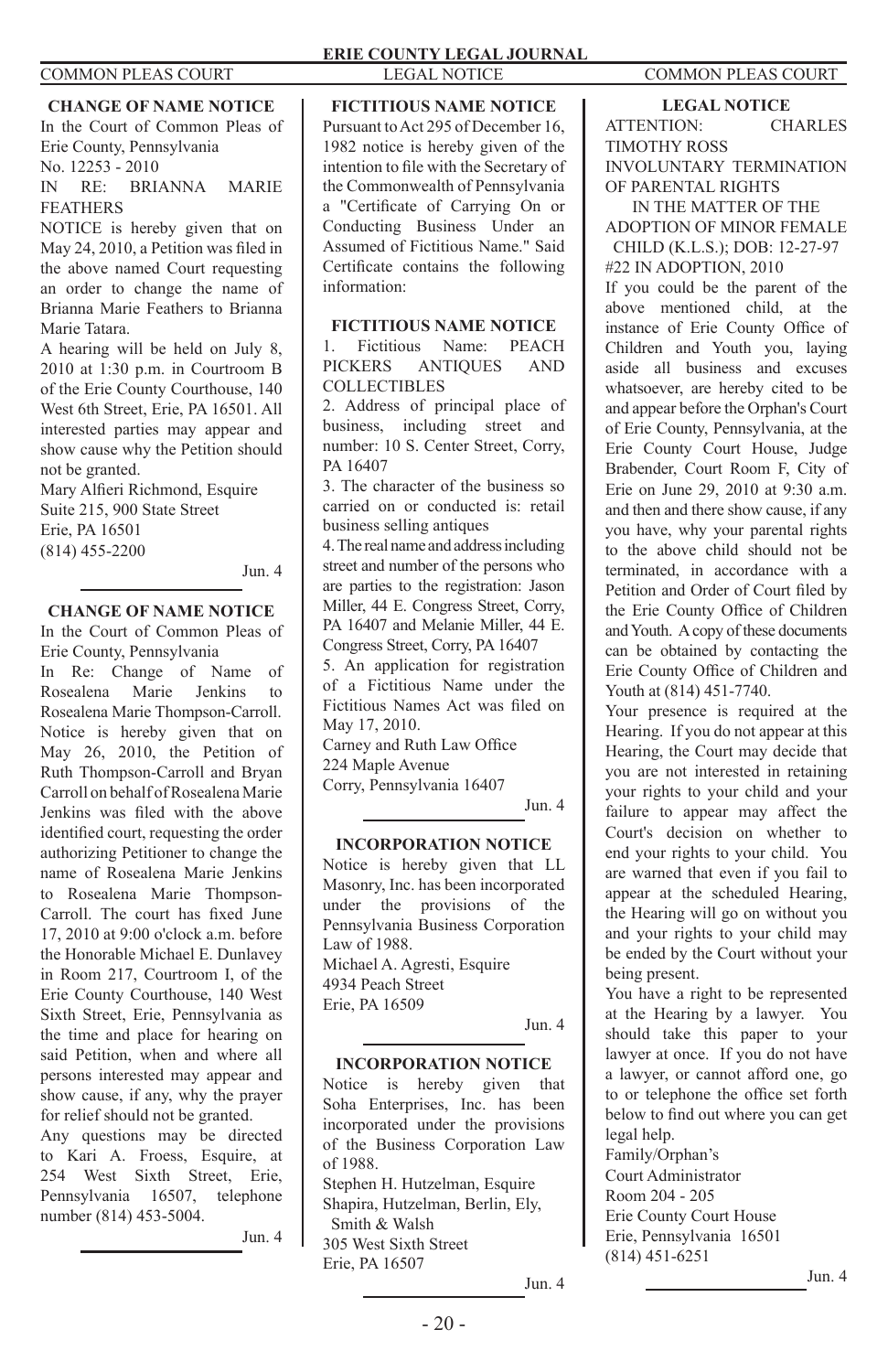### **LEGAL NOTICE**

TO: John Doe Father of Rosealena Marie Jenkins

Please be advised that a Petition for Guardianship in regard to your minor daughter, Rosealena Marie Jenkins, born to Melanie Su Jenkins in Erie, Pennsylvania, on March 15, 1995 has been filed in the Erie County Court of Common Pleas on May 27, 2010. A hearing will be held in the Court of Common Pleas of Erie County, Pennsylvania, at the Erie County Courthouse, 140 West Sixth Street, Erie, Pennsylvania 16501, before the Honorable Stephanie Domitrovich on the 2nd day of July, 2010 at 11:45 a.m. in Courtroom G, Room 222. If you wish to object to the same your presence is required. Any questions may be directed to Kari A. Froess, Esquire at 254 West Sixth Street, Erie, Pennsylvania 16507, (814) 453-5004.

Jun. 4, 11, 18

#### **LEGAL NOTICE**

TO: Melanie Su Jenkins, Mother of Rosealena Marie Jenkins Please be advised that a Petition for Guardianship in regard to your minor daughter, Rosealena Marie Jenkins, born to Melanie Su Jenkins in Erie, Pennsylvania, on March 15, 1995 has been filed in the Erie County Court of Common Pleas on May 27, 2010. A hearing will be held in the Court of Common Pleas of Erie County, Pennsylvania, at the Erie County Courthouse, 140 West Sixth Street, Erie, Pennsylvania 16501, before the Honorable Stephanie Domitrovich on the 2nd day of July, 2010 at 11:45 a.m. in Courtroom G, Room 222. If you wish to object to the same your presence is required. Any questions may be directed to Kari A. Froess, Esquire at 254 West Sixth Street, Erie, Pennsylvania

16507, (814) 453-5004.

Jun. 4, 11, 18

**LEGAL NOTICE** THE SCHOOL DISTRICT CITY OF ERIE, PA Administration Office Building 148 West 21st Street Erie, PA 16502 NOTICE TO BIDDERS

The School District of the City of Erie, 148 West 21st Street, Erie, PA 16502 will receive SEALED BIDS for Thermal Learning System, Pro V10 Two Post Lift, and Paper Towels and Toilet Tissues, up to Thursday, June 24, 2010 at 12:00 p.m., Daylight Savings Times, and will be opened in the Board Room on Thursday, June 24, 2010, at 1:30 p.m. in accordance with the bid forms and specifications to be obtained from the Purchasing Department. Robin Smith Secretary

Jun. 4, 11, 18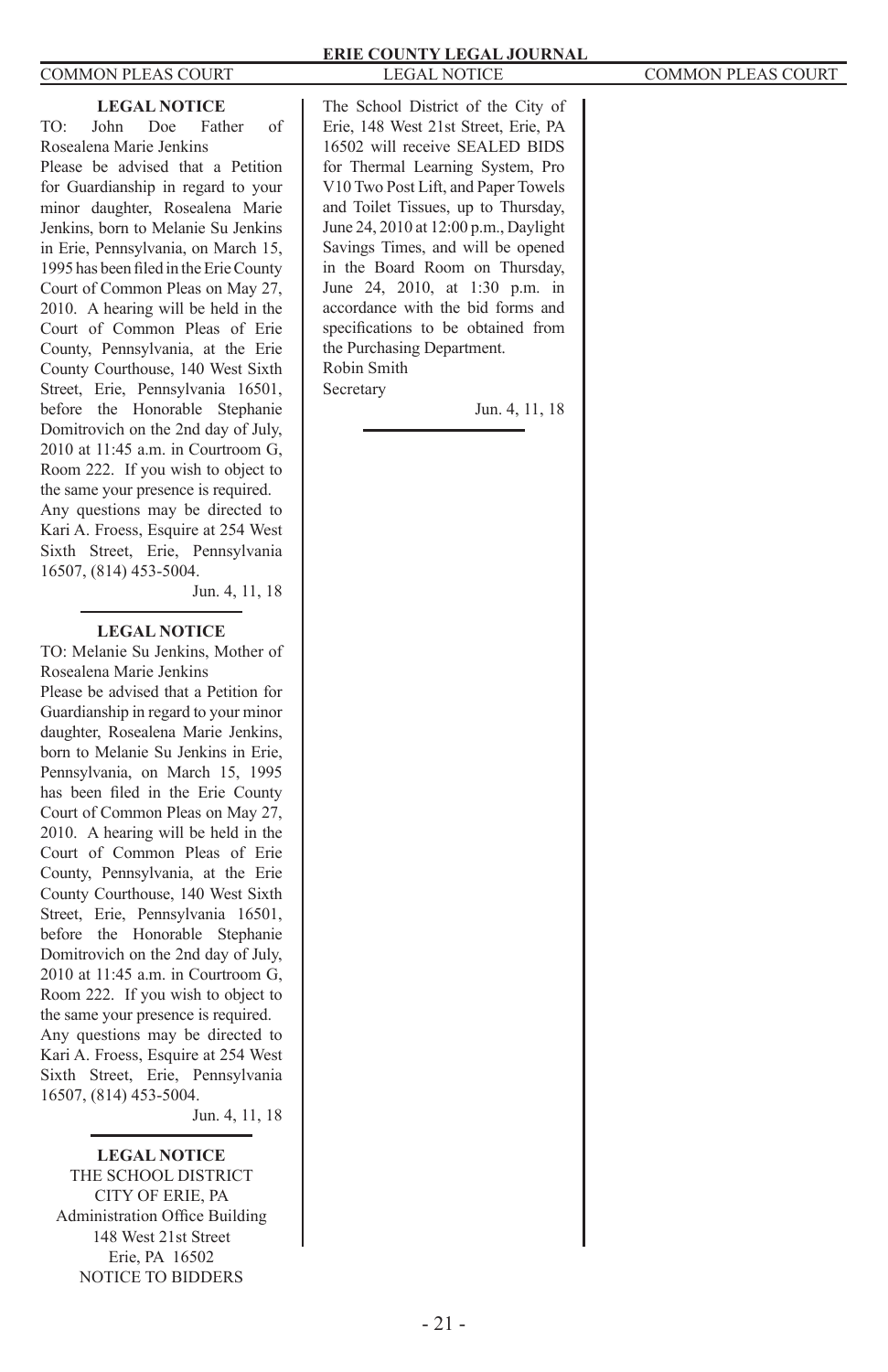



# WHAT IS YOUR PLAN TO PROTECT YOUR FAMILY?

*Understand your options and the consequences of your choices Regarding Long Term Care planning.*

> Policy discounts available to ECBA members and their extended families.



Edward C. Althof, CLU, CEBS, CLTC Michael Ocilka, CLTC

> 3537 West 12th Street Erie, PA 16505

Phone: (814) 833-5433 Fax: (814) 838-6172 Email: ealthof@LSinsure.com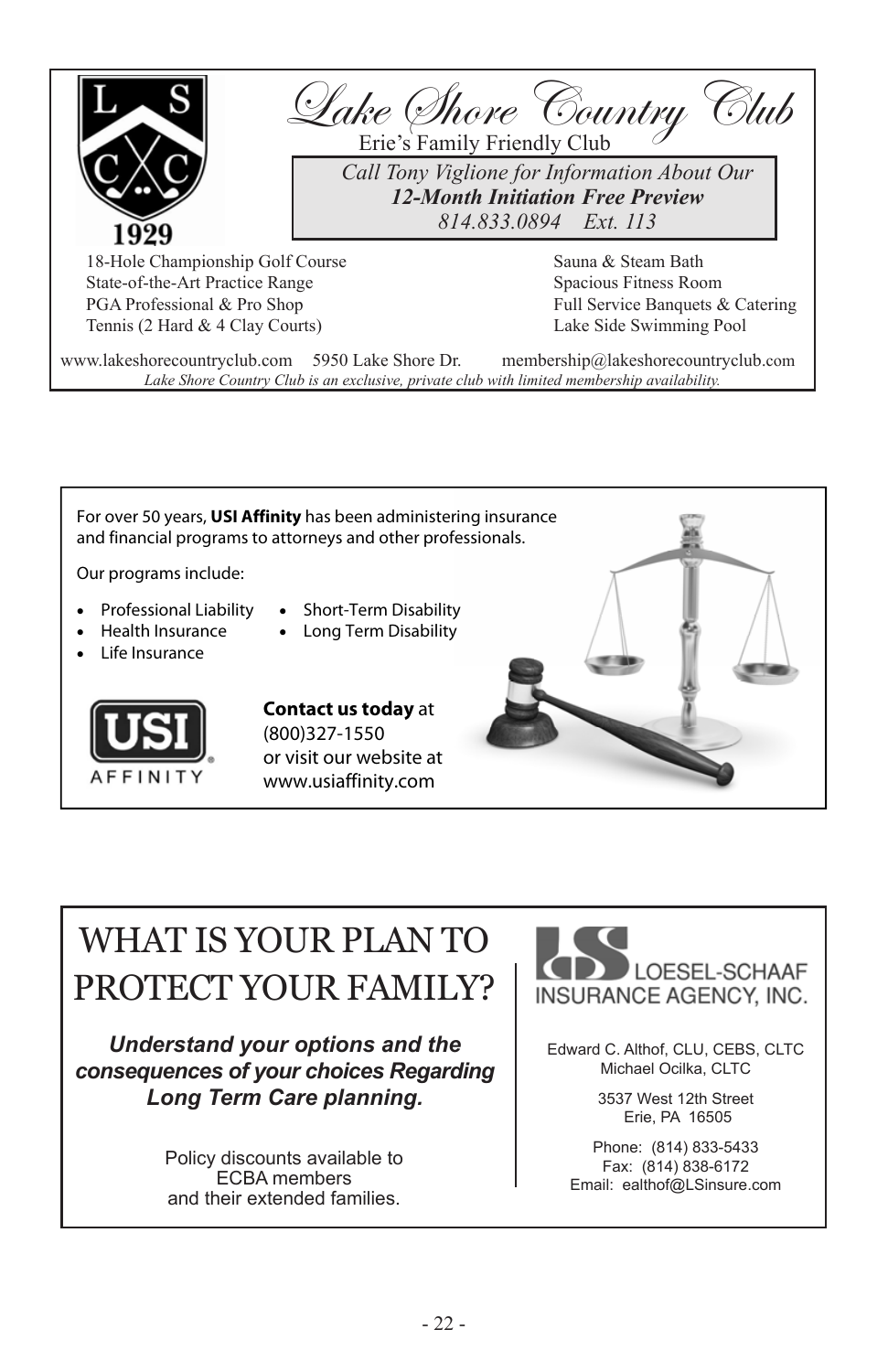#### **SHERIFF SALES**

Notice is hereby given that by virtue of sundry Writs of Execution, issued out of the Courts of Common Pleas of Erie County, Pennsylvania, and to me directed, the following described property will be sold at the Erie County Courthouse, Erie, Pennsylvania on

#### **June 18, 2010 at 10:00 AM**

All parties in interest and claimants are further notified that a schedule of distribution will be on file in the Sheriff's Office no later than 30 days after the date of sale of any property sold hereunder, and distribution of the proceeds made 10 days after said filing, unless exceptions are filed with the Sheriff's Office prior thereto.

All bidders are notified prior to bidding that they **MUST** possess a cashier's or certified check in the amount of their highest bid or have a letter from their lending institution guaranteeing that funds in the amount of the bid are immediately available. If the money is not paid immediately after the property is struck off, it will be put up again and sold, and the purchaser held responsible for any loss, and in no case will a deed be delivered until money is paid.

Bob Merski Sheriff of Erie County May 28 and Jun. 4, 11

### **SALE NO. 1 Ex. #10059 of 2010 AMERICAN GENERAL CONSUMER DISCOUNT COMPANY, Plaintiff**

#### **v. REO ADKINS and RODERICK ADKINS, Defendants SHERIFF'S SALE**

By virtue of a Writ of Execution filed to No. 10059-2010; American General Consumer Discount Company vs. Roderick Adkins and Reo Adkins Roderick Adkins and Reo Adkins,

owner(s) of property situated in City of Erie, Erie County, Pennsylvania being 712 East 21st Street Parcel contains 0.1085 acres of land

Assessment Map Number:

## (18) 5029-204

Assessed Value Figure: \$28,350.00 Improvement thereon: two-story frame dwelling William T. Morton, Esq. Attorney for Plaintiff 3213 West 26th Street Erie, PA 16506 (814) 836-1011 May 28 and Jun. 4, 11

#### **SALE NO. 2 Ex. #10060 of 2010 AMERICAN GENERAL CONSUMER DISCOUNT COMPANY, Plaintiff v.**

#### **LOUIS W. JOHNSON, JR., Defendant SHERIFF'S SALE**

By virtue of a Writ of Execution filed to No. 10060-2010 American General Consumer Discount Company vs. Louis W. Johnson, Jr. Louis W. Johnson, Jr., owner(s) of property situated in City of Erie, Erie County, Pennsylvania being 852 East 23rd Street, Erie, Pennsylvania 16503 Parcel contains 0.0788 acres of land Assessment Map Number: 18-5034-234 Assessed Value Figure: \$39,702.60 Improvement thereon: Two story frame dwelling William T. Morton, Esq. Attorney for the Plaintiff 3213 West 26th Street Erie, PA 16506 (814) 836-1011 May 28 and Jun. 4, 11

#### **SALE NO. 3 Ex. #12595 of 2009 GREENFIELD INVESTMENT COMPANY, Plaintiff**

#### **v. DAVID A. KELLOGG, Defendant**

**SHERIFF'S SALE** By virtue of a Writ of Execution filed at No. 12595-09, Greenfield Investment Company v. David A. Kellogg, owner of property situated in Summit Township, Erie County, Pennsylvania, on Old Oliver Road and bearing approximately 2.011 acres.

Assessment Map number:

(40) 17-73-208 Assessed Value figure: \$73,800.00 Improvement thereon: Vacant Land Elderkin, Martin, Kelly & Messina Joseph T. Messina, Esquire PA I.D. No. 6574 Attorney for Plaintiff 150 East Eighth Street Erie, Pennsylvania 16501 (814) 456-4000 May 28 and Jun. 4, 11

#### **SALE NO. 4 Ex. #10391 of 2010 Northwest Savings Bank**

**v. Vernon W. Lilly SHERIFF'S SALE**

By virtue of a Writ of Execution filed at No. 10391-2010, Northwest Savings Bank vs. Vernon W. Lilly, owner of property situate in the City of Erie, Erie County, Pennsylvania being: 356 West 23rd Street, Erie, Pennsylvania. 33' X 125' X 33' X 125' Assessment Map Number: (19) 6011-222 Assessed Value Figure: \$35,000.00 Improvement Thereon: Residence Kurt L. Sundberg, Esq. Marsh Spaeder Baur Spaeder & Schaaf, LLP Suite 300, 300 State Street Erie, Pennsylvania 16507 (814) 456-5301 May 28 and Jun. 4, 11

#### **SALE NO. 6 Ex. #15659 of 2009 NORTHWEST CONSUMER DISCOUNT COMPANY, d/b/a ERIE CONSUMER DISCOUNT COMPANY, Plaintiff v.**

### **CHARLES M. FARRELL and CRISTLE L. FARRELL, his wife, Defendants**

**ADVERTISING DESCRIPTION** By virtue of Writ of Execution filed to No. 2009-15659 NORTHWEST CONSUMER DISCOUNT COMPANY, d/b/a ERIE<br>CONSUMER DISCOUNT **CONSUMER** COMPANY vs. CHARLES M. FARRELL and CRISTLE L. FARRELL, owners of the property situate in City of Erie, Erie County, as follows:

Address: 531-533 EAST 10TH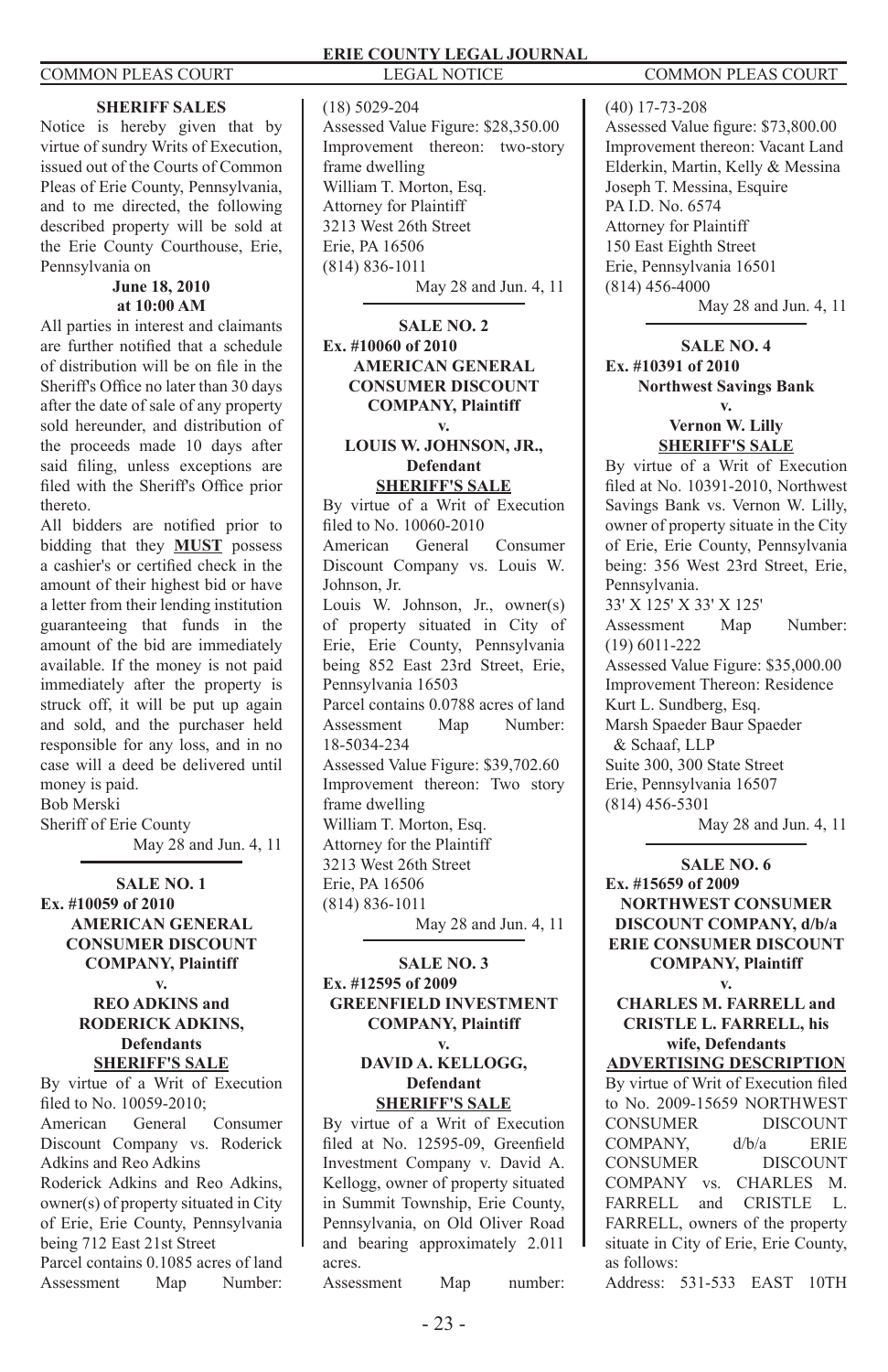STREET, ERIE, PA Assessment Map No.: (15) 2027-216 Assessed Value Figure: \$39,000.00 Improvement Thereon: Two Story Frame Building and Frame Garage Stephen H. Hutzelman, Esq. 305 West Sixth Street Erie, PA 16507 (814) 452-6800 PA ID# 06541

May 28 and Jun. 4, 11

**SALE NO. 7 Ex. #12321 of 2009 Wells Fargo Bank, National Association, as Trustee for Merrill Lynch Mortgage Investors Trust Mortgage Loan Asset-Backed Certificates, Series 2004-OPT1, Plaintiff v.**

### **Denise M. Bender, Defendant(s) LEGAL DESCRIPTION**

ALL that certain piece or parcel of land situate in the Borough of Girard, County of Erie and State of Pennsylvania, bounded and described as follows, to-wit:

BEGINNING at the southwesterly corner of the piece at a point in the relocated centerline of the Old Ridge Road distant thereon the following two courses and distances from its intersection with the westerly line of the Borough of Girard, viz; thence along the centerline of said highway, along the arc of a curve to the left having a radius of 674.69 feet, the chord of which bears North 42° 40' 55" East, 63.16 feet, 63.18 feet to the original southwesterly corner of the whole piece; and continuing along the arc of said curve, the chord of which bears North 36° 36' East, 80.64 feet, an arc distance of 80.70 feet, said point also being the northwesterly corner of a 1.052 acre parcel of land heretofore conveyed to Kenneth W. and Janice J. Borland; thence continuing along the arc of said curve having a radius of 674.69 feet; the chord of which bears North 31° 21' 10" East, 42.32 feet, fortytwo and thirty-three hundredths (42.33) feet to a point of compound curve; thence continuing along the centerline of the Old Ridge Road, along the arc of a curve to the left having a radius of 3755.86 feet, the chord of which bears North 28° 43'

43" East, one hundred eight and forty-two hundredths (108.42) feet to the southwesterly corner of Girard Plastics; thence along said land South 60° 31' East, thirty-nine and fifty-three hundredths (39.53) feet to an iron survey point; thence by the same South 22° 39" West, twelve and no one hundredths (12.00) feet to an iron survey point; thence by the same South 60° 31' East, two hundred seventy-five and fifty-five hundredths (275.55) feet to an iron survey point and continuing along land of Girard Plastics South 29° 29' West, one hundred seventy-four and ninety-four hundredths (174.94) feet to an iron survey point at the northeasterly corner of aforesaid 1.052 acres parcel of land heretofore conveyed to Kenneth W. and Jance [sic] J. Borland; thence along said land for the following three courses and distances, viz; North 61° 30' 30" West, one hundred forty and thirtythree hundredths (140.33) feet to an iron survey point; North 28° 46' 40" West, sixty-two and forty-three hundredths (62.43) feet to an iron survey point; and North 57° 51' 40" West, passing over an iron survey point at distance of 24.8 feet, one hundred twenty-three and no one hundredths (123.00) feet to the place of beginning and having a two-story frame dwelling, frame barn and appurtenances erected thereupon. Being commonly known as 711 Old Ridge Road, Girard, Pennsylvania. Subject to all restrictions, easements, right of ways, building lines, leases, and/or gas leases of record and to all easements and right of ways visible and discoverable upon an inspection of the premises. BEING KNOWN AS: 711 OLD RIDGE ROAD, GIRARD, PA 16417 PROPERTY ID NO.: 23-16-53-1 TITLE TO SAID PREMISES IS VESTED IN Denise M. Bender by Deed from Denise M. Bender and Edward J. Tome, her husband dated 7/16/01 recorded 7/20/01 in Deed Book 794 Page 521. Mark J. Udren, Esquire Udren Law Offices, P.C. Woodcrest Corporate Center 111 Woodcrest Road, Suite 200 Cherry Hill, NJ 08003-3620

#### **SALE NO. 8 Ex. #10177 of 2010 Household Finance Consumer Discount Company, Plaintiff v. Terry K. Dimperio**

### **Camella S. Dimperio, Defendant(s) LEGAL DESCRIPTION**

ALL THAT CERTAIN piece or parcel of land situate in the Borough of North East, County of Erie and Commonwealth of Pennsylvania, more particularly bounded and described as follows, to-wit:

BEGINNING at an iron pin at the intersection of the north line of Lincoln Street with the west line of Center Street; thence westerly along the north line of Lincoln Street, sixty-six (66) feet to an iron pin; thence northerly parallel with the west line of Center Street, one hundred sixty-five (165) feet to an iron pin; thence easterly parallel with the north line of Lincoln Street, sixty-six (66) feet to an iron pin on the west line of Center Street; thence southerly along the west line of Center Street, one hundred sixtyfive (165) feet to a point and the place of beginning.

BEING KNOWN AS PARCEL 35-6-24-31

BEING KNOWN AS: 26 LINCOLN STREET, NORTH EAST, PA 16428 PROPERTY ID NO.: 35-6-24-31 TITLE TO SAID PREMISES IS VESTED IN Terry K. Dimperio and Camella S. Dimperio, his wife, as Tenants by the Entireties with the Right of Survivorship by Deed from Peter D. Adams, single dated 5/6/94 recorded 5/6/94 in Deed Book 333

Page 191. Mark J. Udren, Esquire Udren Law Offices, P.C. Woodcrest Corporate Center 111 Woodcrest Road, Suite 200 Cherry Hill, NJ 08003-3620 856-669-5400

May 28 and Jun. 4, 11

**SALE NO. 10 Ex. #10543 of 2010 Wells Fargo Bank, N.A. as Trustee for Option One Mortgage Loan Trust 2005-2 Asset-Backed Certificates, Series 2005-2, Plaintiff**

856-669-5400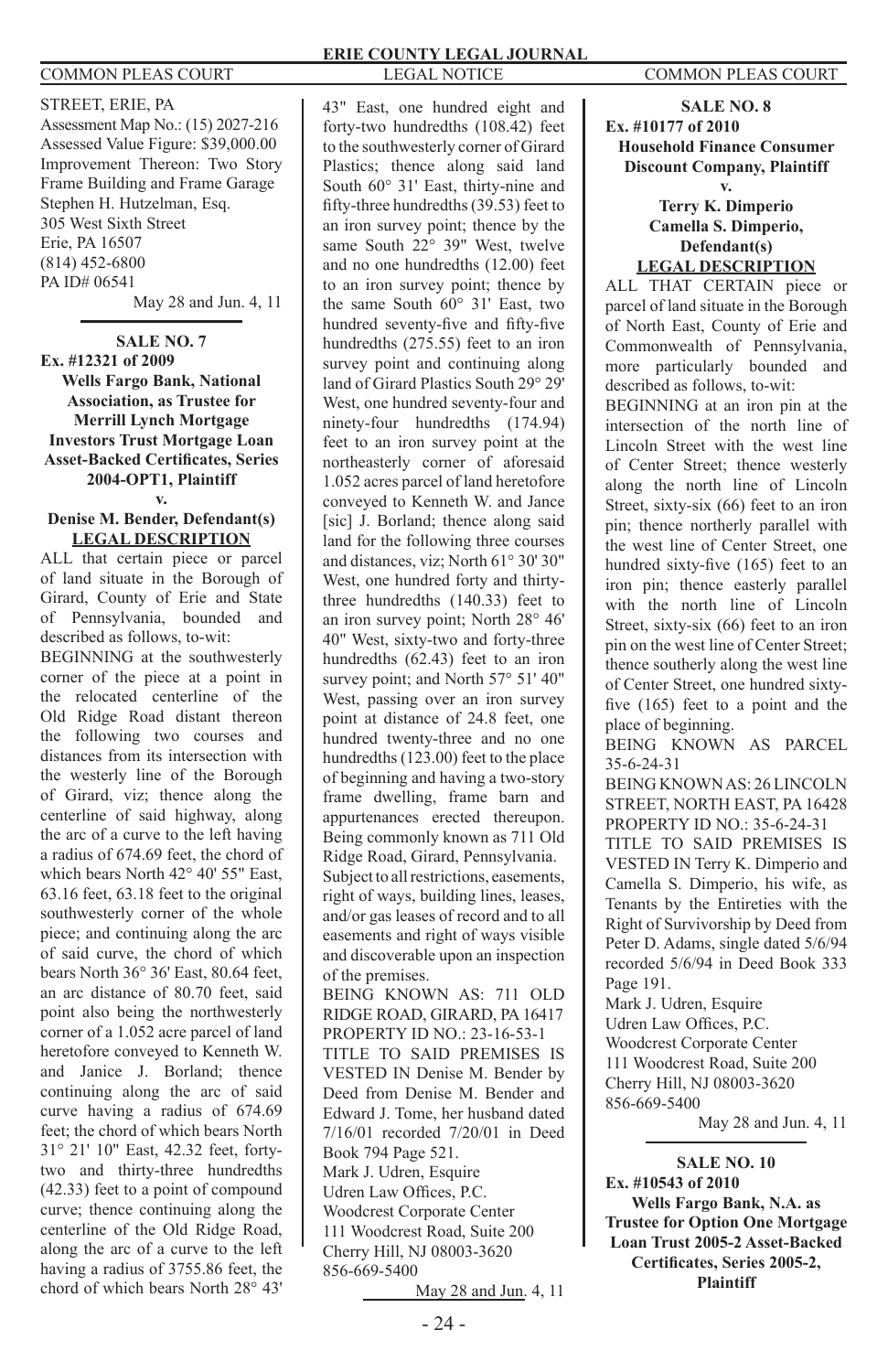#### **v. James Myers Kimberly Myers, Defendant(s) LEGAL DESCRIPTION**

ALL that certain piece or parcel of land situate in Township of Elk Creek, County of Erie and State of Pennsylvania, bounded and described as follows, to-wit:

BEGINNING at a point on the centerline of the Kidder Road, said point being the southwest corner of lands conveyed to Ellis L. Herring and wife by Deed recorded in Erie County Deed Book 984 and Page 635, and said point being four hundred and sixty-seven (467) feet west of the point of intersection of the centerline of the Kidder Road and the west line of Miller Road; thence north zero (0) degrees forty-five (45) feet east, along the west line four hundred and ninety two (492) feet to a point and point being the northwest corner of said Herring Land as described in Erie County Deed Book 984 at Page 635; thence westerly, parallel with the centerline of the Kidder Road and four hundred and ninety-two (492) feet distant therefrom, two hundred seventy-five (275) feet more or less to a point in the west line of lands conveyed to Glenn T. Griffis and wife by Deed recorded in Erie Deed Book 898 at Page 324; thence south along the west line of said Griffis Lands, four hundred ninety-two (492) feet more or less to the centerline of the Kidder Road; thence along the centerline to the place of beginning; containing two and three fourths  $(2 \frac{3}{4})$  acres more or less having erected thereon a dwelling house with storage shed; and being more commonly known as 9750 Kidder Road, Cranesville, Pennsylvania 16410. Being further identified as Erie County Tax Identification No. (13) 1-11-6.02 BEING KNOWN AS: 9750 KIDDER ROAD (ELK CREEK TOWNSHIP), CRANESVILLE, PA 16410

PROPERTY ID NO.: 13-1-11-6.02 TITLE TO SAID PREMISES IS VESTED IN James Myers and Kimberly Myers, his wife by Deed from Frank L. Hillman and Linda R. Hillman, his wife dated

12/23/04 recorded 12/28/04 in Deed Book 1200 Page 469. Udren Law Offices, P.C. Attorneys for Plaintiff Woodcrest Corporate Center 111 Woodcrest Road, Suite 200 Cherry Hill, NJ 08003-3620 856-669-5400

May 28 and Jun. 4, 11

#### **SALE NO. 11 Ex. #12502 of 2009 HSBC Mortgage Services, Inc., Plaintiff v.**

#### **Dr. Frank J. Taylor Mary Jane Taylor, Defendant(s) LEGAL DESCRIPTION**

ALL that certain piece or parcel of land situate in Tract 289 in the Township of Fairview, County of Erie and State of Pennsylvania, bounded and described as follows, to-wit:

BEING Lot No. One (1) of Pine Tree Subdivision, as recorded in the Office of the Recorder of Deeds of Erie County, Pennsylvania in Erie County Map Book 15 at Page 206, reference to which is hereby made for a more complete description of said Lot.

This conveyance is subject to a Joint Use Agreement by and among first parties herein and Arnold E. Bergquist and Marilyn R. Bergquist, his wife and Jack R. Foht and Ann Foht, his wife, with respect to Lots One, Two and Three (1, 2, and 3) of Pine Tree Subdivision, recorded or intended to be recorded at or about the recording hereof in Erie County, Pennsylvania.

This conveyance is subject to mortgages and encumbrances of record.

BEING KNOWN AS: 80 LORD ROAD, FAIRVIEW, PA 16415

PROPERTY ID NO.: 21-13-11-12-04 TITLE TO SAID PREMISES IS VESTED IN Dr. Frank J. Taylor and Mary Jane Taylor, his wife by Deed from Dr. Frank J. Taylor and Mary Jane Taylor, his wife, dated 06/06/1978 Recorded 06/06/1978 in Deed Book 1311 Page 434. Mark J. Udren, Esquire Udren Law Offices, P.C. Woodcrest Corporate Center 111 Woodcrest Road, Suite 200

Cherry Hill, NJ 08003-3620 856-669-5400

May 28 and Jun. 4, 11

**SALE NO. 12 Ex. #15520 of 2009 Marquette Savings Bank**

#### **v. Richard A. Shade and Deborah A. Shade SHERIFF'S SALE**

By virtue of a Writ of Execution filed at No. 15520-2009, Marquette Savings Bank vs. Richard A. Shade and Deborah A. Shade, owners of property situate in Summit Township, Erie County, Pennsylvania being: 8530 Oliver Road, Erie, Pennsylvania.

1.52 acres

Assessment Map Number: (40) 17-80-1.01

Assessed Value Figure: \$176,150.00 Improvement Thereon: Residence Donald F. Fessler, Jr., Esq.

Marsh Spaeder Baur Spaeder & Schaaf, LLP

Suite 300, 300 State Street Erie, Pennsylvania 16507 814-456-5301

May 28 and Jun. 4, 11

**SALE NO. 13 Ex. #10004 of 2010 PNC BANK, NATIONAL ASSOCIATION, Plaintiff v.**

#### **John A. Parker, Defendant SHERIFF'S SALE**

By virtue of a Writ of Execution filed to No. 2010-10004 PNC Bank, National Association vs. John A. Parker, owner(s) of property situated in Township of Millcreek, Erie County, Pennsylvania being 4214 McKee Road, Erie, PA 16506 7.2357 Acres Assessment Map number: (33) 85-376-20.03 Assessed Value figure: \$322,100.00 Improvement thereon: Residential Dwelling Brett A. Solomon, Esq. Michael C. Mazack, Esq. 1500 One PPG Place Pittsburgh, PA 15222 (412) 594-5506

May 28 and Jun. 4, 11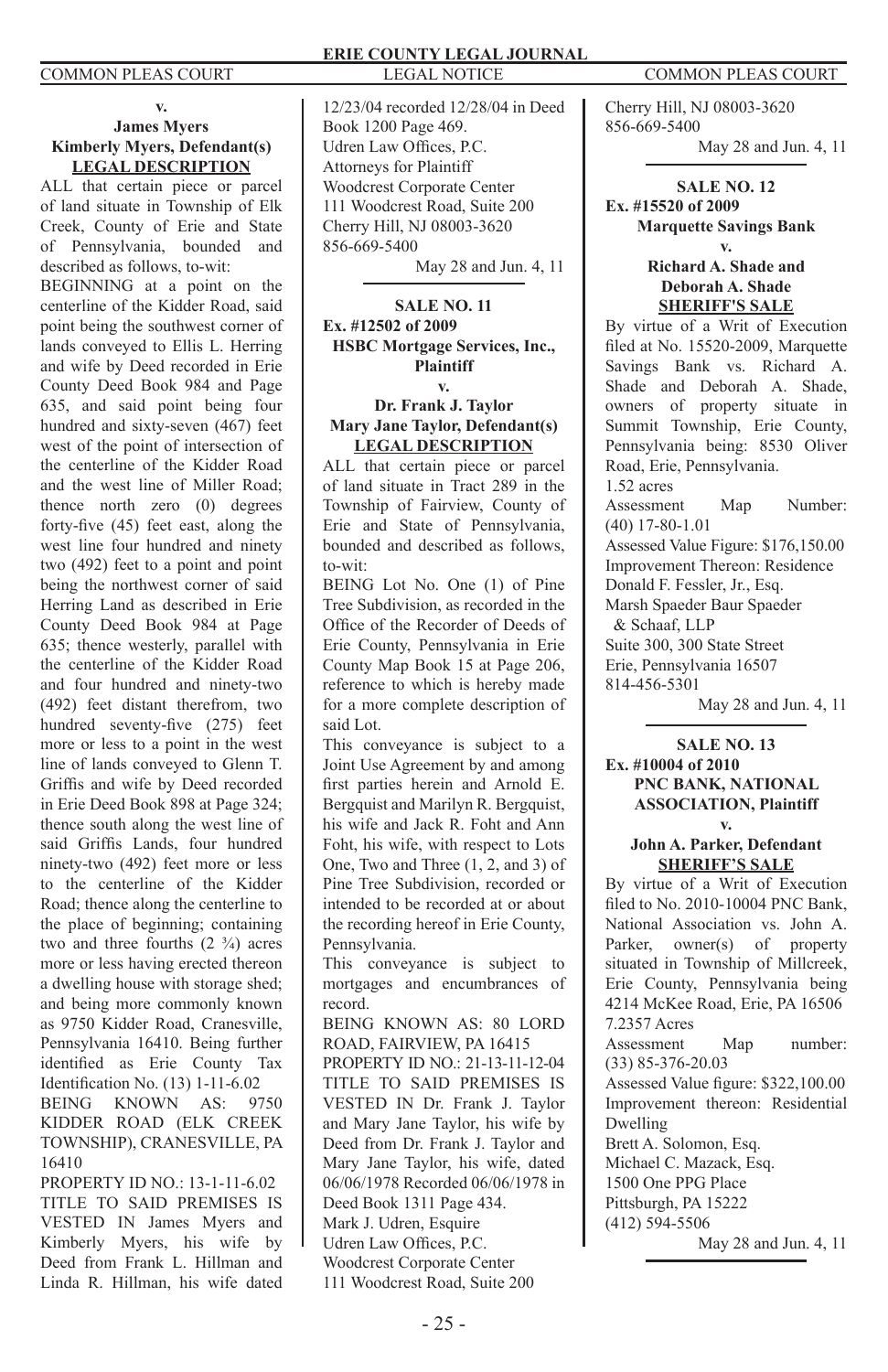**SALE NO. 14 Ex. #15562 of 2009 PNC BANK, NATIONAL ASSOCIATION, Plaintiff v.**

#### **Gerald A. SanFelice, Defendant SHERIFF'S SALE**

By virtue of a Writ of Execution filed to No. 2009-15562 PNC Bank, National Association vs. Gerald A. SanFelice, owner(s) of property situated in Borough of Lake City, Erie County, Pennsylvania being 2218 Rice Avenue, Lake City, PA 16423 0.3610 Acres Assessment Map number: (28) 13-23.2 Assessed Value figure: \$148,400.00 Improvement thereon: Residential Dwelling Michael C. Mazack, Esq. 1500 One PPG Place Pittsburgh, PA 15222 (412) 594-5506 May 28 and Jun. 4, 11

**SALE NO. 15 Ex. #13549 of 2009 DEUTSCHE BANK NATIONAL TRUST COMPANY AS TRUSTEE UNDER POOLING AND SERVICING AGREEMENT DATED AS OF JANUARY 1, 2006 MORGAN STANLEY ABS CAPITAL I INC. TRUST 2006-NC1 MORTGAGE PASS-THROUGH CERTIFICATES, SERIES 2006-NC1, PLAINTIFF v.** 

### **VINCENT J. ALBANO, TERESA I. ALBANO, AND THE UNITED STATES INTERNAL REVENUE SERVICE, DEFENDANTS SHORT PROPERTY DESCRIPTION**<br>THAT **CERTAIN**

ALL THAT CERTAIN piece or parcel of land situate in the City of Erie, County of Erie and Commonwealth of Pennsylvania and being further described as follows:

ALL THAT CERTAIN piece or parcel bounded and described as Lots 22, 23 and 24 in Block "S" of the Bayview Subdivision of Tracts 34 and 62 as further shown in Map Book 1, pages 272 and 273.

DWELLING KNOWN AS 1285 EAST 37TH STREET, ERIE, PA 16504 IDENTIFIED as TAX/PARCEL<br>ID#: 18-052-014-0-006.00 in 18-052-014-0-006.00 in the Deed Registry Office of Erie County, Pennsylvania Daniel J. Mancini, Esquire Attorney for Plaintiff 201A Fairview Drive Monaca, PA 15061 May 28 and Jun. 4, 11

#### **SALE NO. 16 Ex. #14890 of 2007 DEUTSCHE BANK NATIONAL TRUST COMPANY AS TRUSTEE, PLAINTIFF v.**

#### **KAREN L. TUSZYNSKI AND KENNETH R. TUSZYNSKI, JR., DEFENDANTS SHORT PROPERTY DESCRIPTION**

ALL that certain piece or parcel of land situate in the Township of Wayne, County of Erie and Commonwealth of Pennsylvania, bounded and described as follows to-wit: Commencing at the point of intersection of the centerline of Donation Road a distance of 702.53 feet to a point.

DWELLING KNOWN AS 16843 DONATION ROAD, CORRY, PA 16407

IDENTIFIED AS TAX/PARCEL ID#: (49) 8-22-1.06 in the Deed Registry Office of Erie County, Pennsylvania.

Daniel J. Mancini, Esquire Attorney for Plaintiff 201A Fairview Drive Monaca, PA 15061

May 28 and Jun. 4, 11

**SALE NO. 17 Ex. #15394 of 2009 US BANK NATIONAL ASSOCIATION, AS TRUSTEE FOR ASSET-BACKED PASS-THROUGH CERTIFICATES SERIES 2007-AHL1, Plaintiff v.**

#### **DOROTHY BAKER A/K/A DOROTHY D. LADOW, Defendant(s) SHERIFF'S SALE**

By virtue of a Writ of Execution filed to No. 15394-09

US BANK NATIONAL ASSOCIATION, AS TRUSTEE FOR ASSET-BACKED PASS-<br>THROUGH CERTIFICATES **CERTIFICATES** SERIES 2007-AHL1 vs. DOROTHY BAKER A/K/A DOROTHY D. LADOW Amount Due: \$80,914.40 DOROTHY BAKER A/K/A DOROTHY D. LADOW, owner(s) of property situated in the 5TH WARD OF THE CITY OF ERIE. Erie County, Pennsylvania being 936 EAST 28TH STREET, ERIE, PA 16504-1306 Dimensions: 37 X 127.75 Acreage: 0.1085 Assessment Map number: 18050052013000 Assessed Value: \$53,090.00 Improvement thereon: residential Phelan Hallinan & Schmieg, LLP One Penn Center at Suburban Station, Suite 1400 1617 John F. Kennedy Boulevard Philadelphia, PA 19103-1814 (215) 563-7000

May 28 and Jun. 4, 11

**SALE NO. 18 Ex. #10039 of 2010 U.S. BANK, NATIONAL ASSOCIATION, AS SUCCESSOR TRUSTEE TO BANK OF AMERICA, N. A. AS SUCCESSOR BY MERGER TO LASALLE BANK N.A., AS TRUSTEE FOR MERRILL LYNCH FIRST FRANKLIN MORTGAGE LOAN TRUST, MORTGAGE LOAN ASSET-BACKED CERTIFICATES, SERIES 2007-2, Plaintiff**

> **v. BETTY A. BOLLA MICHAEL BOLLA, Defendant(s) SHERIFF'S SALE**

By virtue of a Writ of Execution filed to No. 10039-2010 U.S. BANK, NATIONAL ASSOCIATION, AS SUCCESSOR TRUSTEE TO BANK OF AMERICA, N. A. AS SUCCESSOR BY MERGER TO LASALLE BANK N.A., AS TRUSTEE FOR MERRILL LYNCH FIRST FRANKLIN MORTGAGE LOAN TRUST, MORTGAGE LOAN ASSET-BACKED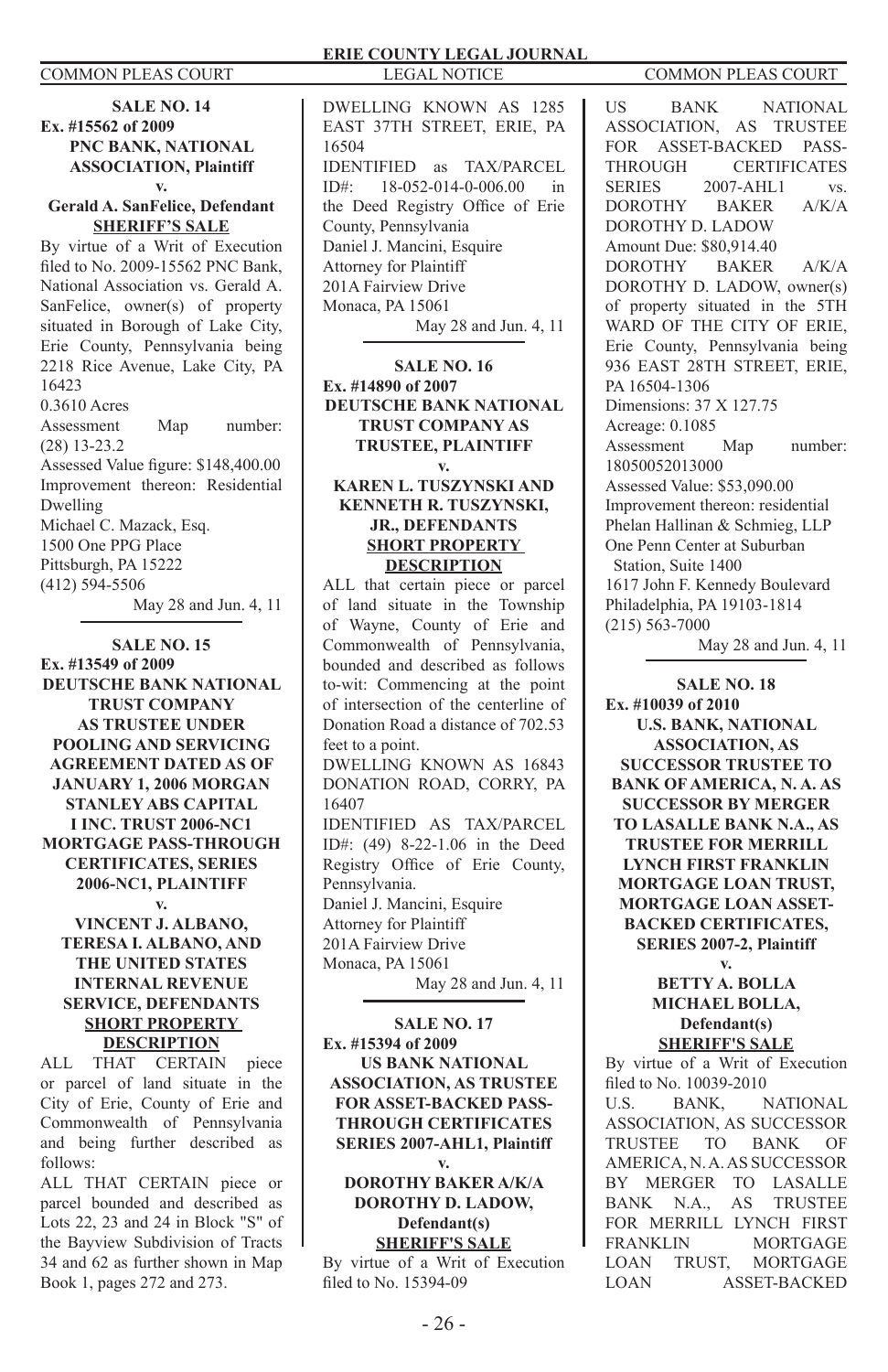CERTIFICATES, SERIES 2007- 2 vs. BETTY A. BOLLA and MICHAEL BOLLA Amount Due: \$74,224.38 BETTY A. BOLLA and MICHAEL BOLLA, owner(s) of property situated in City of Erie, Erie County, Pennsylvania being 821 WEST 29TH STREET, ERIE, PA 16508- 3217 Dimensions: 30x92 Acreage: 0.0634 Assessment Map number: 19-6042-210 Assessed Value: \$49,680.00 Improvement thereon: Residential Phelan Hallinan & Schmieg, LLP One Penn Center at Suburban Station, Suite 1400 1617 John F. Kennedy Boulevard Philadelphia, PA 19103-1814 (215) 563-7000 May 28 and Jun. 4, 11

**SALE NO. 19 Ex. #15805 of 2009 PHH MORTGAGE CORPORATION, Plaintiff v.** 

**ERIC B. BORING, Defendant(s) SHERIFF'S SALE** By virtue of a Writ of Execution filed to No. 15805-09 PHH MORTGAGE CORPORATION vs. ERIC B. BORING Amount Due: \$62,341.72 ERIC B. BORING, owner(s) of property situated in the City of Erie, Erie County, Pennsylvania being 212 EAST 30TH STREET, ERIE, PA 16504-1020 Dimensions: 30 x 135 Acreage: 0.0930 Assessment Map number: 18-050-082.0-129.00 Assessed Value: \$41,520.00 Improvement thereon: Residential Phelan Hallinan & Schmieg, LLP One Penn Center at Suburban Station, Suite 1400 1617 John F. Kennedy Boulevard Philadelphia, PA 19103-1814 (215) 563-7000 May 28 and Jun. 4, 11

**SALE NO. 21 Ex. #13311 of 2009 NATIONAL CITY REAL ESTATE SERVICES LLC,** 

**S/B/M TO NATIONAL CITY MORTGAGE, INC, F/K/A NATIONAL CITY MORTGAGE CO., Plaintiff v.** 

### **LARRY P. DIANGI A/K/A LARRY DIANGI**

#### **JULIE M. DIANGI, Defendant(s) SHERIFF'S SALE**

By virtue of a Writ of Execution filed to No. 13311-09 NATIONAL CITY REAL ESTATE SERVICES LLC, S/B/M TO NATIONAL CITY MORTGAGE, INC, F/K/A NATIONAL CITY MORTGAGE CO. vs. LARRY P. DIANGI A/K/A LARRY DIANGI and **IHLIE M. DIANGI** Amount Due: \$104,315.91 LARRY P. DIANGI A/K/A LARRY DIANGI and JULIE M. DIANGI, owner(s) of property situated in TOWNSHIP OF SPRINGFIELD,<br>Erie County, Pennsylvania Erie County, Pennsylvania being 11883 RIDGE ROAD, SPRINGFIELD, PA 16411 Acreage: 3.24 Assessment Map number: 39-041-012.0-001.00 Assessed Value: \$90,350.00 Improvement thereon: Residential Phelan Hallinan & Schmieg, LLP One Penn Center at Suburban Station, Suite 1400 1617 John F. Kennedy Boulevard Philadelphia, PA 19103-1814  $(215)$  563-7000

May 28 and Jun. 4, 11

**SALE NO. 23 Ex. #10206 of 2010 GMAC MORTGAGE, LLC F/K/A GMAC MORTGAGE CORPORATION, Plaintiff** 

#### **v. HELEN M. PALMER JAMES P. PALMER, Defendant(s) SHERIFF'S SALE**

By virtue of a Writ of Execution filed to No. 10206-10 GMAC MORTGAGE, LLC F/K/A GMAC MORTGAGE CORPORATION vs. HELEN M. PALMER and JAMES P. PALMER Amount Due: \$177,723.73 HELEN M. PALMER and JAMES P. PALMER, owner(s) of property situated in the TOWNSHIP OF HARBORCREEK, Erie County,

Pennsylvania being 2608 PARKER AVENUE, ERIE, PA 16510-2038 Dimensions: 60 x 125 Acreage: 0.1625 Assessment Map number: 27052161000201 Assessed Value: \$79,560.00 Improvement thereon: residential Phelan Hallinan & Schmieg, LLP One Penn Center at Suburban Station, Suite 1400 1617 John F. Kennedy Boulevard Philadelphia, PA 19103-1814 (215) 563-7000

May 28 and Jun. 4, 11

**SALE NO. 24 Ex. #13865 of 2009 GMAC MORTGAGE, LLC, Plaintiff**

#### **v. ERIC A. PETROFF KELLI R. PETROFF, Defendant(s) SHERIFF'S SALE**

By virtue of a Writ of Execution filed to No. 13865-09 GMAC MORTGAGE, LLC vs. ERIC A. PETROFF and KELLI R. PETROFF Amount Due: \$69,734.61 ERIC A. PETROFF and KELLI R. PETROFF, owner(s) of property situated in TOWNSHIP OF MILLCREEK, Erie County, Pennsylvania being 5640 OLD ZUCK ROAD, ERIE, PA 16506- 5033 Dimensions: 90.56 x 293 Irr. Acreage: 0.5952 Assessment Map number: 33-140-554.0-011.00 Assessed Value: \$97,140.00 Improvement thereon: Residential Phelan Hallinan & Schmieg, LLP One Penn Center at Suburban Station, Suite 1400 1617 John F. Kennedy Boulevard Philadelphia, PA 19103-1814 (215) 563-7000 May 28 and Jun. 4, 11

**SALE NO. 25 Ex. #10132 of 2010 WELLS FARGO BANK, N.A., Plaintiff v.** 

> **LINDA L. SANDERSON, Defendant(s) SHERIFF'S SALE**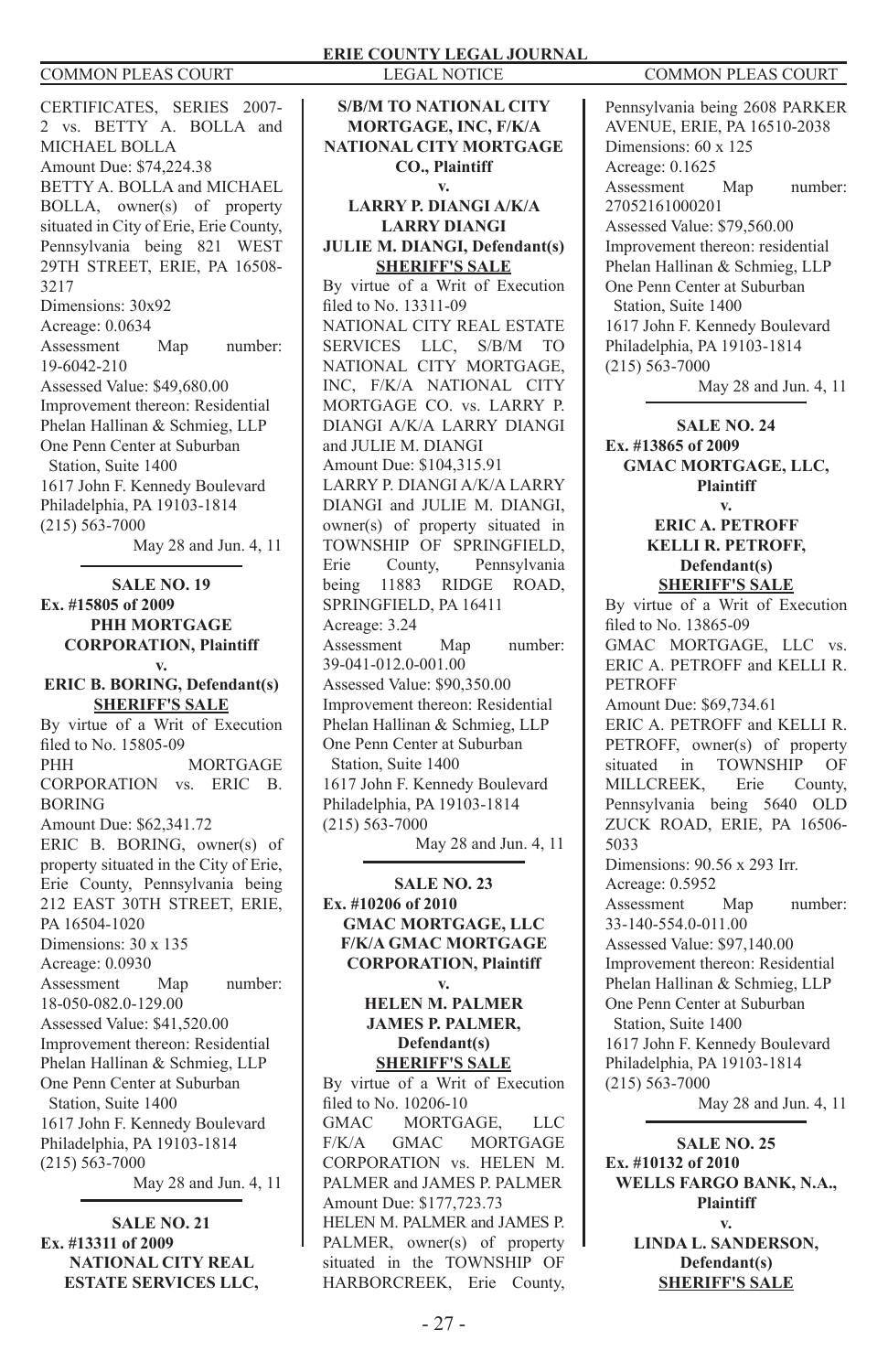By virtue of a Writ of Execution filed to No. 10132-2010 WELLS FARGO BANK, N.A. vs. LINDA L. SANDERSON Amount Due: \$53,334.66 LINDA L. SANDERSON, owner(s) of property situated in the CITY OF ERIE, Erie County, Pennsylvania being 3009 - 3011 PINE AVENUE, ERIE, PA 16504-1155 Dimensions: 41.04 x 199.1 Acreage: 0.1876 Assessment Map number: 18-050-076.0-120.00 Assessed Value: \$51,350.00 Improvement thereon: Residential Phelan Hallinan & Schmieg, LLP One Penn Center at Suburban Station, Suite 1400 1617 John F. Kennedy Boulevard Philadelphia, PA 19103-1814 (215) 563-7000

May 28 and Jun. 4, 11

#### **SALE NO. 26 Ex. #10178 of 2010 JPMC SPECIALTY MORTGAGE, LLC, Plaintiff v.**

**JENNIFER SMITH A/K/A JENNIFER MIKOLAJCZYK, Defendant(s) SHERIFF'S SALE**

By virtue of a Writ of Execution filed to No. 10178-10 JPMC SPECIALTY MORTGAGE, LLC vs. JENNIFER SMITH A/K/A JENNIFER MIKOLAJCZYK Amount Due: \$59,181.17 JENNIFER SMITH A/K/A JENNIFER MIKOLAJCZYK, owner(s) of property situated in the 5TH WARD OF THE CITY OF ERIE, Erie County, Pennsylvania being 923 EAST 27TH STREET, ERIE, PA 16504-2903 Dimensions: 38 X 127.75 Acreage: 0.1115 Assessment Map number: 18050052011500 Assessed Value: \$45,120.00 Improvement thereon: residential Phelan Hallinan & Schmieg, LLP One Penn Center at Suburban Station, Suite 1400 1617 John F. Kennedy Boulevard Philadelphia, PA 19103-1814 (215) 563-7000

May 28 and Jun. 4, 11

#### **ERIE COUNTY LEGAL JOURNAL** COMMON PLEAS COURT LEGAL NOTICE COMMON PLEAS COURT

**SALE NO. 28 Ex. #15597 of 2009 CITIZENS BANK OF PENNSYLVANIA, Plaintiff, v.** 

#### **RANDY L. SANFORD, Administrator of the Estate of Charles R. Sanford, Defendant LEGAL DESCRIPTION**

ALL THAT CERTAIN parcel of land situated in Tract No. 362 in the Township of Greene, County of Erie and State of Pennsylvania bound and described as follows to wit: BEGINNING at a point in the west line of Morehouse Road at the northeast corner of land conveyed by William J. Liebau, et ux, to Chester I. Alendandrowicz and Nancy L. Alendandrowicz, his wife by Deed recorded in Erie County, Pennsylvania Deed Book No. 856 Page 460;

thence north 26 degrees west along the West line of the Moorehouse Road, one hundred (100) feet to a point;

thence south 64 degrees west two hundred fifty (250) feet to a point;

thence south 26 degrees east one hundred (100) feet to a point in the northwest corner of land of Chester J. Alendandrowicz, his wife; thence north 64 degrees east along the north line of Land of Chester J. Alendandrowicz and Nancy L. Alendandrowicz, his wife, two hundred fifty (250) feet to the place of beginning and having erected thereon a one-story frame dwelling with attached garage, situate on the west side of Morehouse Road.<br>BEING further identified

identified as County of Erie Tax Index Number  $(25)$  2-6-10.

BEING the same property which Charles R. Sanford, Ruth E. Sanford, Henry Sanford, Mable Sanford by Deed dated November 10, 1964, and recorded with the Erie County Recorder of Deeds Office on November 11, 1964, in Deed Book 906 Page 502, granted and conveyed unto Charles R. Sanford and Ruth E. Sanford, his wife (both now deceased).

Parcel No. 25-002-006.0-010.00 COMMONLY KNOWN AS: 8330 Morehouse Road, Erie, PA 16509. Lauren Berschler Karl, Esquire

355 Fifth Avenue, Suite 400 Pittsburgh, PA 15222 412-232-0808 May 28 and Jun. 4, 11

**SALE NO. 29 Ex. #10031 of 2010 U.S. BANK NATIONAL ASSOCIATION TRUSTEE FOR THE PENNSYLVANIA HOUSING FINANCE AGENCY, Plaintiff**

**v.**

**JOETTE D. O'NEAIL F/K/A JOETTE D. SCHICK, Defendants SHERIFF'S SALE**

By virtue of a Writ of Execution No. 10031-10 U.S. BANK NATIONAL ASSOCIATION TRUSTEE FOR THE PENNSYLVANIA HOUSING FINANCE AGENCY, Plaintiff vs. JOETTE D. O'NEAIL F/K/A JOETTE D. SCHICK, Defendants Real Estate: 3102 PLUM STREET, ERIE, PA

Municipality: CITY OF ERIE Erie County, Pennsylvania Dimensions: 34 ft. x 80 ft. See Deed Book 1020, Page 0546 Tax I.D. (19) 6040-107

Assessment: \$12,500. (Land) \$48,020. (Bldg)

Improvement thereon: a residential dwelling house as identified above Leon P. Haller, Esquire Purcell, Krug & Haller 1719 North Front Street Harrisburg, PA 17104 (717) 234-4178

May 28 and Jun. 4, 11

**SALE NO. 30 Ex. #14871 of 2009 DEUTSCHE BANK NATIONAL TRUST COMPANY ON BEHALF OF LSF6 MERCURY REO INVESTMENTS TRUST SERIES 2008-1, Plaintiff**

**v. JOANNE WILLIAMS, JOSEPH WILLIAMS AND MELISSA HOPE WILLIAMS N/K/A MELISSA H. WARDELL, Defendants**

**SHERIFF'S SALE**

By virtue of a Writ of Execution No. 14871-09 DEUTSCHE BANK NATIONAL TRUST COMPANY ON BEHALF OF LSF6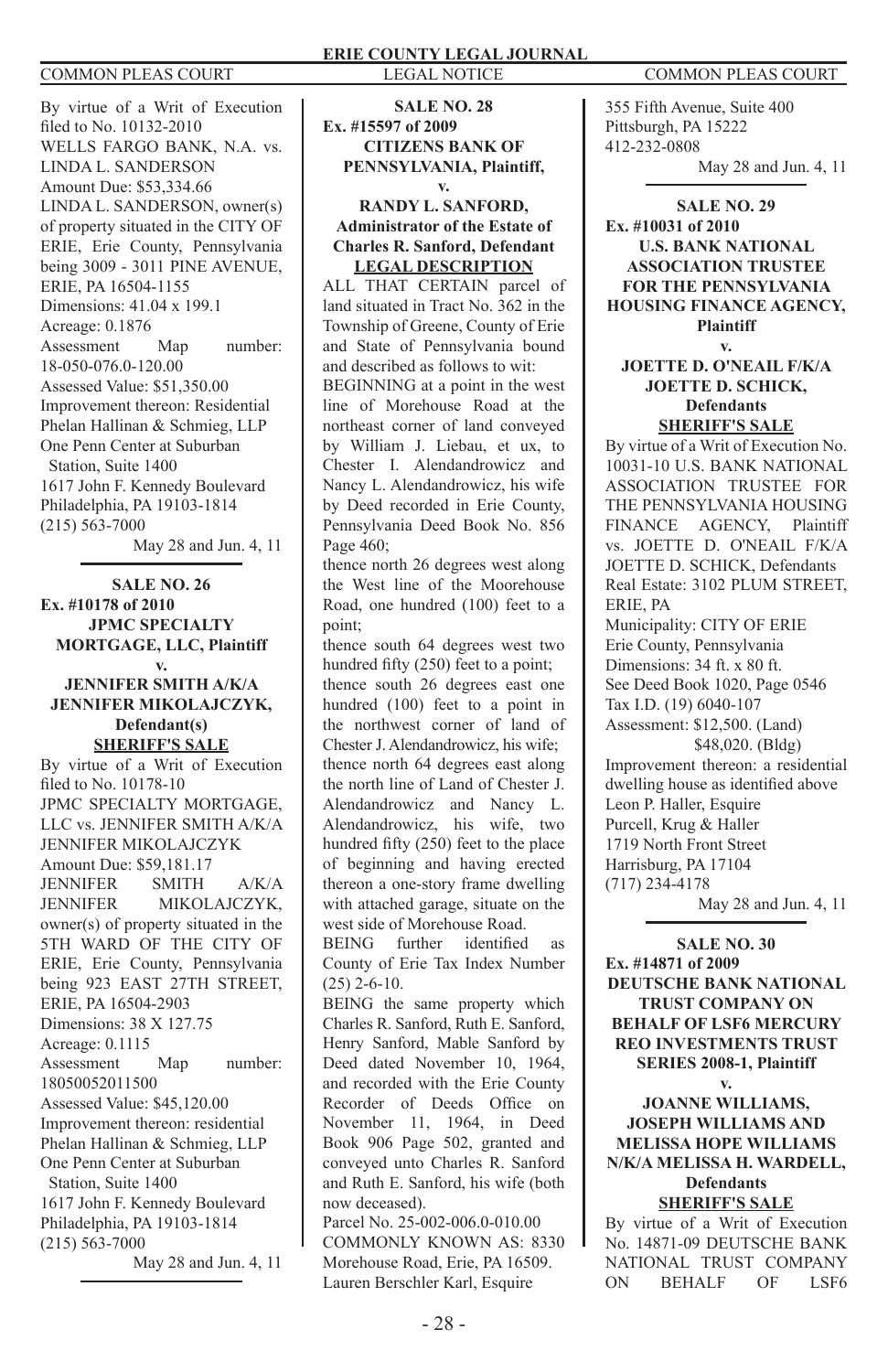MERCURY REO INVESTMENTS TRUST SERIES 2008-1, Plaintiff<br>vs. JOANNE WILLIAMS, vs. JOANNE WILLIAMS,<br>JOSEPH WILLIAMS AND WILLIAMS AND MELISSA HOPE WILLIAMS N/K/A MELISSA H. WARDELL, **Defendants** Real Estate: 309-311 WEST SEVENTH STREET, ERIE, PA Municipality: City of Erie Erie County, Pennsylvania Dimensions: 120 ft. x 41.25 ft. See Deed Book 796, Page 1416 Tax I.D. (17) 040-010.0 108.00 Assessment: \$ 6,900.00 (Land) \$76,460.00 (Bldg) Improvement thereon: a residential dwelling house as identified above Leon P. Haller, Esquire Purcell, Krug & Haller 1719 North Front Street Harrisburg, PA 17104 (717) 234-4178 May 28 and Jun. 4, 11

#### **SALE NO. 31 Ex. #14341 of 2006 JPMorgan Chase Bank, National Association, Plaintiff**

**v. Kevin A. Dukich and Kimberly M. Dukich, Defendant SHERIFF'S SALE**

By virtue of a Writ of Execution filed to No. 14341-06 JPMorgan Chase Bank, National Association vs. Kevin A. Dukich and Kimberly M. Dukich, owner(s) of property situated in Borough of Wesleyville, Erie County, Pennsylvania being 2114 Eastern Avenue, Erie, PA 16510 .2204

Assessment Map number: 50-3-24-11 Assessed Value figure: \$54,230.00 Improvement thereon: a residential dwelling Leslie J. Rase, Esquire Shapiro & DeNardo, LLC Attorney for Movant/Applicant 3600 Horizon Drive, Suite 150 King of Prussia, PA 19406 (610) 278-6800

May 28 and Jun. 4, 11

**SALE NO. 32 Ex. #10429 of 2010 U.S. BANK, NATIONAL ASSOCIATION, AS SUCCESSOR TRUSTEE TO**  **BANK OF AMERICA, N.A. AS SUCCESSOR BY MERGER TO LASALLE BANK N.A., AS TRUSTEE FOR MERRILL LYNCH FIRST FRANKLIN MORTGAGE LOAN TRUST, MORTGAGE LOAN ASSET-BACKED CERTIFICATES SERIES 2007-2, Plaintiff, v.** 

#### **BECO JAHIC, Defendant SHERIFF'S SALE**

By virtue of a Writ of Execution filed to No. 2010-10429, U.S. Bank, National Association, et al, vs. Beco Jahic, owner(s) of property situated in the Township of Millcreek, Erie County, Pennsylvania being 4113 W Lake Road. Dimensions: 0.29 acres; 12,660 sq ft (Call Assessment (814) 451-6225 for square footage and/or acreage) Assessment Map Number: (33) 19-100-2.02 Assess Value figure: \$120,128.40 (off title) Improvement thereon: Dwelling Louis P. Vitti, Esquire Attorney for Plaintiff 916 Fifth Avenue Pittsburgh, PA 15219 (412) 281-1725 May 28 and Jun. 4, 11

**SALE NO. 33 Ex. #15050 of 2009 DEUTSCHE BANK NATIONAL TRUST COMPANY, as trustee for FIRST FRANKLIN MORTGAGE LOAN TRUST 2006-FF8, ASSET-BACKED CERTIFICATES SERIES 2006-FF8, Plaintiff, v.** 

**KATHEY L. THURAU and ARTHUR V. THURAU, Defendants SHERIFF'S SALE**

By virtue of a Writ of Execution filed to No. 15050-09, Deutsche Bank, National Trust Company, et al, vs. Kathey L. Thurau and Arthur V. Thurau, owner(s) of property situated in Township of Waterford, Erie County, Pennsylvania being 3989 Lowe Road, Union City, PA 16438. Dimensions: 15 acres Assessment Map Number: 47005019000400

Assess Value figure: \$54,700.00 (off title) Improvement thereon: Dwelling Louis P. Vitti, Esquire Attorney for Plaintiff 916 Fifth Avenue Pittsburgh, PA 15219 (412) 281-1725 May 28 and Jun. 4, 11

**SALE NO. 34 Ex. #14822 of 2009 The Bank of New York Mellon Trust Company, National Association as grantor trustee of the Protium Master Grantor Trust**

**v. Sharen L. Hicks, Original Mortgagor and Real Owner and Dennis C. Hicks, Original Mortgagor SHERIFF'S SALE**

By virtue of a Writ of Execution filed to No. 14822-2009 The Bank of New York Mellon Trust Company, National Association as grantor trustee of the Protium<br>Master Grantor Trust vs Grantor Trust vs. Sharen L. Hicks, Original Mortgagor and Real Owner and Dennis C. Hicks, Original Mortgagor, owners of property situated in Borough of North Girard, Erie County, Pennsylvania being 9994 Smith Street, Lake City, PA 16423<br>Assessment Map number: Assessment Map 28-10-4-46 Assessed Value figure: \$70,060.00 Improvement thereon: Residential Dwelling Mary L. Harbert-Bell, Esquire 220 Lake Drive East, Suite 301 Cherry Hill, NJ 08002

(856) 482-1400 May 28 and Jun. 4, 11

**SALE NO. 35 Ex. #13328 of 2009 JPMORGAN CHASE BANK, N.A., AS ACQUIRER OF CERTAIN ASSETS AND LIABILITIES OF WASHINGTON MUTUAL BANK FROM THE FEDERAL DEPOSIT INSURANCE CORPORATION ACTING AS RECEIVER, Plaintiff v. CHRISTY BARNES**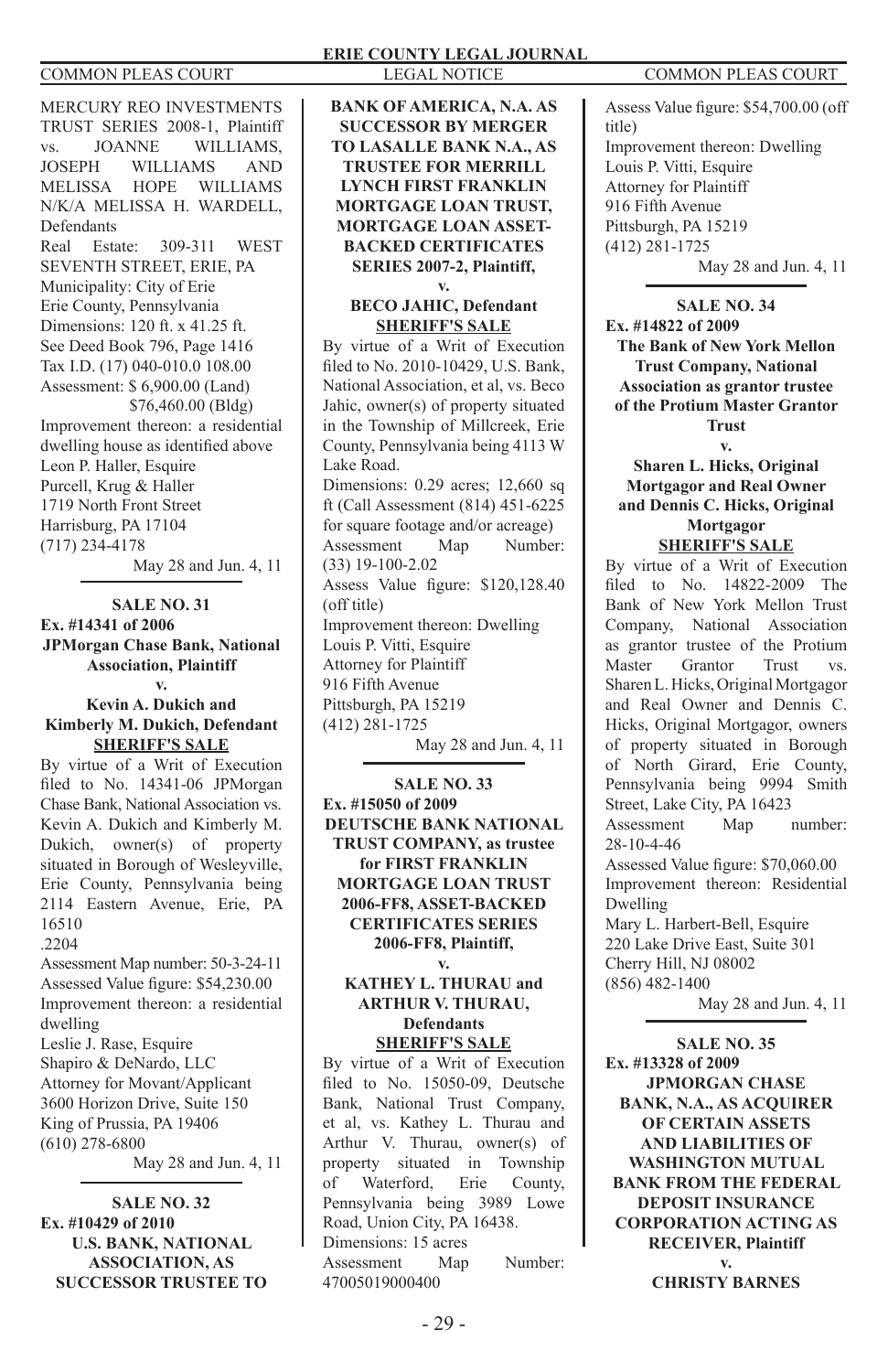#### **GEORGE E. BARNES JR., Defendant(s) DESCRIPTION**

ALL that certain piece or parcel of land situate in the City of Erie, County of Erie and State of Pennsylvania, being more particularly described as follows, to-wit: Being all of Lot 35 of Block "J" Map 3 of Fairville Annex No. 1 as recorded in Erie County Map Book 1 at pages 154 and 155, said premises fronting forty (40) feet on the north side of Woodlawn Avenue and having a uniform depth of one hundred twenty (120) feet.

SAID premises have erected thereon a dwelling commonly<br>known as 2234 Woodlawn known as 2234 Woodlawn Avenue, Erie, Pennsylvania and are further identified by Erie County Assessment Index Number (18) 5135-240.

BEING the same premises conveyed to the Mortgagor(s) by deed which is intended to be recorded forthwith. PROPERTY ADDRESS: 2234 Woodlawn Avenue, Erie, PA 16510 Michael T. McKeever, Esquire Attorney for Plaintiff Suite 5000 - Mellon Independence Center, 701 Market Street Philadelphia, PA 19106 (215) 627-1322

May 28 and Jun. 4, 11

**SALE NO. 38 Ex. #10211 of 2010 JPMORGAN CHASE BANK, N.A., AS ACQUIRER OF CERTAIN ASSETS AND LIABILITIES OF WASHINGTON MUTUAL BANK FROM THE FEDERAL DEPOSIT INSURANCE CORPORATION ACTING AS RECEIVER F/K/A WASHINGTON MUTUAL BANK F.A., Plaintiff**

#### **v. SAMUEL L. BUZZARD, Defendant(s) DESCRIPTION**

All that certain piece or parcel of land situate in the City of Erie, County of Erie and Commonwealth of Pennsylvania, being Lot Number Two Hundred Sixty-nine (269) and Two Hundred Seventy (270) of Eastholme Subdivision, being part

of Tract No. 62 as shown upon a map of subdivision recorded in the Office of the Recorder of Deeds for Erie County in Map Book 1, page 401 and having erected thereon a two-family frame dwelling and garage known as 1127 East 35th Street, Erie, Pennsylvania. Bearing Erie County Tax Index No. (18) 5211-414. TAX PARCEL #: (18) 5211 414 PROPERTY ADDRESS: 1127 East 35th Street, Erie, PA 16504 Michael T. McKeever, Esquire Attorney for Plaintiff Suite 5000 - Mellon Independence Center, 701 Market Street Philadelphia, PA 19106 (215) 627-1322

May 28 and Jun. 4, 11

**SALE NO. 39 Ex. #12031 of 2009 WELLS FARGO BANK, N.A. AS TRUSTEE FOR OPTION ONE MORTGAGE LOAN TRUST 2006-1 ASSET-BACKED CERTIFICATES, SERIES 2006-1, Plaintiff v.**

#### **DEBBIE FENDONE JOSEPH FENDONE, Defendant(s) DESCRIPTION**

ALL THAT CERTAIN place or parcel of land situate in the Township of Washington, County of Erie, and State of Pennsylvania, and known as Lot Number Twenty (20) of Angling Acres Subdivision, Section No. 1 being parts of Tracts 446 and 447, a plait of which is recorded in Erie County, Pennsylvania, in Map Book 7 at page 114, to which reference is made for a further description thereof. Parcel# 45-34-38-8 PROPERTY ADDRESS: 12230 Skyview Drive, Edinboro, PA 16412 Michael T. McKeever, Esquire

Attorney for Plaintiff Suite 5000 - Mellon Independence

 Center, 701 Market Street Philadelphia, PA 19106 (215) 627-1322

May 28 and Jun. 4, 11

**SALE NO. 40 Ex. #10727 of 2010 U.S. BANK NATIONAL ASSOCIATION, AS TRUSTEE FOR THE SPECIALTY UNDERWRITING AND RESIDENTIAL FINANCE TRUST MORTGAGE LOAN ASSET-BACKED CERTIFICATES SERIES 2007-AB1, Plaintiff v.**

### **LESLIE K. FREEMAN MICHAEL J. FREEMAN a/k/a MIKE FREEMAN, Defendant(s) DESCRIPTION**

All that certain piece or parcel of land situate in the Township of Millcreek, County of Erie and State of Pennsylvania being a part of original Tract No. 81 and bounded and described as follows, to-wit: BEGINNING in the west line of the Lancaster Road at a point thereon which is four hundred sixty (460') feet northwardly from the intersection of the north line of the Knobloch Road with the west line of the said Lancaster Road; thence south 64 degrees and 06 minutes west, parallel with the north line of the Knobloch Road, 320 feet to a point; thence north 25 degrees and 54 minutes west, parallel with the west line of the Lancaster Road, 80 feet to a point; thence north, 64 degrees and 06 minutes east, parallel with the north line of the Knobloch Road, 320 feet to a point in the west line of the Lancaster Road; and thence south, 25 degrees and 54 minutes east, along the west line of the Lancaster Road, 80 feet to the point of beginning, being the whole of Lot numbered 22 of the Minniglyn Subdivision accordingly as said subdivision is recorded in Erie County, Pennsylvania Deed Book No. 372 at page 17 thereof. PROPERTY ADDRESS: 3624 Lancaster Road, Erie, PA 16506 Michael T. McKeever, Esquire Attorney for Plaintiff Suite 5000 - Mellon Independence Center, 701 Market Street Philadelphia, PA 19106 (215) 627-1322

May 28 and Jun. 4, 11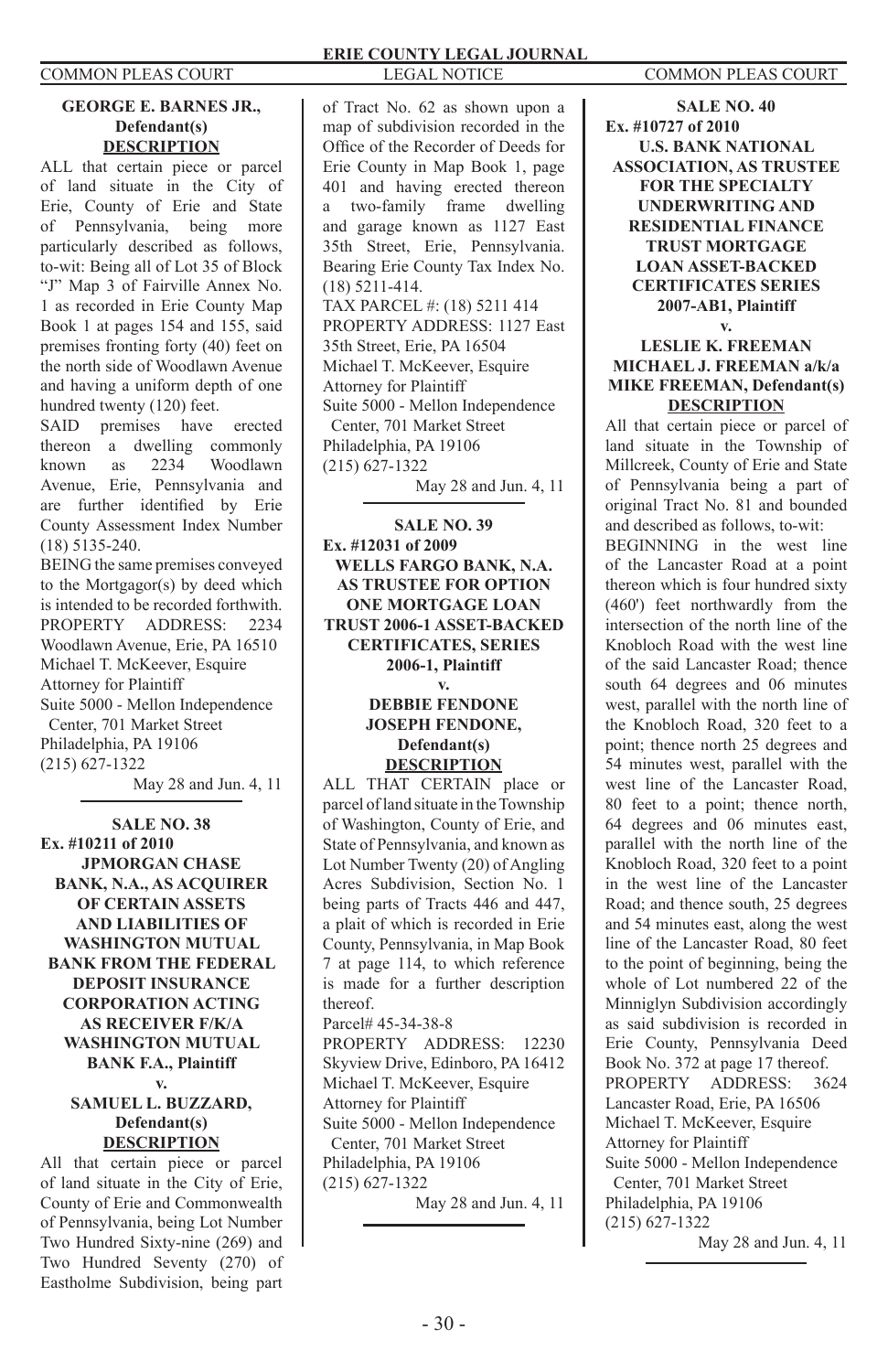**SALE NO. 41 Ex. #13386 of 2009 CITIMORTGAGE, INC., Plaintiff v.**

#### **Eric James Ginkel, Executor of the Estate of Maryzita Grinkel, Deceased, Defendant(s) DESCRIPTION**

ALL that certain piece or parcel of land with the buildings and improvements thereon and being known as 2414 Alan Drive, in the City of Erie, County of Erie and State of Pennsylvania and being more particularly described in a Deed Recorded 3-11-68 in Book 977 at page 370 of the Erie County Public Land Records. Parcel# 18-5239-402 PROPERTY ADDRESS: 4214 Alan Drive, Erie, PA 16510 Michael T. McKeever, Esquire Attorney for Plaintiff Suite 5000 - Mellon Independence Center, 701 Market Street Philadelphia, PA 19106 (215) 627-1322

May 28 and Jun. 4, 11

**SALE NO. 42 Ex. #10068 of 2010 BANK OF AMERICA, NATIONAL ASSOCIATION S/B/M LASALLE BANK NATIONAL ASSOCIATION, AS TRUSTEE, ON BEHALF OF THE HOLDERS OF CREDIT SUISSE SEASONED LOAN TRUST 2006-1 HOME EQUITY PASS-THOUGH CERTIFICATES, SERIES 2006- 1, Plaintiff**

#### **v. CHRISTOPHER R. LAUDERBAUGH a/k/a CHRISTOPHER LAUDERBAUGH, Defendants(s) DESCRIPTION**

ALL that certain piece or parcel of land situate in the City of Erie, County of Erie and State of Pennsylvania, and known as Lots No. 239 and 240 of the "EUCLID HEIGHTS" Subdivision, a plan of the same being recorded in Map Book 2, Pages 368 and 369, in the Office of the Recorder of Deeds in and for the said County of Erie, to which plan reference is made for a

further description of said lot. Parcel# (18) 5235-416 PROPERTY ADDRESS: 4331 Longview Avenue, Erie, PA 16510 Michael T. McKeever, Esquire Attorney for Plaintiff Suite 5000 - Mellon Independence Center, 701 Market Street Philadelphia, PA 19106 (215) 627-1322 May 28 and Jun. 4, 11

**SALE NO. 43 Ex. #10441 of 2010 WACHOVIA BANK NATIONAL ASSOCIATION, AS TRUSTEE OF THE SECURITY NATIONAL MORTGAGE LOAN TRUST 2005-1, Plaintiff**

#### **CHARLES A. PETERSON JUNE M. PETERSON, Defendant(s) DESCRIPTION**

**v.**

ALL THAT CERTAIN lot, tract of land, parcel, piece of ground which the buildings and improvements thereon erected, situated in North East Township, Erie County, Pennsylvania, bounded and described as follows, to wit:

BEGINNING at a point in the center line of the Findley Lake Road, said point being 600 feet southeast along the center line of the Findley Lake Road and the north line of Parcel No. 1 as described in Erie County Deed Book 4876 at Page 266, said beginning point also being approximately 1600 feet in a northwesterly direction along the center line of the Findley Lake Road from the intersection of the center line of Findley Lake Road and the tract line between Tract No. 16 and 17; thence east parallel with the east line of Parcel No. 1 as described in Erie County Deed Book 486 at page 266.500 feet to a point; thence south parallel with the center line of the Findley Lake Road, 300 feet to a point; thence westerly and parallel in the north line of Parcel No. 1 as described in Erie County Deed Book 486 at Page 266, 500 feet to a point on the center line of the Findley Lake Road; thence north along the center line of the Findley Lake Road, 300 feet to a point and THE PLACE OF BEGINNING.

Parcel# 37-35-136-19.01 PROPERTY ADDRESS: 9639 Findley Lake Road, North East, PA 16428 Michael T. McKeever, Esquire Attorney for Plaintiff Suite 5000 - Mellon Independence Center, 701 Market Street Philadelphia, PA 19106 (215) 627-1322

May 28 and Jun. 4, 11

#### **SALE NO. 44 Ex. #10030 of 2010 CITIFINANCIAL SERVICES, INC, Plaintiff**

#### **v. DONALD E. ROSE, Defendant(s) DESCRIPTION**

ALL that certain parcel of land in Borough of Waterford, Erie County, Commonwealth of PA, as more fully described in Book 974 Page 102 ID# 46-3-12-3. BEING known and designated as a metes and bounds property. BEING the same Fee Simple Property conveyed by Deed from Marion Rose aka Marion E. Rose by her agent Martha L. Dean to Donald Rose, dated 04/15/2002 recorded on 4/26/2002 in Book 874, Page 102 in Erie County Records, Commonwealth of PA. 741 Chestnut St.

ALSO DESCRIBED AS:

ALL that certain piece or parcel of land situate in the Borough of Waterford, County of Erie and Commonwealth of Pennsylvania, being that part of Out Lot No. 59, containing one acre, more or less, and bounded as follows: On the North by lands of the same Out Lot now under sales agreement to Gerald Ester; on the east by East Street; on the south by lot of Virgil A. McArdle, and on the west by Chestnut Street. Having a dwelling erected, thereon and being commonly known and municipally numbered as 741 Chestnut Street, Waterford, Pennsylvania, and being further identified by Erie County Tax Index No. (46) 3-12-3.

TAX PARCEL NO: (46) 3-12-3

PROPERTY ADDRESS: Chestnut Street, Waterford, PA 16441

Michael T. McKeever, Esquire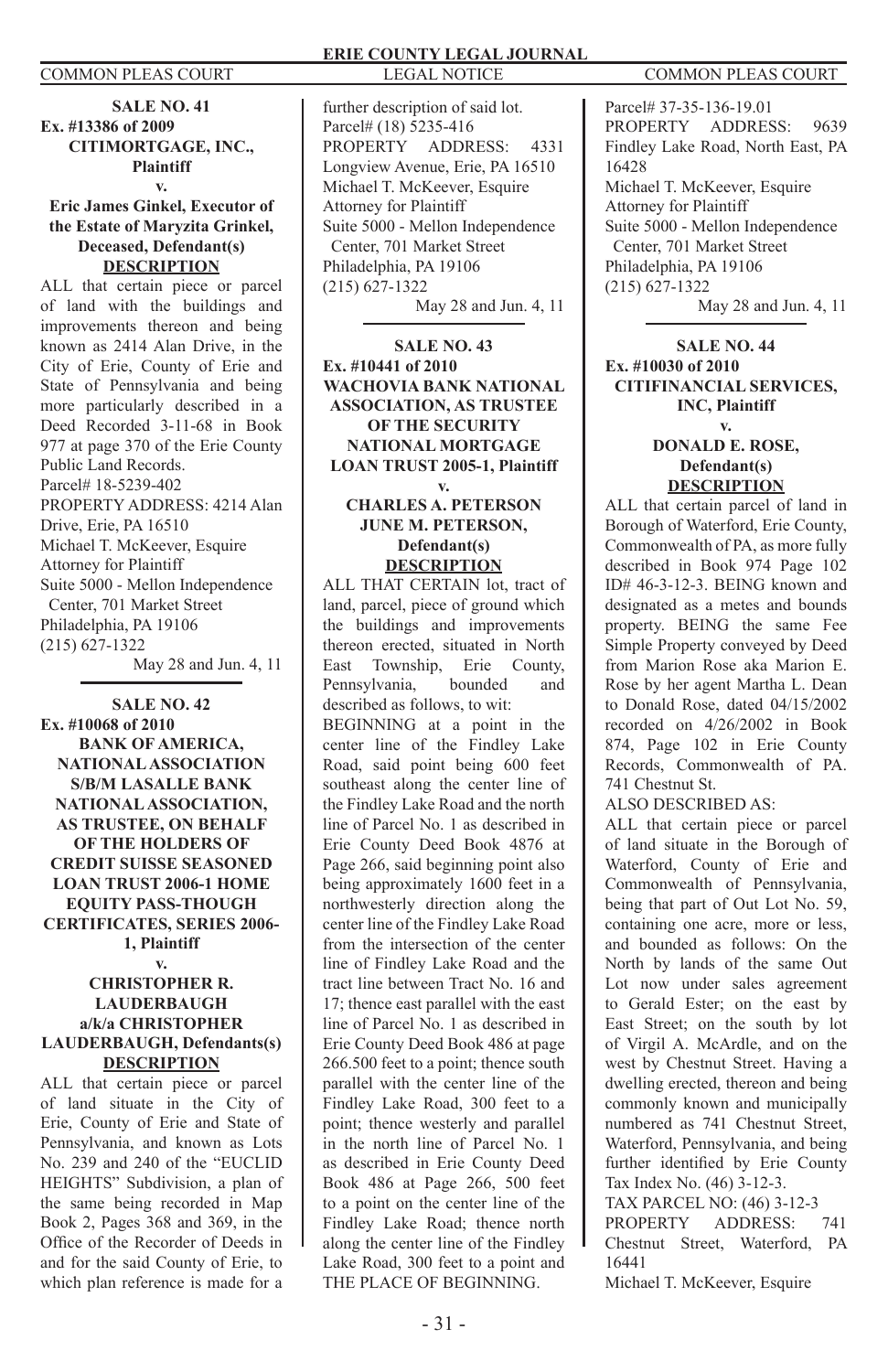Attorney for Plaintiff Suite 5000 - Mellon Independence Center, 701 Market Street Philadelphia, PA 19106 (215) 627-1322 May 28 and Jun. 4, 11

#### **SALE NO. 45 Ex. #13357 of 2005 ABN AMRO MORTGAGE GROUP, INC., Plaintiff v.**

#### **TRACY A. SHEPARD STEVEN G. SHEPARD, Defendant(s) DESCRIPTION**

ALL that certain piece or parcel of land situate in the City of Erie, County of Erie and State of Pennsylvania bounded and described as follows to-wit:

BEING Lot Number Ten (10) of a replot of PLEASANT VALLEY Subdivision Number 1, of E.L. Rilling Estate, as shown on a plot of said subdivision recorded in the Office of the Recorder of Deeds of Erie County, Pennsylvania, in Map Book 5, at pages 74 and 75, to which plot reference is hereby made for a further description of said property. HAVING erected thereon a one story frame dwelling with brick front and being commonly known as 1352 West 43rd Street, Erie, Pennsylvania, 16509 and bearing Erie County Tax Index No. (19) 6173-113.

PROPERTY ADDRESS: 1352 West 43rd Street, Erie, PA 16509 Michael T. McKeever, Esquire Attorney for Plaintiff Suite 5000 - Mellon Independence Center, 701 Market Street Philadelphia, PA 19106-1532 (215) 627-1322 May 28 and Jun. 4, 11

**SALE NO. 46 Ex. #11082 of 2008 CITIMORTGAGE, INC., S/B/M CITIFINANCIAL MORTGAGE CO., INC., F/K/A CITIFINANCIAL MORTGAGE CONSUMER DISCOUNT COMPANY, Plaintiff v.**

**TERRY L. SWAB KATHLEEN S. SWAB, Defendant(s)**

#### **DESCRIPTION**

All that certain property situated in the Township of McKean, in the County of Erie, and the Commonwealth of Pennsylvania, being described as follows<br>parcel 31-3-11-1 and being parcel  $31-3-11-1$  and more fully described in a deed dated 01/27/1976, and recorded 01/27/1976, among the land records of the county and state set forth above, in Deed Book 1195, page 44. Prior interest since 9-3-53 in DBV 659-208

#### ALSO DESCRIBED AS:

ALL THAT certain piece or parcel of land situate in the Township of McKean, County of Erie and State of Pennsylvania, bounded and described as follows, to-wit: Beginning at a post in the South line of Millcreek Township, five and fifty-two one hundredths (5.52) rods westerly from the northwest corner of Summit Township; thence Southwardly 22° West, fifteen and ninety-two one-hundredths (15.92) rods to the center of a public road; thence North 68° 35' west, fourteen and two-tenths (14.2) rods to a post in the South line of land of C. Breckley's heirs; thence along said land, North 63° 52' east twenty-one and eighty-four one hundredths (21.84) rods to the place of beginning; containing one hundred thirteen (113) square rods of land. be the same more or less. TAX PARCEL #: 31-3-11-1 PROPERTY ADDRESS: 3360 Hershey Road, Erie, PA 16506 Michael T. McKeever, Esquire Attorney for Plaintiff Suite 5000 - Mellon Independence Center, 701 Market Street Philadelphia, PA 19106 (215) 627-1322

May 28 and Jun. 4, 11

**SALE NO. 47 Ex. #15451 of 2009 BANK OF AMERICA, NATIONAL ASSOCIATION S/B/M LASALLE BANK NATIONAL ASSOCIATION, AS TRUSTEE FOR STRUCTURED ASSET SECURITIES CORPORATION STRUCTURED ASSET INVESTMENT LOAN TRUST** 

**MORTGAGE PASS-THROUGH CERTIFICATES, SERIES 2004- 3, Plaintiff**

### **v. PHILIP F. VASILE BRENDA L. VASILE,**

#### **Defendant(s) DESCRIPTION**

ALL that certain piece or parcel of land situate in the City of Erie, County of Erie and Commonwealth of Pennsylvania, bounded and described as follows, to-wit:

BEGINNING at a point in the south line of Fifth Street, one hundred forty (140) feet east of the east line of Ash Street;

THENCE southwardly, parallel with Ash Street, one hundred sixtyfive (165) feet;

THENCE eastwardly, parallel with Fifth Street, fifty (50) feet;

THENCE northwardly, parallel with Ash Street, thirty-three (32) [sic] feet:

THENCE westwardly, parallel with Fifth Street ten (10) feet;

THENCE northwardly, parallel with Ash Street, one hundred thirty-three (133) feet to the south line of Fifth Street;

THENCE westwardly, along the south line of Fifth Street, forty (40) feet to the place of beginning.

PROPERTY ADDRESS: 615 East 5th Street, Erie, PA 16507

Michael T. McKeever, Esquire

Attorney for Plaintiff

Suite 5000 - Mellon Independence Center, 701 Market Street

Philadelphia, PA 19106

(215) 627-1322

May 28 and Jun. 4, 11

#### **SALE NO. 48 Ex. #12991 of 2009 PNC Bank, N.A., Plaintiff v.**

#### **Michael E. Ames, Defendant SHERIFF'S SALE**

By virtue of a Writ of Execution filed to No. 12991-09 PNC Bank, N.A., vs. Michael E. Ames, owner(s) of property situated in East Springfield, Erie County, Pennsylvania being 12024 Main Street, East Springfield, PA 16411 Containing 0.480 Acres of Land<br>Assessment Man numb Assessment Map number: 39-42-10-7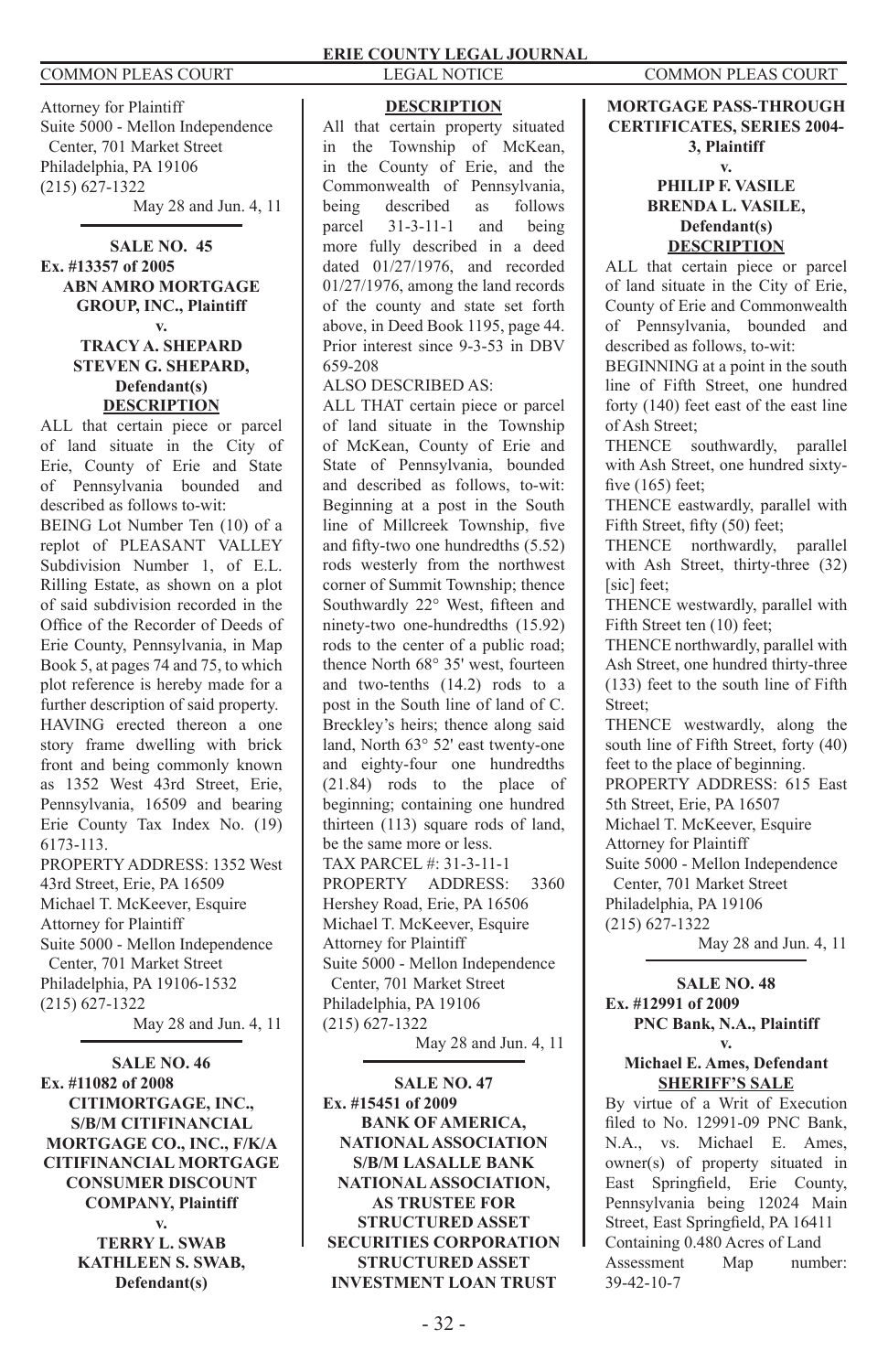Assessed Value figure: \$76,520.00 Improvement thereon: Dwelling Patrick Thomas Woodman, Esq. 436 Seventh Ave. 1400 Koppers Bldg. Pittsburgh, PA 15219 (412) 434-7955 May 28 and Jun. 4, 11

**SALE NO. 49 Ex. #15255 of 2009 BBJD VENTURES, LLC, Plaintiff v.**

#### **PENNIE L. McBRIDE, Defendant SHERIFF'S SALE**

By virtue of a Writ of Execution filed to No. 2009-15255 BBJD Ventures. LLC vs. Pennie L. McBride, owner(s) of property situated in City of Erie, Erie County, Pennsylvania being 2919 Pennsylvania Avenue, Erie, PA 16504 73' east x 33' 9" south, x 72' 10" west x 33' 9" north Assessment Map number (18) 5048-122 Assessed Value figure: \$43,400.00 Improvement thereon: Two Story Frame Dwelling Patrick Thomas Woodman, Esq. 436 Seventh Ave. 1400 Koppers Bldg. Pittsburgh, PA 15219 (412) 434-7955 May 28 and Jun. 4, 11

## **SALE NO. 50**

**Ex. #15560 of 2009 Deutsche Bank National Trust Company as Trustee for HSI Asset Securitization Corporation 2006-OPT4 Mortgage Pass-Through Certificates, Series 2006-OPT4 v.**

#### **Vincent R. Brown and Cathy J. Brown SHORT DESCRIPTION**

By virtue of a Writ of Execution filed to No. 09-15560 Deutsche Bank National Trust Company as Trustee for HSI Asset Securitization Corporation 2006-OPT4 Mortgage Pass-Through Certificates, Series 2006-OPT4 v. Vincent R. Brown and Cathy J. Brown, owners of property situated in the Township of City of Erie, Erie County,

Pennsylvania being 1117 West 25th Street, Erie, Pennsylvania 16502. Tax I.D. No. 19-6036-109 Assessment: \$78,899.80 Improvements: Residential Dwelling McCabe, Weisberg and Conway, P.C. 123 South Broad Street, Suite 2080 Philadelphia, PA 19109 May 28 and Jun. 4, 11

#### **SALE NO. 51 Ex. #15802 of 2009**

#### **Chase Home Finance, LLC v.**

#### **Anne M. Burnett SHORT DESCRIPTION**

By virtue of a Writ of Execution filed to No. 15802-09 Chase Home Finance, LLC v. Anne M. Burnett, owners of property situated in the City of Erie, Erie County, Pennsylvania being 420 Monaca Drive, Erie, Pennsylvania 16505. Tax I.D. No. 17-4107-303 Assessment: \$148,275.64 Improvements: Residential Dwelling McCabe, Weisberg and Conway, P.C. 123 South Broad Street, Suite 2080 Philadelphia, PA 19109 May 28 and Jun. 4, 11

## **SALE NO. 52**

### **Ex. #15590 of 2009 Everhome Mortgage Company**

**v.**

#### **Gabriel Charles SHORT DESCRIPTION**

By virtue of a Writ of Execution filed to No. 15590-09 Everhome Mortgage Company v. Gabriel Charles, owners of property situated in the Township of Borough<br>of Weslevville. Erie County. of Wesleyville, Pennsylvania being 2921 Gray Avenue, Erie, Pennsylvania 16511. Tax I.D. No. 50003023000300 Assessment: \$71,363.54 Improvements: Residential Dwelling McCabe, Weisberg and Conway, P.C. 123 South Broad Street, Suite 2080 Philadelphia, PA 19109 May 28 and Jun. 4, 11

**SALE NO. 53 Ex. #15060 of 2009 AmTrust Bank v.**

> **Mark M. Ferreri and Jessica S. Logan aka Jessica S. Ferreri SHORT DESCRIPTION**

By virtue of a Writ of Execution filed to No. 15060-09 AmTrust Bank v. Mark M. Ferreri and Jessica S. Logan aka Jessica S. Ferreri, owners of property situated in the Township of Fourth Ward of the City of Erie, Erie County, Pennsylvania being 714 Park Avenue North, Erie, Pennsylvania 16502. Tax I.D. No. 17-4023.117 Assessment: \$75,893.94 Improvements: Residential Dwelling McCabe, Weisberg and Conway, P.C. 123 South Broad Street, Suite 2080 Philadelphia, PA 19109 May 28 and Jun. 4, 11

**SALE NO. 54**

## **Ex. #15736 of 2009**

**Beneficial Consumer Discount Company dba Beneficial Mortgage Company of Pennsylvania v.**

**Gerald D. Hickin, Jr. and Denise G. Hickin SHORT DESCRIPTION**

By virtue of a Writ of Execution filed to No. 15736-09 Beneficial Consumer Discount Company dba Beneficial Mortgage Company of Pennsylvania v. Gerald D. Hickin, Jr. and Denise G. Hickin, owners of property situated in the Township of Millcreek, Erie County, Pennsylvania being 2920 Garland Street, Erie, Pennsylvania 16506. Tax I.D. No. 33-73-299-4 Assessment: \$82,549.12 Improvements: Residential Dwelling McCabe, Weisberg and Conway, P.C. 123 South Broad Street, Suite 2080 Philadelphia, PA 19109

May 28 and Jun. 4, 11

**SALE NO. 55 Ex. #14135 of 2009 BAC Home Loan Servicing LP fka Countrywide Home Loans Servicing LP**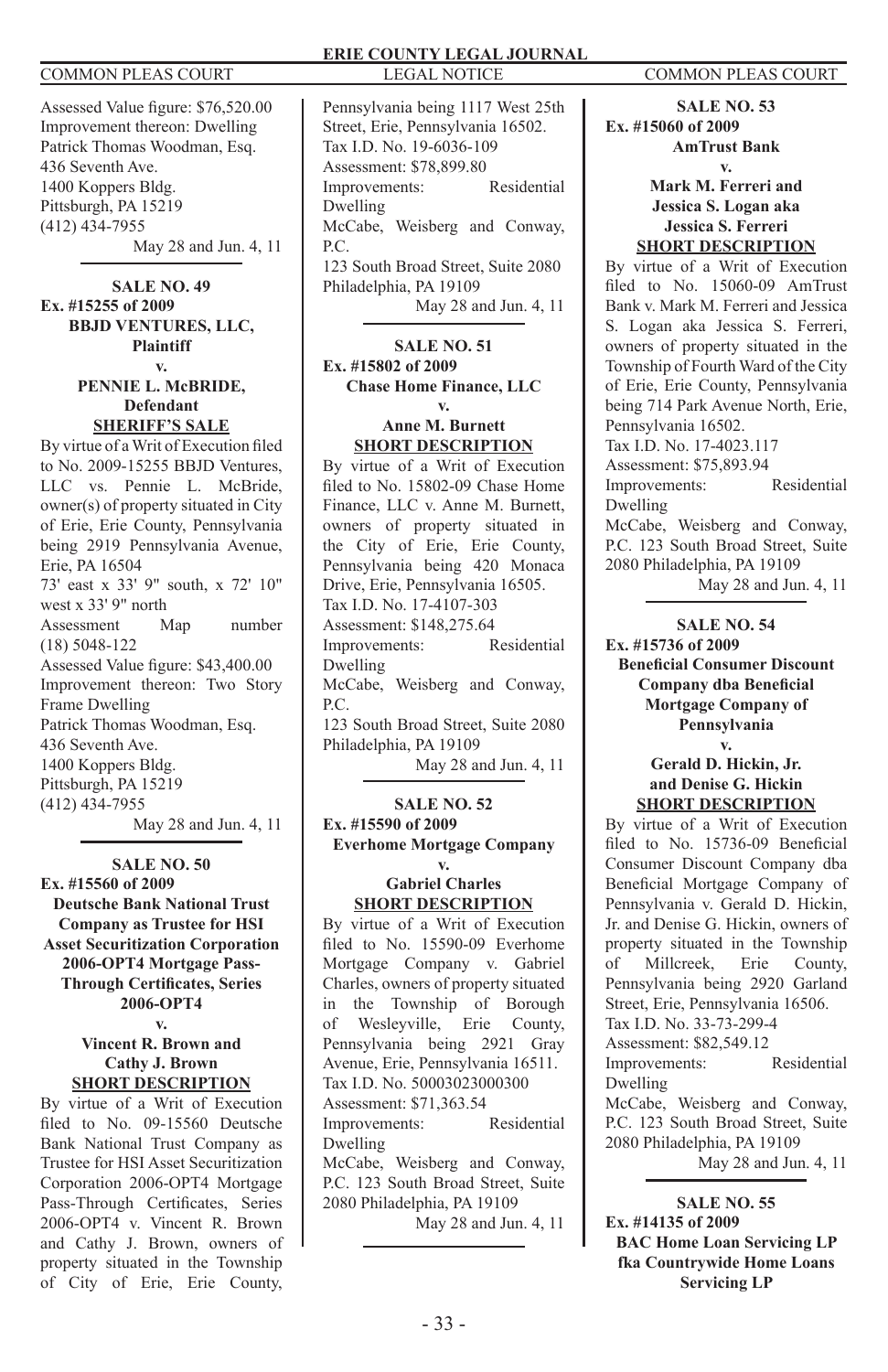#### **v. Scott W. Jordan SHORT DESCRIPTION**

By virtue of a Writ of Execution filed to No. 14135-09 BAC Home Loans Servicing LP fka Countrywide Home Loans Servicing LP v. Scott W. Jordan, owners of property situated in the Township of Greene, Erie County, Pennsylvania being 4610 Steger Road, Erie, Pennsylvania 16510. Tax I.D. No. 25-7-26-11 Assessment: \$108,858.72 Improvements: Residential Dwelling McCabe, Weisberg and Conway, P.C. 123 South Broad Street, Suite 2080 Philadelphia, PA 19109

May 28 and Jun. 4, 11

**SALE NO. 56 Ex. #10014 of 2010 Deutsche Bank National Trust Company, as Trustee for NovaStar Mortgage Funding Trust, Series 2007-1 v.**

> **Daniel Ratiu SHORT DESCRIPTION**

By virtue of a Writ of Execution filed to No. 10014-10 Deutsche Bank National Trust Company, as Trustee for NovaStar Mortgage Funding Trust, Series 2007-1 v. Daniel Ratiu, owners of property situated in the Township of Second Ward of the City of Erie, Erie County, Pennsylvania being 409 East 11th Street, Erie, Pennsylvania 16503.

Tax I.D. No. 15-20-22-118 Assessment: \$78,865.08 Improvements: Residential Dwelling McCabe, Weisberg and Conway, P.C. 123 South Broad Street, Suite 2080 Philadelphia, PA 19109 May 28 and Jun. 4, 11

**SALE NO. 57 Ex. #10052 of 2010 The Bank Of New York Mellon Fka The Bank Of New York, As Trustee, For Cwabs, Inc, Asset-backed Certificates, Series 2007-13 v. Ralph T. Russell, Jr. and** 

**Linda I. Russell**

#### **SHORT DESCRIPTION**

By virtue of a Writ of Execution filed to No. 10052-10 The Bank Of New York Mellon Fka The Bank Of New York, As Trustee, For Cwabs, Inc, Asset-backed Certificates, Series 2007-13 v. Ralph T. Russell, Jr. and Linda I. Russell, owners of property situated in the Township of Fairview, Erie County, Pennsylvania being 4400 Kell Road, Fairview, Pennsylvania 16415. Tax I.D. No. 21-066-093.0-0098.00 Assessment: \$151,238.05 Improvements: Residential Dwelling McCabe, Weisberg and Conway,  $PC$ 123 South Broad Street, Suite 2080 Philadelphia, PA 19109

May 28 and Jun. 4, 11

**SALE NO. 58 Ex. #10400 of 2010 Wells Fargo Bank, N.A., As Trustee For The Certificateholders Of Carrington Mortgage Loan Trust, Series 2004-OPT1, Asset Backed Pass-Through Certificates v.**

> **Timothy Smith a/k/a Timothy W. Smith SHORT DESCRIPTION**

By virtue of a Writ of Execution filed to No. 10400-10 Wells Fargo Bank, N.A., As Trustee For The Certificateholders Of Carrington Mortgage Loan Trust, Series 2004-OPT1, Asset Backed Pass-Through Certificates v. Timothy Smith a/k/a Timothy W. Smith, owners of property situated in the Township of City of Erie, Erie County, Pennsylvania being 3541 Zimmerman Road, Erie, Pennsylvania 16510. Tax I.D. No. 18-5230-215 Assessment: \$109,301.80 Improvements: Residential Dwelling McCabe, Weisberg and Conway, P.C. 123 South Broad Street, Suite 2080 Philadelphia, PA 19109

May 28 and Jun. 4, 11

**SALE NO. 59 Ex. #15403 of 2008 BAC Home Loans Servicing, L.P. fka Countrywide Home Loans** 

**Servicing, L.P. s/i/i/t Countrywide Home Loans v.**

#### **Ronald R. Spinelli a/k/a Ronald R. Spinelli, Jr., SHORT DESCRIPTION**

By virtue of a Writ of Execution filed to No. 15403-08 BAC Home Loans Servicing, L.P. fka Countrywide Home Loans Servicing, L.P. s/i/i/t Countrywide Home Loans v. Ronald R. Spinelli a/k/a Ronald R. Spinelli, Jr., owners of property situated in the Township of City of Erie, Erie County, Pennsylvania being 1403 East 37th Street, Erie, Pennsylvania 16504. Tax I.D. No. 18-5223-106 Assessment: \$78,005.84 Improvements: Residential Dwelling McCabe, Weisberg and Conway, P.C. 123 South Broad Street, Suite

2080 Philadelphia, PA 19109

May 28 and Jun. 4, 11

### **SALE NO. 60 Ex. #10512 of 2010**

**Household Finance Consumer Discount Company** 

#### **v. Jonathan Lee Walker and Lynne Walker SHORT DESCRIPTION**

By virtue of a Writ of Execution filed to No. 10512-10 Household Finance Consumer Discount Company v. Jonathan Lee Walker and Lynne Walker, owners of property situated in the Township of City of Erie, Erie County, Pennsylvania being 3114 Old French Road, Erie, Pennsylvania 16504. Tax I.D. No. 18-5080-102 Assessment: \$69,231.93

Improvements: Residential Dwelling

McCabe, Weisberg and Conway, P.C. 123 South Broad Street, Suite 2080 Philadelphia, PA 19109

May 28 and Jun. 4, 11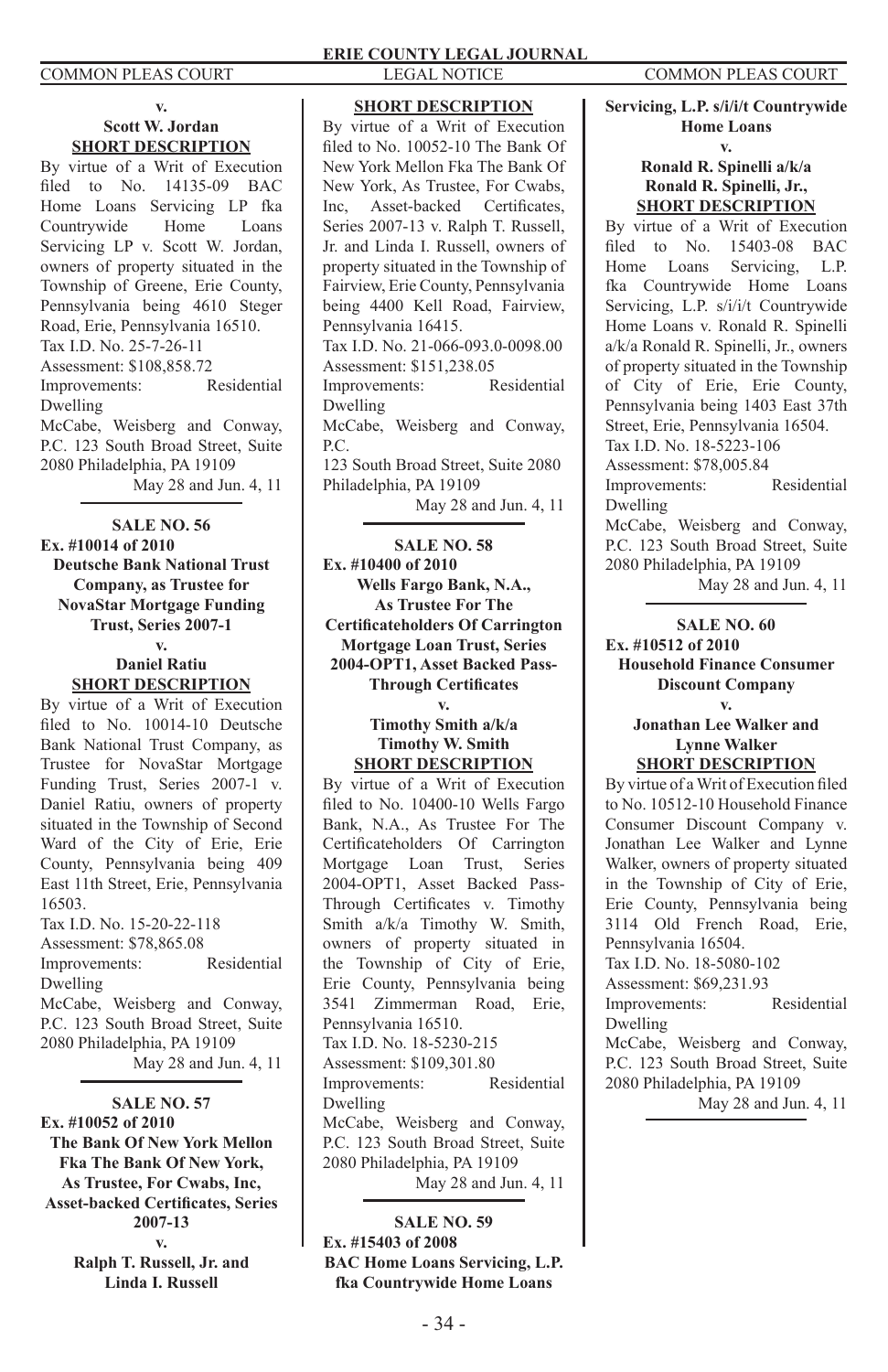## **AUDIT LIST NOTICE BY PATRICK L. FETZNER Clerk of Records, Register of Wills and Ex-Officio Clerk of the Orphans' Court Division, of the Court of Common Pleas of Erie County, Pennsylvania**

The following Executors, Administrators, Guardians and Trustees have filed their Accounts in the Office of the Clerk of Records, Register of Wills and Orphans' Court Division and the same will be presented to the Orphans' Court of Erie County at the Court House, City of Erie, on **Monday, June 1, 2010** and confirmed Nisi.

**June 24, 2010** is the last day on which Objections may be filed to any of these accounts.

Accounts in proper form and to which no Objections are filed will be audited and confirmed absolutely. A time will be fixed for auditing and taking of testimony where necessary in all other accounts.

| 2010 | <b>ESTATE</b>                | <b>ACCOUNTANT</b>                                                                           | <b>ATTORNEY</b>                                                              |
|------|------------------------------|---------------------------------------------------------------------------------------------|------------------------------------------------------------------------------|
|      | 155. Josephina G. D'Annunzio |                                                                                             |                                                                              |
|      |                              | aka Jody Nuzzo  Daniel S. Tolciu, Admr.  Elderkin Martin Kelly & Messina                    |                                                                              |
|      |                              | 156. Marie H. Sessions  John K. Hallenburg, Jr., Exr.  Knox McLaughlin Gornall & Sennett PC |                                                                              |
|      |                              |                                                                                             |                                                                              |
|      |                              |                                                                                             | and the control of the con-<br>$\mathbf{H}$<br>$\mathbf{H}$                  |
|      |                              |                                                                                             |                                                                              |
|      |                              |                                                                                             |                                                                              |
|      |                              | Susan Hirt Hagen & Elizabeth                                                                |                                                                              |
|      |                              | Hirt Vorsheck, Succ. Trs. f/b/o                                                             |                                                                              |
|      |                              |                                                                                             |                                                                              |
|      |                              |                                                                                             |                                                                              |
|      |                              | Susan Hirt Hagan & Elizabeth                                                                |                                                                              |
|      |                              | Hirt Vorsheck, Succ. Trs. f/b/o                                                             |                                                                              |
|      |                              |                                                                                             | $\mathbf{H}$<br>$\mathbf{H}$<br>$\mathbf{H}$<br>$^{\dagger}$<br>$^{\dagger}$ |
|      |                              | PATRICK L. FETZNER                                                                          |                                                                              |
|      |                              | Clerk of Records                                                                            |                                                                              |
|      |                              | Register of Wills &                                                                         |                                                                              |
|      |                              | Orphans' Court Division                                                                     |                                                                              |
|      |                              |                                                                                             | May 28 and Jun. 4                                                            |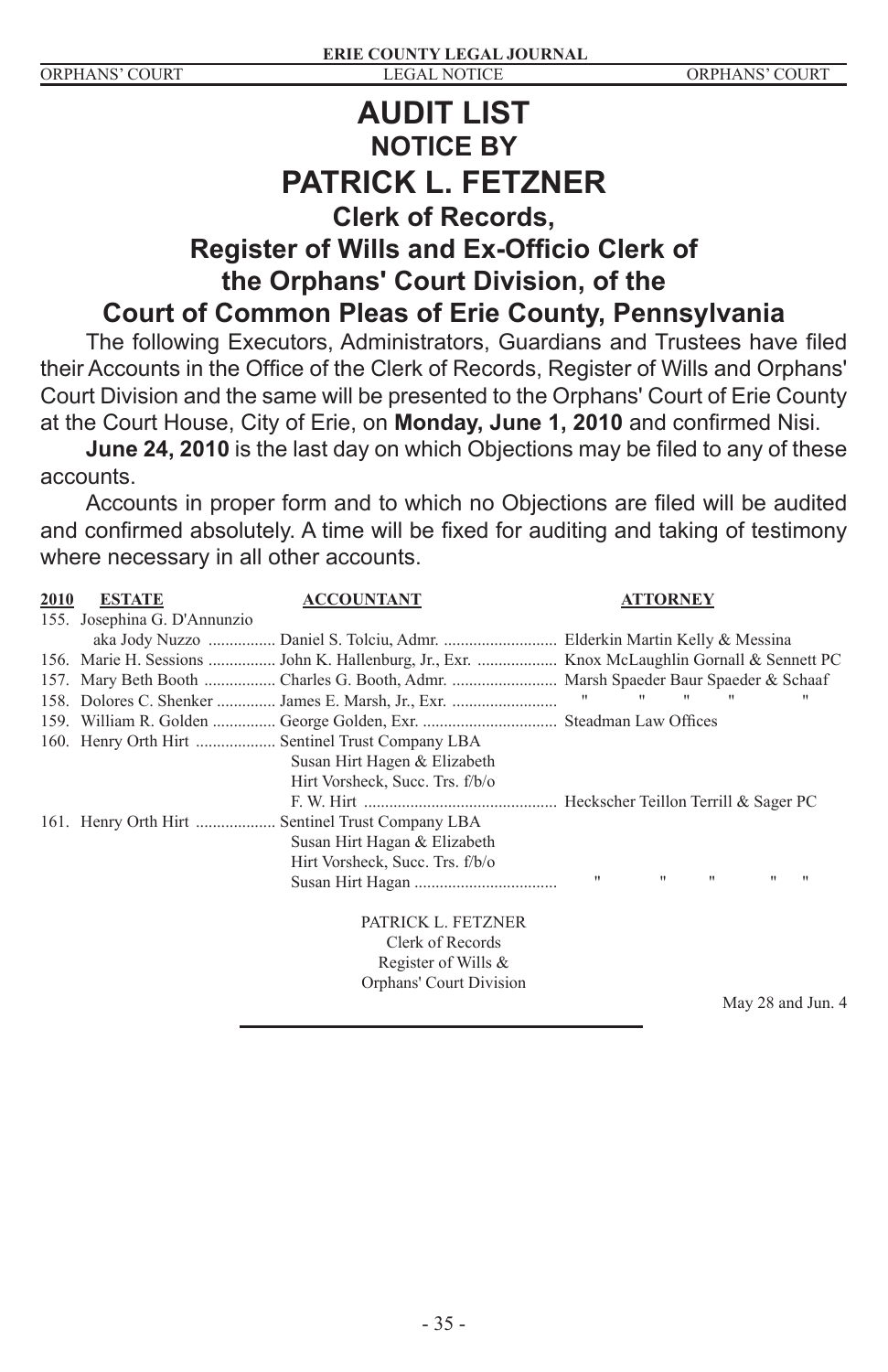#### **ESTATE NOTICES**

Notice is hereby given that in the estates of the decedents set forth below the Register of Wills has granted letters, testamentary or of administration, to the persons named. All persons having claims or demands against said estates are requested to make known the same and all persons indebted to said estates are requested to make payment without delay to the executors or their attorneys named below.

#### **FIRST PUBLICATION BLYSTONE, BETTY J., deceased**

Late of the Township of Union, County of Erie, Commonwealth of Pennsylvania

*Executrix:* Jean M. Sumner, c/o Paul J. Carney, Jr., Esq., 224 Maple Avenue, Corry, PA 16407 *Attorney:* Paul J. Carney, Jr., Esq., 224 Maple Avenue, Corry, PA 16407

### **ECKERT, HARRY EDWARD, deceased**

Late of the City of Erie *Executrix*: Ruth Ann Cacchione, 2244 Oak Ave., Northbrook, IL 60062 *Attorney*: None

#### **FISHLOW, KATE V., a/k/a KATE VIKTORA FISHLOW, deceased**

Late of the Township of Millcreek, County of Erie *Executrix:* Sandra L. Morris *Attorney:* Michael G. Nelson, Esquire, Marsh, Spaeder, Baur, Spaeder & Schaaf, LLP, 300 State Street, Suite 300, Erie, Pennsylvania 16507

#### **GRAVES, BARBARA L., deceased**

Late of the Township of Millcreek *Executor:* Christopher M. Graves, 2765 Alexandra Drive, Erie, PA 16506

*Attorney:* Michael A. Fetzner, Esq., Knox McLaughlin Gornall & Sennett, P.C., 120 West Tenth Street, Erie, PA 16501

Late of City of Erie, County of Erie, and Commonwealth of

*Executrix:* Vicki L. Natalo, 1404 East 35th Street, Erie, PA 16504 *Attorney:* Thomas S. Kubinski, Esquire, The Gideon Ball House, 135 East 6th Street, Erie, PA 16501 **MALLON, BETTY STEWART, a/k/a BETTY MALLON a/k/a BETTY J. STEWART,**

Late of the Township of Millcreek *Co-Executors:* Christine Blackman and Rosemary Buzzard *Attorney:* Michael G. Nelson, Esquire, Marsh, Spaeder, Baur, Spaeder & Schaaf, LLP, 300 State Street, Suite 300, Erie,

Pennsylvania 16507

**MILLER, PATRICIA D., a/k/a PATRICIA K. MILLER,**

Late of the City of Corry, County of Erie, Commonwealth of

*Executrix:* Michelle Osinski, c/o Paul J. Carney, Jr., Esq., 224 Maple Avenue, Corry, PA 16407 *Attorney:* Paul J. Carney, Jr., Esq., 224 Maple Avenue, Corry,

Late of the Township of Summit, County of Erie, State of

*Executrix:* Susan Paradise Baxter, c/o 24 Main St. E., Girard,

*Attorney:* James R. Steadman, Esq., 24 Main St. E., Girard,

**GUZAK, GEORGE,**

Pennsylvania

**deceased**

**deceased**

**deceased**

Pennsylvania

PA 16407

Pennsylvania

**deceased**

**PARADISE, SUSAN A.,**

Pennsylvania 16417

Pennsylvania 16417

#### **ROBINSON, CLARENCE N., a/k/a C. NORBERT ROBINSON, deceased**

Late of the City of Erie *Administratrix:* Deborah Lemmon, c/o Attorney Terrence P. Cavanaugh, 3336 Buffalo Road, Wesleyville, PA 16510 *Attorney:* Terrence P. Cavanaugh, Esq., 3336 Buffalo Road, Wesleyville, PA 16510

#### **WISHNOK, STELLA A., deceased**

Late of Erie, Erie County, PA<br>Administratrix Patricia *Administratrix:* Patricia A. Wishnok, 138 Alexander Ave., Strabane, PA 15363 *Attorney:* None

#### **SECOND PUBLICATION**

## **BERRY, DORIS B.,**

**deceased**

Late of the Township of Millcreek, County of Erie and Commonwealth of Pennsylvania *Executrix:* Lisa Ann Berry, c/o Eugene C. Sundberg, Jr., Esq., Suite 300, 300 State Street, Erie, PA 16507

*Attorneys:* Marsh, Spaeder, Baur, Spaeder & Schaaf, LLP,<br>Attorneys-at-Law, 300 State Attorneys-at-Law, 300 State Street, Erie, PA 16507

## **CHURCH, BEVERLY A., a/k/a BEVERLY ANN CHURCH,**

### **deceased**

Late of the City of Erie, County of Erie and Commonwealth of Pennsylvania *Administratrix:* Kathleen J. Earley, c/o Yochim, Skiba & Nash, 345 West Sixth Street, Erie, PA 16507

*Attorney:* Gary H. Nash, Esquire, Yochim, Skiba & Nash, 345 West Sixth Street, Erie, PA 16507

#### **DABROWSKI, ZDZISLAW, deceased**

Late of the City of Erie, County of Erie and Commonwealth of Pennsylvania

*Executrix:* Mary Ann Rivera *Attorney:* Edward P. Wittmann, Esquire, Elderkin, Martin, Kelly & Messina, 150 East 8th Street, Erie, PA 16501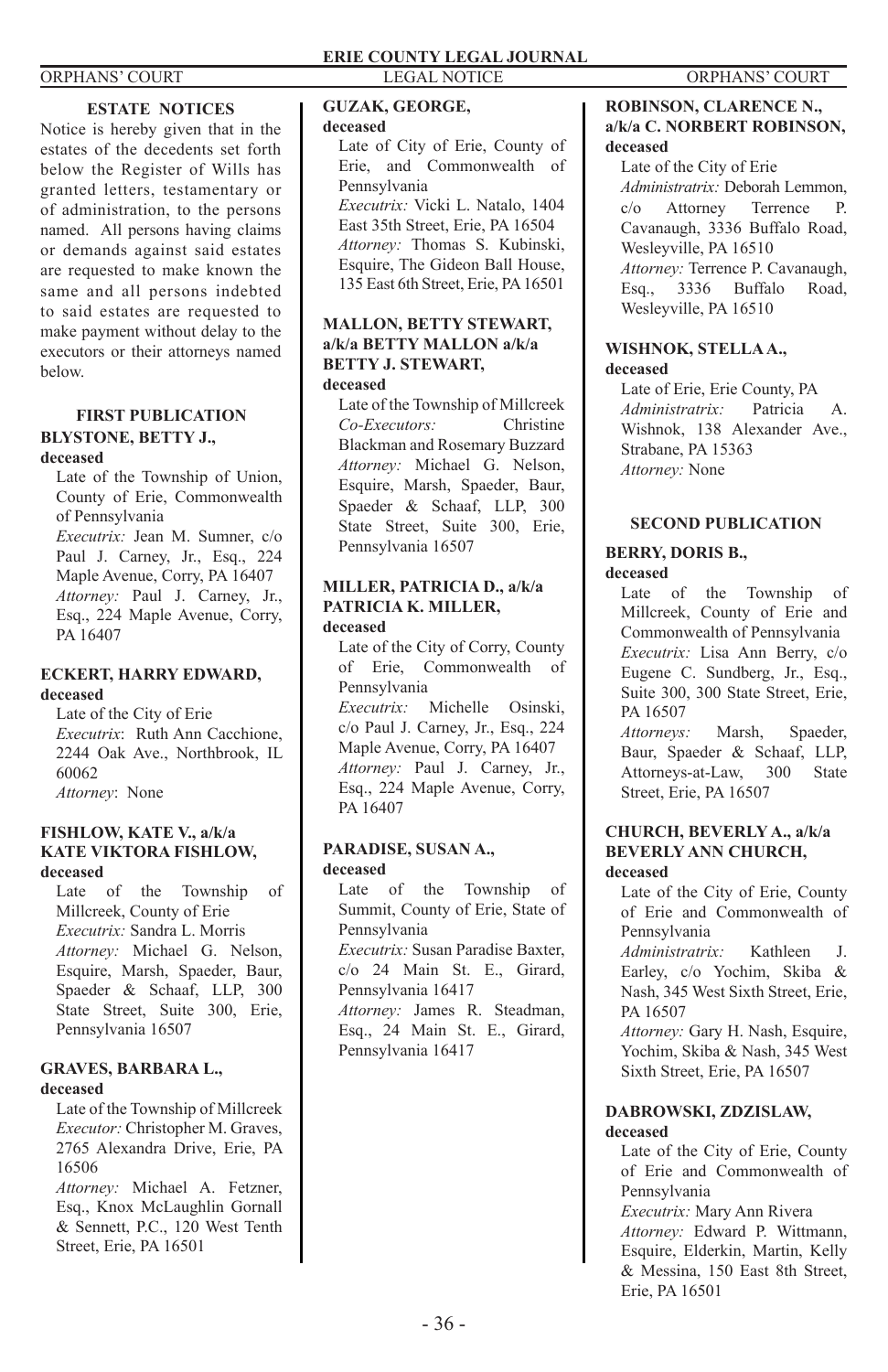#### **deceased**

Late of Millcreek Township *Co-Administrators:* Anne Debello, 464 West Ninth Street, First Floor, Erie, PA 16502 and John Olson, 3833 Atterbury Street, Norfolk, VA 23513 *Attorney:* Jerome C. Wegley, Esq., Knox McLaughlin Gornall & Sennett, P.C., 120 West Tenth Street, Erie, PA 16501

#### **KIEHL, DOROTHY J., a/k/a DOROTHY KIEHL, deceased**

Late of the Township of Millcreek, County of Erie, State of Pennsylvania *Executor:* Fred W. Garnon, Jr., 4160 Feidler Drive, Erie,

Pennsylvania 16506 *Attorney:* James R. Steadman, Esq., 24 Main St. E., Girard, Pennsylvania 16417

#### **LEVINE, MYRTLE L., a/k/a MYRTLE FOX LEVINE, deceased**

Late of the City of Erie, Erie County, Pennsylvania *Administrator C.T.A.:* Randy L.

Shapira, 305 West Sixth Street, Erie, PA 16507-1244

*Attorney:* Randy L. Shapira, Esq., 305 West Sixth Street, Erie, PA 16507

#### **MILLER, DAVID B., deceased**

Late of the Township of Millcreek, County of Erie, and Commonwealth of Pennsylvania *Executrix:* Nancy P. Morgan, c/o The McDonald Group, L.L.P., Gary Eiben, P.O. Box 1757, Erie, PA 16507-1757

*Attorney:* Gary Eiben, Esq., The McDonald Group, L.L.P., P.O. Box 1757, Erie, PA 16507-1757

#### **DeBELLO, JOHN M., THIRD PUBLICATION RIOS, HECTOR LUIS,**

**deceased**

Late of the City of Erie, County of Erie and State of Pennsylvania<br>Administratrix [1] Lillianette *Administratrix*: Santiago *Attorney:* Philip B. Friedman, Esquire, Conner Riley Friedman & Weichler, 17 West 10th Street, Erie, Pennsylvania 16501

#### **SCHNEIDER, EDWARD WALTER, a/k/a EDWARD W. SCHNEIDER, deceased**

Late of the City of Erie *Co-Executors:* Edward J. Schneider, Terance P. Schneider and Margaret E. Schneider, 2817 Oakwood St., Erie, PA 16508 *Attorney:* None

### **YEAGER, GERALD T.,**

#### **deceased**

Late of the City of Erie, Erie County, PA *Executor:* Kathryn A. Acri *Attorney:* Louis A. Colussi, Esq., 925 French Street, Erie, PA 16501

Notice is hereby given of the administration of the Estate and Trust set forth below. All persons having claims or demands against the decedent are requested to make known the same and all persons indebted to said decedent are required to make payment without delay to the executrix, trustee or her attorney named below.

#### **JAQUITH, LAVERNE G., deceased**

Late of the Township of Wayne, Erie County, Pennsylvania *Trustees:* Karen Kubich, 13500 Stewart Road, Corry, PA 16407 and Charles Jaquith, 60 N. First St., Allegany, NY 14706 *Trustee's Attorney:* Paul J. Carney, Jr., Esq., Carney and Ruth Law Office, 224 Maple Avenue, Corry, PA 16407

#### **ARCHACKI, VERONICA VERONICA ARCHACKI, deceased**

Late of the City of Erie, Commonwealth of Pennsylvania *Executrix:* Barbara A. Zdarko, c/o Joseph B. Spero, Esquire, 3213 West 26th Street, Erie, Pennsylvania 16506 *Attorney:* Joseph B. Spero, Esquire, 3213 West 26th Street, Erie, PA 16506

#### **BUTCHER, HENRY E., SR., deceased**

Late of the Township of Concord, County of Erie, Commonwealth of Pennsylvania

*Executrix:* Gloria A. Mulson, c/o Paul J. Carney, Jr., Esq., 224 Maple Avenue, Corry, PA 16407 *Attorney:* Paul J. Carney, Jr., Esq., 224 Maple Avenue, Corry, PA 16407

#### **CHURCH, CLIFFORD RAY, JR., a/k/a C. RAY CHURCH, JR., a/k/a C. R. CHURCH, deceased**

Late of the Township of Millcreek, County of Erie, Commonwealth of Pennsylvania *Executor:* Clifford Ray Church III, 25 Windover Lane, Merrimack, NY 03054-2671 *Attorneys:* MacDonald, Illig, Jones & Britton LLP, 100 State Street, Suite 700, Erie, Pennsylvania 16507-1459

#### **FARRAH, JEAN MARTHA, deceased**

Late of the City of Erie, County of Erie, Commonwealth of Pennsylvania *Executor:* Bradford P. Farrah, 103 East Glenview Drive, Salisbury, NC 28147 *Attorneys:* MacDonald, Illig, Jones & Britton LLP, 100

State Street, Suite 700, Erie, Pennsylvania 16507-1459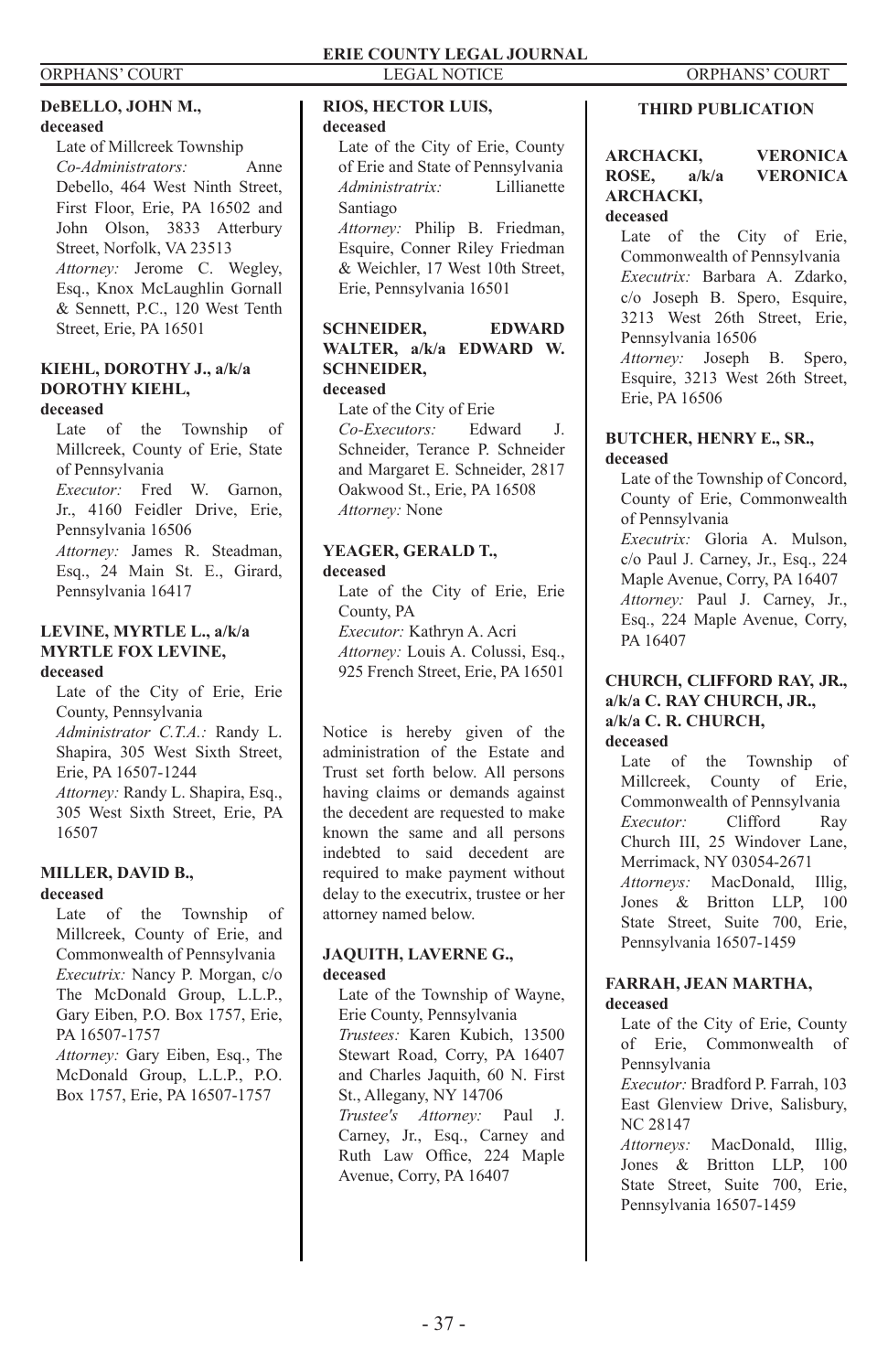### **FULLER, ANNA MAE,**

#### **deceased**

Late of the City of Erie, County of Erie, Commonwealth of Pennsylvania

*Executrix:* Margaret Harrison, 1710 Brooklyn Avenue, Erie, PA 16510

*Attorney:* John E. Gomolchak, Esq., 3854 Walker Blvd., Erie, PA 16509

### **LUCAS, GEORGE ALLEN, a/k/a GEORGE A. LUCAS, a/k/a GEORGE LUCAS,**

### **deceased**

Late of the City of Erie, County of Erie, PA

*Administrator:* Mary Alfieri Richmond, Esquire, 900 State Street, Suite 215, Erie, PA 16501 *Attorney:* Mary Alfieri Richmond, Esquire, 900 State Street, Suite 215, Erie, PA 16501

## **LUCIANO, HAZEL A.,**

### **deceased**

Late of the City of Erie, Erie County, PA *Executor:* Nicholas J. Luciano *Attorney:* Bruce W. Bernard, Esquire, Bernard & Stuczynski, 234 West Sixth Street, Erie, PA 16507-1319

#### **NIEDZIELSKI, FRANCIS A., JR., a/k/a FRANK A. NIEDZIELSKI, JR.,**

#### **deceased**

Late of Millcreek Township *Administratrix:* Carole A. Graml, c/o 332 East 6th Street, Erie, PA 16507-1610

*Attorney:* Evan E. Adair, Esq., Williams and Adair, 332 East 6th Street, Erie, PA 16507-1610

#### **PASKY, EDWARD, deceased**

Late of the City of Erie, County of Erie, and Commonwealth of Pennsylvania

*Executor:* Thomas S. Kubinski, Esquire, The Gideon Ball House, 135 East 6th Street, Erie, PA 16501

*Attorney:* Thomas S. Kubinski, Esquire, The Gideon Ball House, 135 East 6th Street, Erie, PA 16501

#### **RILEY, ANTHOINETTE M., deceased**

Late of North East Township, Erie County, North East, Pennsylvania *Executrix:* Elena Brady, c/o Edward Orton, 33 East Main Street, North East, Pennsylvania 16428

*Attorney:* Edward Orton, Esq., Orton & Jeffery, P.C., 33 East Main Street, North East Pennsylvania 16428

#### **STRICKER-CAUGHLAN, SHERIDAN A., a/k/a SHERIDAN STRICKER, deceased**

Late of Edinboro Borough, Erie County, Pennsylvania *Executor:* Joseph P. Martone, Esquire, McCarthy, Martone & Peasley, 150 West Fifth Street, Erie, Pennsylvania 16507 *Attorney:* Joseph P. Martone, Esq., McCarthy, Martone & Peasley, 150 West Fifth Street, Erie, PA 16507

#### **TELISKI, FRANK ANTHONY, a/k/a FRANK A. TELISKI, deceased**

Late of the City of Erie, Commonwealth of Pennsylvania *Executrix:* Kimberly M. Langford, c/o Joseph B. Spero, Esquire, 3213 West 26th Street, Erie, Pennsylvania 16506 *Attorney:* Joseph B. Spero, Esquire, 3213 West 26th Street, Erie, Pennsylvania 16506

#### **WEDDIGE, MARION, a/k/a MARION M. WEDDIGE, a/k/a MARION WEDDIDGE, deceased**

Late of the Township of Millcreek, County of Erie, PA *Co-Executors:* William H. Weddige and Charlene A. Charette, c/o Mary Alfieri Richmond, Esquire, 900 State Street, Suite 215, Erie, PA 16501 *Attorney:* Mary Alfieri Richmond, Esquire, 900 State Street, Suite 215, Erie, PA 16501

#### **YERKEY, CHARLES A., deceased**

Late of the Borough of Elgin, Erie County, Pennsylvania *Executrix:* Tina L. Carnes, 24541 Pinewoods Road, Cambridge Springs, PA 16403 *Attorney:* William E. Barney, Esq., 200 North Center Street, Corry, Pennsylvania 16407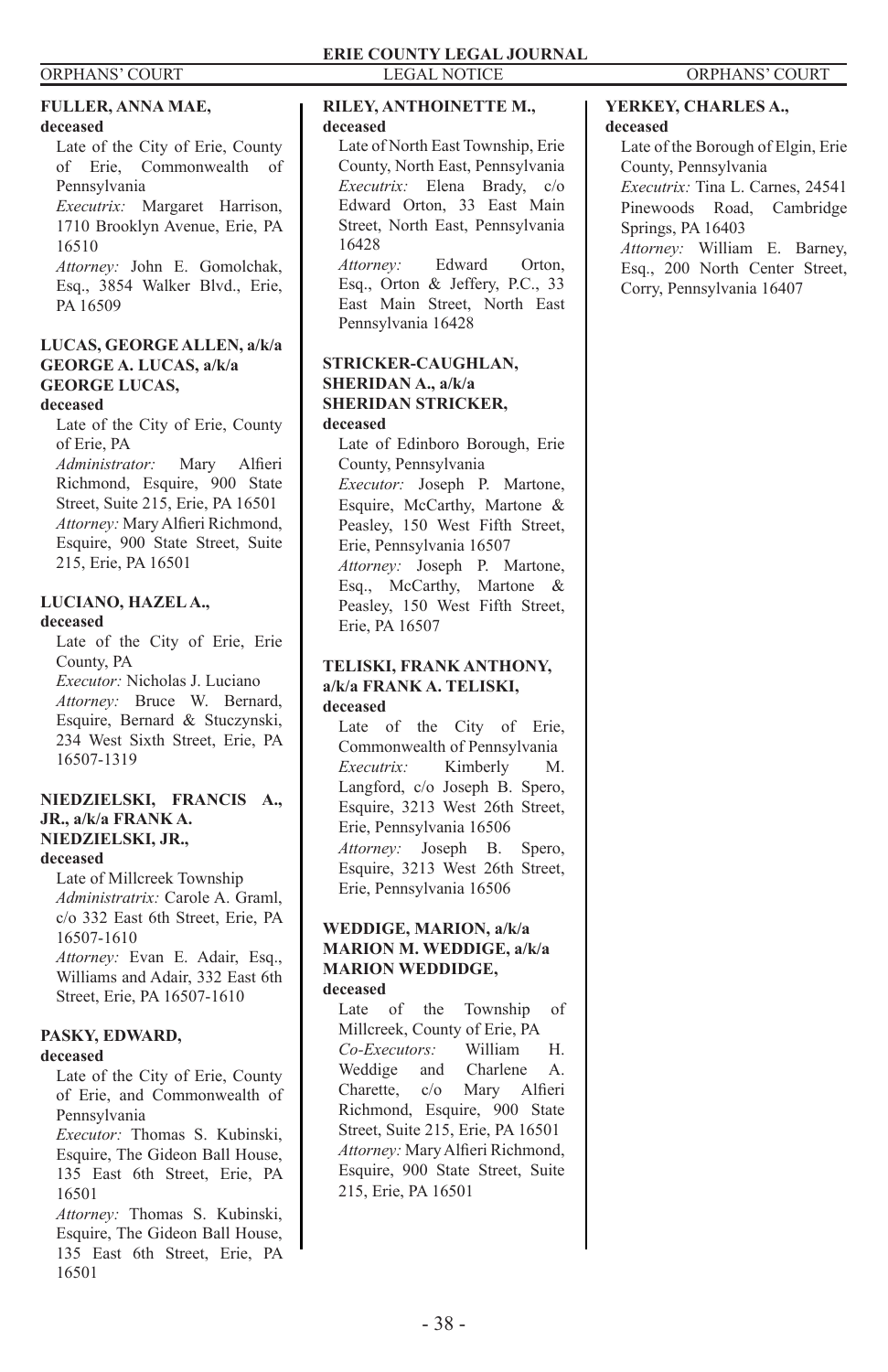| PENNIS & ASSOCIATES, INC<br>INVESTIGATORS AND CONSULTANTS                                                                                                                                        |                                  |                                                                                                |                                                                   |  |
|--------------------------------------------------------------------------------------------------------------------------------------------------------------------------------------------------|----------------------------------|------------------------------------------------------------------------------------------------|-------------------------------------------------------------------|--|
| DOMESTIC, CIVIL, CRIMINAL<br>$\color{red} \color{black} \oplus$<br><b>WRITTEN STATEMENTS</b><br><br><b>SURVEILLANCE</b><br>♦<br>WIRETAP/"BUG" DETECTION<br>$\triangleq$<br>♦<br><b>POLYGRAPH</b> |                                  |                                                                                                | 814-455-7007<br>ERIE, PENNSYLVANIA<br>877-99-LAGAN<br>(TOLL-FREE) |  |
| Dennis Lagan<br>27 Years - PSP                                                                                                                                                                   | Gerald Nichols<br>30 Years - FBI | Benjamin Suchocki<br>30 Years - FBI/IRS<br>NORTHWEST PENNSYLVANIA'S PREMIER INVESTIGATIVE TEAM | Jennifer Mazur<br>Investigator                                    |  |

Our offices have helped thousands of people file under the new bankruptcy code. We can help your clients keep their most valuable assets: their house, their car, & their personal belongings.

We are gladly accepting all Bankruptcy & Debt Relief referrals.

LAW OFFICES OF Mazzei et Associates **ATTORNEYS AT LAW** A Debt Relief Agency helping people file for relief under the Bankruptcy Code. Clarion · Meadville Sharon Erie Warren www.debt-be-gone.com